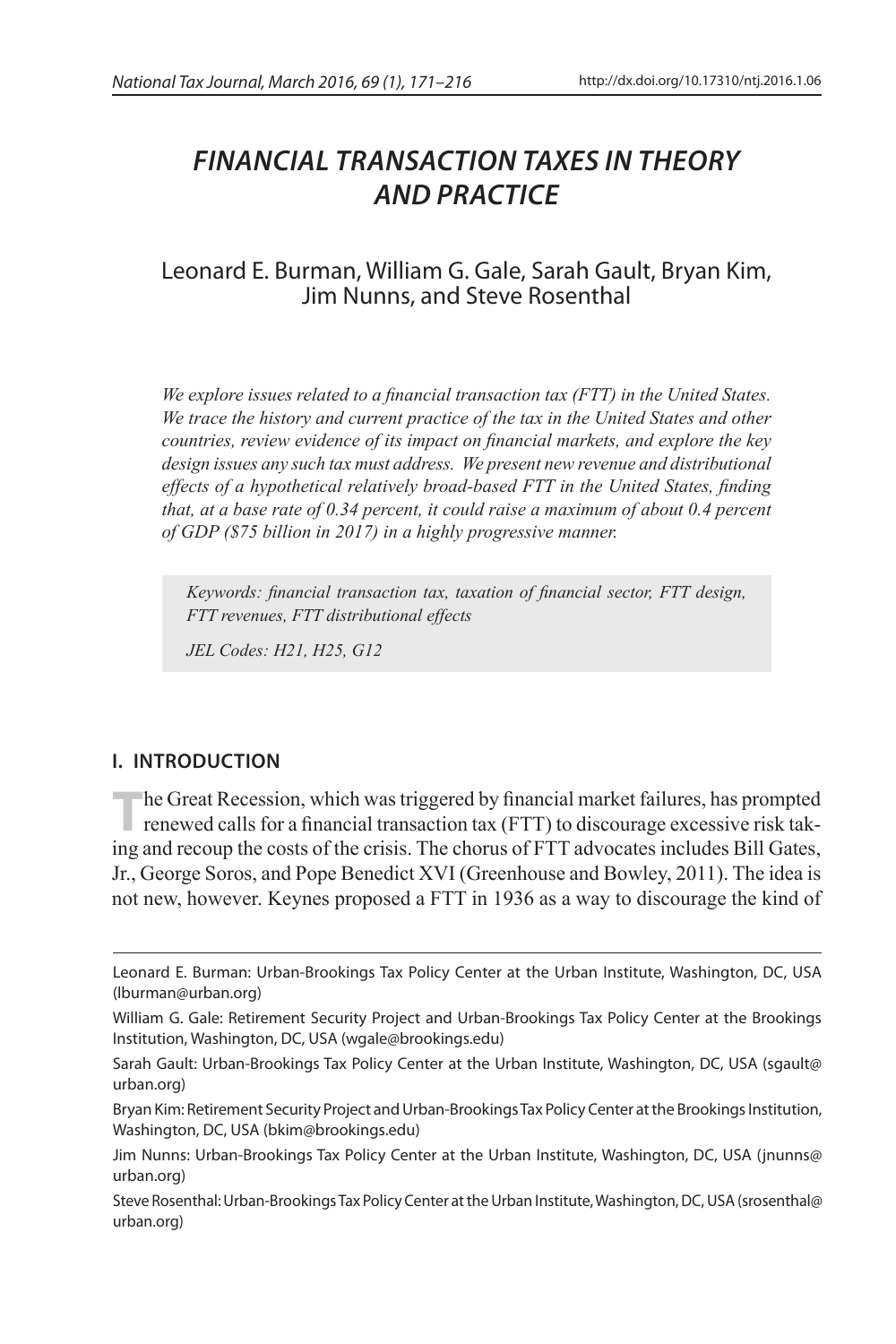speculation that fueled the stock market bubble that led to the Great Depression. More recently, leading economists Tobin (1978), Stiglitz (1989), and Summers and Summers (1989) have advocated similar taxes.

Taxes on financial transactions have a long history. The British stamp duty was enacted in 1694 and remains in effect today. The United States imposed a nontrivial stock transaction tax from 1914 to 1965, as did New York State from 1905 to 1981. A miniscule securities transfer tax currently funds the Securities and Exchange Commission (SEC). FTTs have long been popular in less developed countries as a way to raise significant revenue from a small number of relatively sophisticated financial entities.

The FTT is experiencing a resurgence in the developed world. Ten European Union (EU) countries have agreed to enact a coordinated FTT that is scheduled to go into effect in January 2017 (assuming participant countries can work out some significant differences). France adopted a FTT in 2012 that will be integrated with the EU tax if and when it takes effect. In the United States, several recent Congressional proposals for FTTs have been introduced, including those put forth by Rep. Peter DeFazio (D-OR) and Sen. Tom Harkin (D-IA), and by Rep. Keith Ellison (D-MN) and Sen. (and Democratic primary presidential candidate) Bernie Sanders (I-VT).

Proponents advocate the FTT on several grounds. The tax could raise substantial revenue at low rates because the base — the value of financial transactions — is enormous. A FTT would curb speculative short-term and high-frequency trading, which in turn would reduce the diversion of valuable human capital into pure rent-seeking activities of little or no social value. They argue that a FTT would reduce asset price volatility and bubbles, which hurt the economy by creating unnecessary risk and distorting investment decisions. It would encourage patient capital and longer-term investment. The tax could help recoup the costs of the financial-sector bailout as well as the costs the financial crisis imposed on the rest of the country. The FTT — called the "Robin Hood Tax" by some advocates — would primarily fall on the rich, and the revenues could be used to benefit the poor, finance future financial bailouts, cut other taxes, or reduce public debt.

Opponents counter that a FTT is an "answer in search of a question" (Cochrane, 2013, p. 44). They claim it would be inefficient and poorly targeted. A FTT would boost revenue, but it would also spur tax avoidance. As a noncreditable tax that falls on intermediate inputs in the production process, it would cascade, resulting in unequal impacts across assets and sectors, which would distort economic activity. Although a FTT would curb speculative trading, it would also curb productive trading, which would reduce market liquidity, raise the cost of capital, and discourage investment. It could also cause prices to adjust less rapidly to new information. Under plausible circumstances, a FTT could actually increase asset price volatility. A FTT does not directly address the factors that cause the excess leverage that leads to systemic risk, so it is poorly targeted as a corrective to financial market failures of the type that precipitated the Great Recession. Opponents claim that even the progressivity of a FTT is overstated, as much of the tax could fall on the retirement savings of middle-class workers and retirees.

This paper addresses these issues, with particular attention to the question of the potential applications of a FTT in the United States. Our review and analysis of previ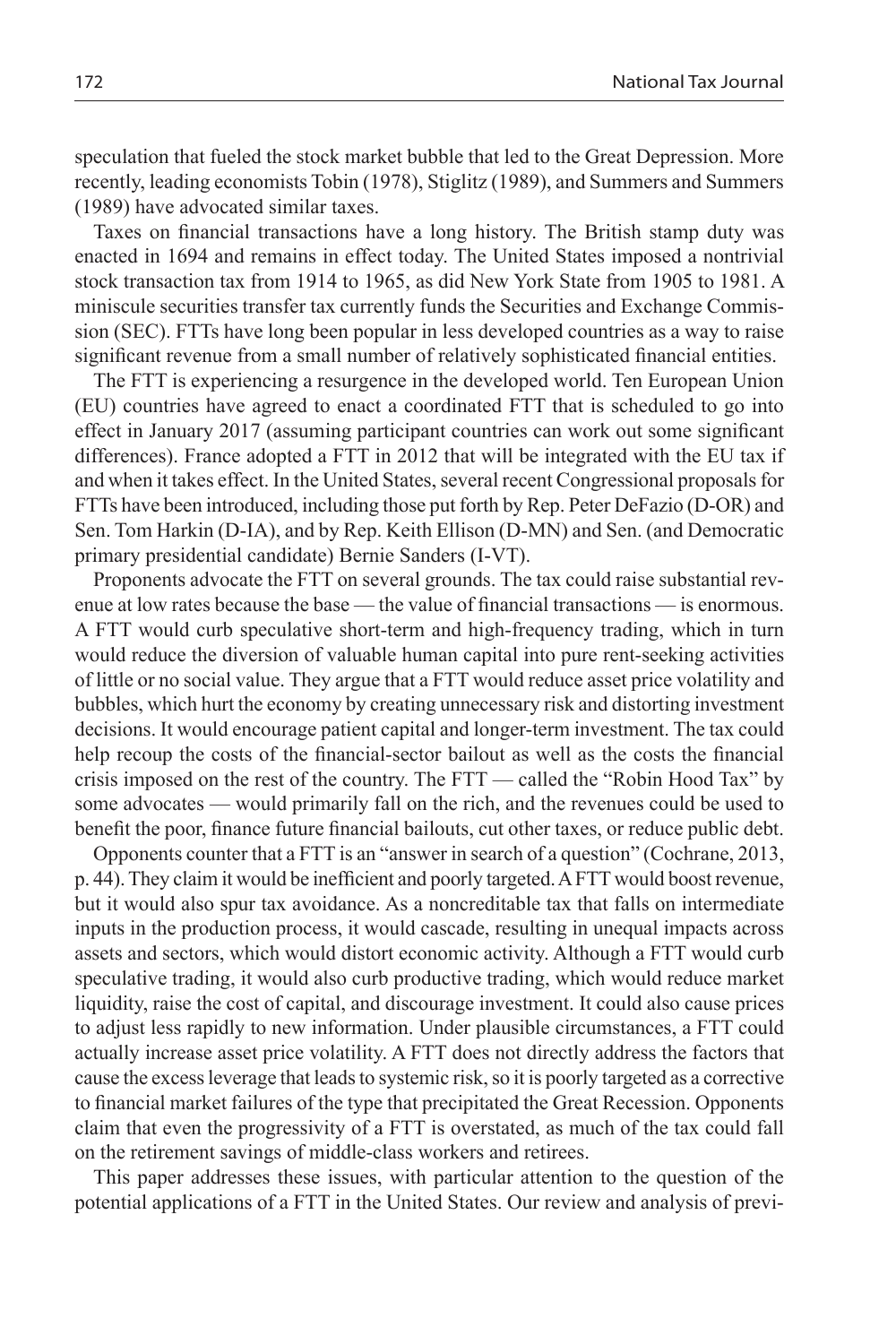ous work suggests several conclusions. First, the extreme arguments on both sides are overstated. At the very least, the notion that a FTT is unworkable should be rejected. Most EU countries have or are planning to adopt FTTs, and many world financial centers, including Hong Kong, Switzerland, Singapore, South Africa, and the United Kingdom, thrive despite the presence of FTTs. On the other hand, the idea that a FTT can raise vast amounts of revenue  $-1$  percent of gross domestic product (GDP) or more  $-$  is inconsistent with actual experience with such taxes.

Second, a wide range of design issues are critical to the formulation of a FTT and can help explain why some FTTs are thought to be more successful (e.g., in the United Kingdom), while some are widely acknowledged to have been failures (e.g., Sweden).

Third, although empirical evidence demonstrates clearly that FTTs reduce trading volume, as expected, it does not show how much of the reduction occurs in speculative or unproductive trading versus transactions necessary to provide liquidity. The evidence on volatility is similarly ambiguous: empirical studies have found both reductions and increases in volatility as a result of the tax.

Fourth, the efficiency implications of a FTT are complex, depending on the optimal size of the financial sector, its impact on the rest of the economy, the structure and operation of financial markets, the design of the tax, and other factors.

We also present new revenue and distributional estimates for hypothetical U.S. FTTs using the Tax Policy Center microsimulation model (Urban-Brookings Tax Policy Center, 2013). We find that a FTT could raise a maximum of about 0.4 percent of GDP (\$75 billion in 2017) currently in the United States, allowing for reasonable behavioral responses in trading, and the maximum revenue would occur if the base rate were 0.34 percent.1 We also find the tax would be quite progressive.

The plan of the paper is as follows. Section II provides background information on FTTs. Section III discusses design issues. Section IV explores the issues with the financial sector that motivate consideration of FTTs. Section V reviews the effect of FTTs on the financial sector and implications for economic efficiency and administrative and compliance costs. Section VI presents our estimates of the revenue and distributional effects of a FTT. Section VII offers conclusions. Appendix A provides additional detail on the methodology and data we use to estimate FTT revenue and distributional effects.

## **II. BACKGROUND**

## **A. FTT Defined**

A FTT is simply a tax imposed on a financial transaction, usually the purchase and/ or sale of securities. The tax may be assessed on the buyer, the seller, or both, and is typically an ad valorem tax, that is, a percentage of the market value of the security

<sup>1</sup> Sometimes the tax may be expressed in "basis points." One basis point is 0.01 percent of the value of the underlying financial instrument. For example, a 0.34 percent rate could be expressed equivalently as 34 basis points.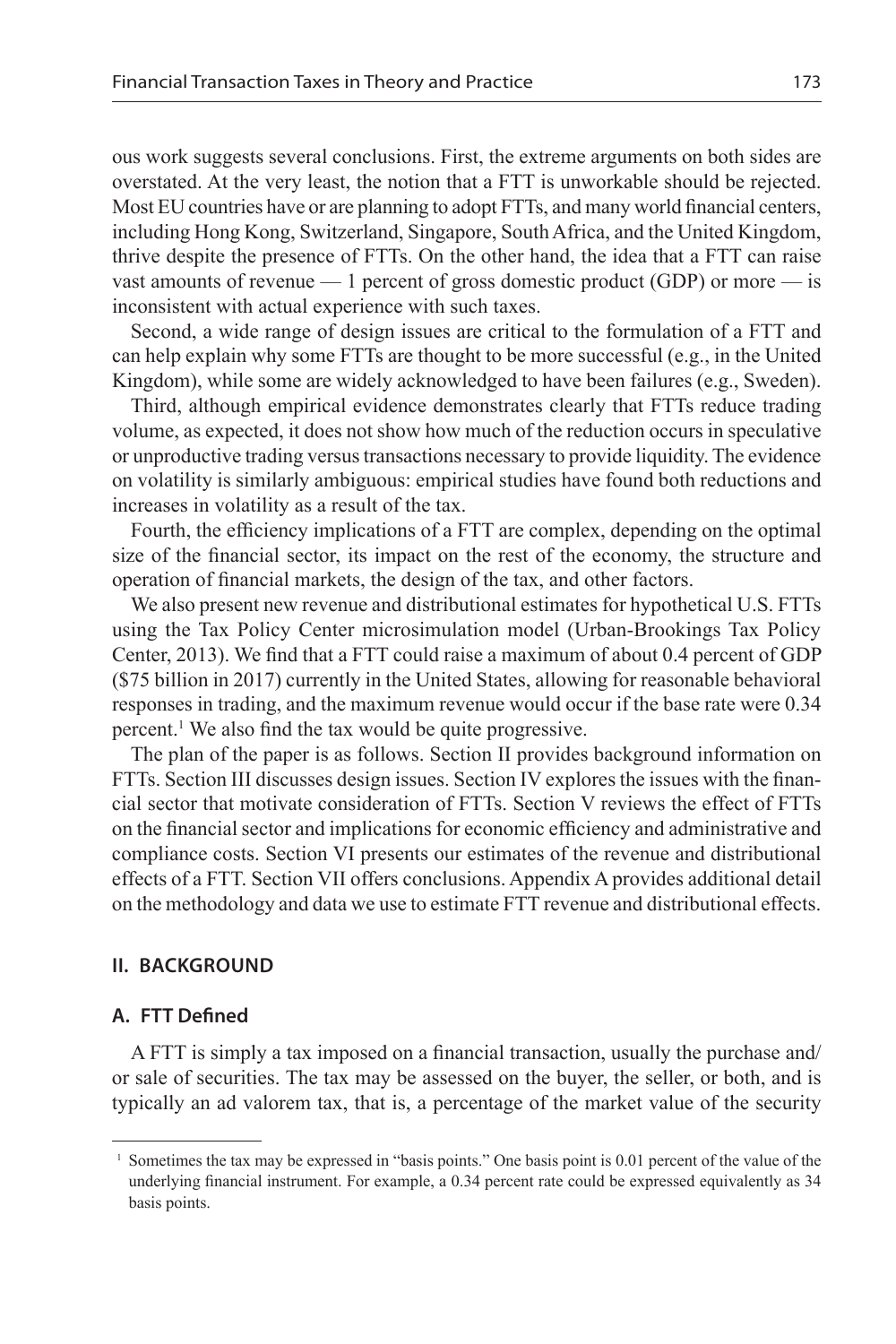that is traded. FTT rates typically range from 0.1 to 0.5 percent, although much smaller taxes have often been levied in the United States. In the case of derivative transactions — such as options to buy or sell securities in the future — the tax may be levied on the value of the referenced securities or on the market value of the derivative itself.<sup>2</sup> Often, the tax is levied only upon resale of an asset, not upon original issuance. The ultimate burden of the tax on a particular security depends on the frequency of trading. Liquid assets like government bonds or shares of blue chip stocks could be taxed many times over the course of a year (without taking into account behavioral responses), whereas relatively illiquid assets that turn over infrequently would rarely be subjected to the tax.

Matheson (2011) suggests a nomenclature for the variety of such taxes. Securities transaction taxes (STTs) apply to the issuance and/or trading of financial securities and potentially include stocks, debt, and related derivatives.3 Currency transaction taxes (also known as Tobin taxes) apply to transactions involving foreign exchange and related derivatives. Bank transaction taxes or bank debit taxes, which are commonly found in Latin American and Asian countries, apply to deposits and withdrawals from bank accounts, often including checking accounts. In addition, some countries tax insurance premiums, real estate transactions, or additions to business capital. A financial transaction tax might also apply to commodities, although no current proposal extends this far.4 In this paper, we focus on STTs (with some discussion of currency transaction taxes).<sup>5</sup>

#### **B. History of FTTs in the United States**

Although the United States has not had a significant FTT for several decades, the United States actually has a long history with the FTT. Stock transfer taxes existed in the early days of the Republic, during the Civil War, and during the Spanish-American War (Thorndike, 2008).

From 1914 to 1966, a federal FTT was levied on sales and transfers of stock. The rate was originally 0.02 percent of the stock's par value (the value stated in the charter, which is usually lower than current market value). In 1932, the tax rose to between 0.04 and 0.06 percent depending on the type of transaction. In 1959, after firms had become practiced at manipulating par value to avoid tax, the base was changed to market value, and the rate was cut to 0.04 percent. From 1960 to 1966, stocks were taxed at the rate of 0.10 percent at issuance and 0.04 percent on transfer (Keightley, 2010).

Three historical points about the American FTT are worth noting. First, this tax was in place during the 1920s; whatever its effects, it did not reduce speculation sufficiently to avert the stock market crash in 1929. The tax, however, was only 0.02 percent at that time, which might not have been large enough to deter speculation. Second, it was

<sup>2</sup> Derivatives are financial instruments that derive their value by reference to another asset or index.

<sup>3</sup> Derivatives include assets such as commodity futures contracts, but we focus our analysis on financial assets because they are the primary target of FTTs.

<sup>4</sup> There now is extensive speculation in the U.S. commodities markets, according to testimony of Gary Gensler, Chairman of the Commodities Futures Trading Commission (Gensler, 2011).

<sup>5</sup> For analysis of bank transaction taxes, see Arbelaez, Burman, and Zuluaga (2005) and Baca-Campodónico, Mello, and Kirilenko (2006).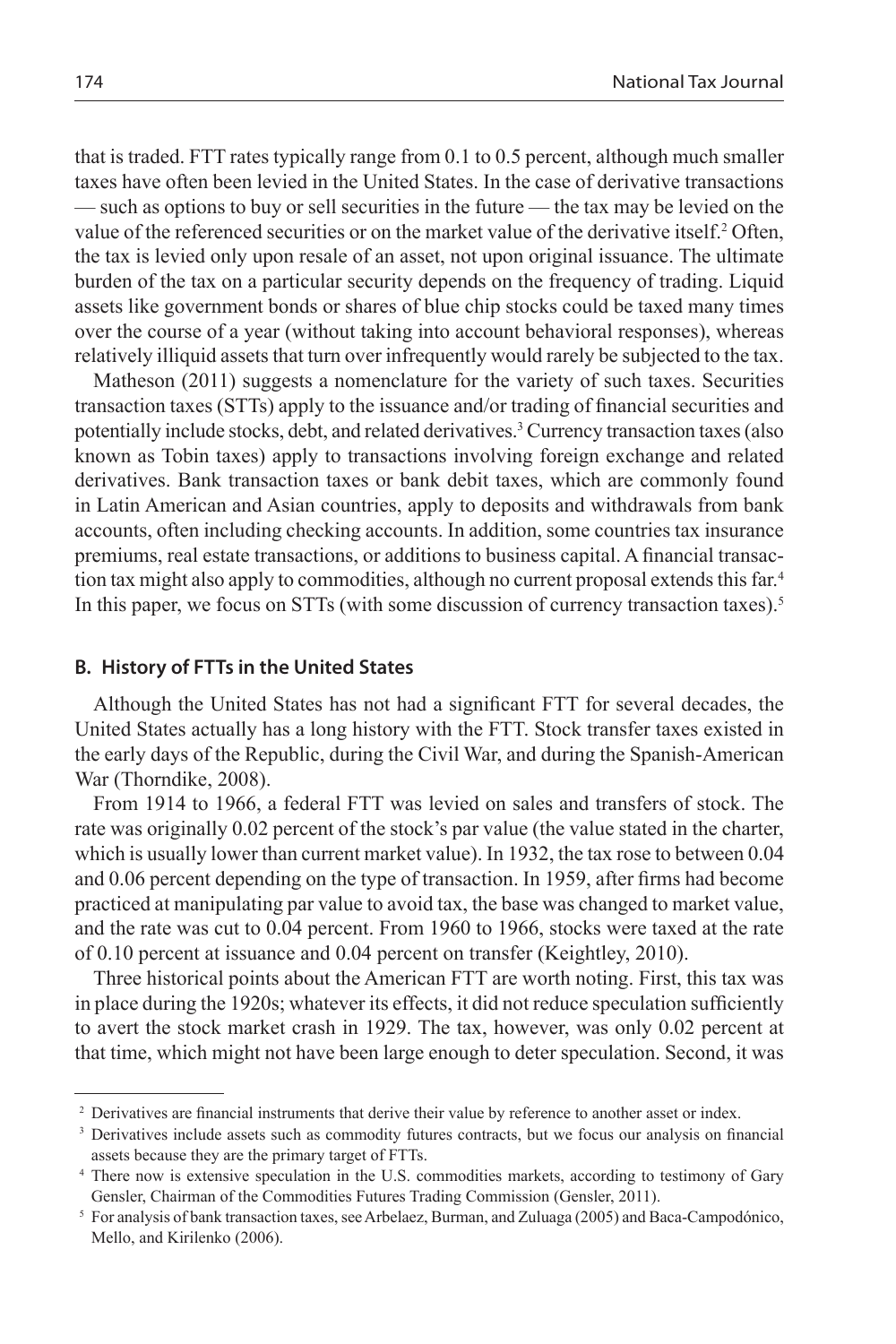in place at 0.04 to 0.06 percent when Keynes called for a more substantial FTT in the 1930s. Third, U.S. Department of the Treasury economist Carl Shoup studied the tax and, in a 1934 report, found it did not raise much revenue and "except as a check on speculative activity, the tax probably has little to justify it" (Thorndike, 2008).

In 1934, the Securities Exchange Act granted the SEC the authority to fund its oversight operations with fees on self-regulatory bodies such as the New York Stock Exchange. At present, a 0.00184 percent fee is levied on sales of securities, and a \$0.0042 fee per transaction is levied on futures transactions (SEC, 2015). Debt instruments are exempt from the tax.

The state of New York imposed a stock transfer tax from 1905 to 1981. The tax is still levied, but since 1981 it has been refunded upon request. The tax is \$0.0125 per share for stocks with prices under \$5, rising in steps to \$0.05 per share for stocks with prices of \$20 or more (New York State Department of Taxation and Finance, 2010).

#### **C. Experience in Other Countries**

Many G20 countries tax some financial transactions (Table 1). The most common form is a tax on secondary market equity sales at a rate of 0.10 to 0.50 percent. Such taxes are imposed in China, India, Indonesia, Italy, France, South Africa, South Korea, and the United Kingdom. Russia and Turkey impose taxes and/or capital levies on issuance of debt financing (Matheson, 2012). But several developed nations have repealed FTTs in recent decades, presumably because of competitive pressures stemming from globalization and technological changes that have made shifting trading to other markets less costly. Germany, Italy, Japan, the Netherlands, Portugal, and Sweden have repealed STTs in the last 25 years (Matheson, 2012; Hillman and Ashford, 2012).<sup>6</sup>

Experiences with FTTs have varied dramatically. The United Kingdom has a long history with FTTs. The British stamp tax, first enacted in 1694, is one of the earliest instances of financial transaction taxation (Table 2). The tax is paid on stock transfers, which are made legally enforceable only with an official stamp (Campbell and Froot, 1994). The tax is currently 0.50 percent and applies to the transfer of securities issued by UK companies, regardless of whether the parties to the transaction reside in the United Kingdom. Original issuance is exempt, as are intermediaries such as "market makers." In addition, the United Kingdom does not attempt to tax derivatives, which creates an incentive to substitute trading of derivatives for the trading of other securities. In response, derivatives trading appears to have grown dramatically in the UK. Matheson (2012) estimates that contracts for difference — derivatives similar to total return swaps in the United States — accounted for about 40 percent of UK securities trading. The tax raises about £3 billion per year, or 0.6 percent of total UK revenues.7 Administrative costs are very low — less than 0.05 percent of revenue — according to the UK Revenue Service (Baker, 2008).

<sup>6</sup> Since their repeal of previous FTTs, both Italy and Portugal have instituted new ones.

<sup>7</sup> This figure was calculated from "Tax and NICs Receipts: Statistics Table." https://www.gov.uk/government/ statistics/hmrc-tax-and-nics-receipts-for-the-uk.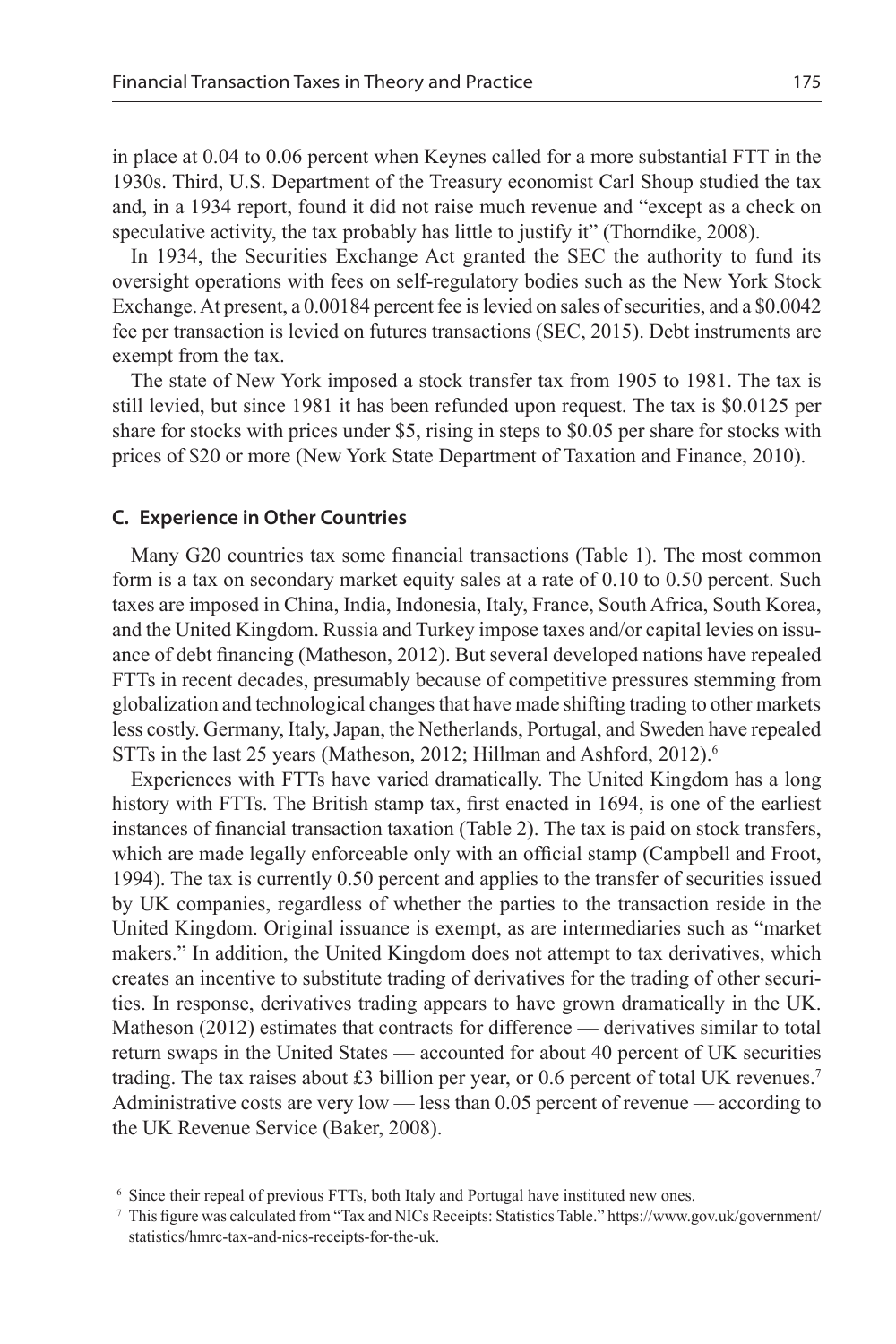|                                                                                                                                                                                                                                                      | Table 1                                                                                                                                                                                                                                      |
|------------------------------------------------------------------------------------------------------------------------------------------------------------------------------------------------------------------------------------------------------|----------------------------------------------------------------------------------------------------------------------------------------------------------------------------------------------------------------------------------------------|
|                                                                                                                                                                                                                                                      | Status of Financial Transaction Taxes in G-20 Major Economies                                                                                                                                                                                |
| Country                                                                                                                                                                                                                                              | FTT Type                                                                                                                                                                                                                                     |
| Argentina                                                                                                                                                                                                                                            | 0.60 percent on stocks, corporate/government bonds, and futures                                                                                                                                                                              |
| Australia <sup>1</sup>                                                                                                                                                                                                                               | N/A at a federal level, states may levy transaction taxes                                                                                                                                                                                    |
| Brazil <sup>2</sup>                                                                                                                                                                                                                                  | 0.38 percent on foreign exchange, 6 percent on short-term foreign loans<br>and bonds (180 days of less)                                                                                                                                      |
| Canada                                                                                                                                                                                                                                               | N/A                                                                                                                                                                                                                                          |
| China <sup>1</sup>                                                                                                                                                                                                                                   | 0.1 percent on stocks                                                                                                                                                                                                                        |
| $EU^3$                                                                                                                                                                                                                                               | 0.1 percent on stocks and bonds assessed on buyer and seller (total 0.2)<br>percent), 0.01 percent on derivatives (total 0.02 percent) (forthcoming)                                                                                         |
| France <sup>4</sup>                                                                                                                                                                                                                                  | 0.2 percent on stocks, 0.01 percent on the value of stock orders modified<br>by high-frequency traders                                                                                                                                       |
| Germany                                                                                                                                                                                                                                              | N/A                                                                                                                                                                                                                                          |
| India <sup>5</sup>                                                                                                                                                                                                                                   | 0.1 percent on stocks assessed on buyer and seller (total 0.2 percent),<br>0.017 to 0.025 percent on sale of options, 0.01 percent on sale of futures                                                                                        |
| Indonesia <sup>6</sup>                                                                                                                                                                                                                               | 0.1 percent on stocks                                                                                                                                                                                                                        |
| Italy <sup>7</sup>                                                                                                                                                                                                                                   | 0.1 percent on stocks, 0.2 percent for OTC transactions and stock<br>derivatives, 0.02 percent on the value of stock orders modified by high-<br>frequency traders                                                                           |
| Japan                                                                                                                                                                                                                                                | N/A                                                                                                                                                                                                                                          |
| Mexico                                                                                                                                                                                                                                               | N/A                                                                                                                                                                                                                                          |
| Russia                                                                                                                                                                                                                                               | 0.2 percent on value of new share and bond issues                                                                                                                                                                                            |
| Saudi Arabia <sup>8</sup>                                                                                                                                                                                                                            | N/A                                                                                                                                                                                                                                          |
| South Africa                                                                                                                                                                                                                                         | 0.25 percent on stocks                                                                                                                                                                                                                       |
| South Korea                                                                                                                                                                                                                                          | 0.3 percent on stocks and corporate bonds                                                                                                                                                                                                    |
| Turkey                                                                                                                                                                                                                                               | $0.2$ percent stock issuance fee, $0.6$ to $0.75$ percent bond issuance fee                                                                                                                                                                  |
| United Kingdom                                                                                                                                                                                                                                       | 0.5 percent on stocks                                                                                                                                                                                                                        |
| United States <sup>9</sup>                                                                                                                                                                                                                           | 0.00184 percent on stocks, \$0.0042 per futures transaction                                                                                                                                                                                  |
| <sup>1</sup> Matheson (2011)<br><sup>2</sup> PricewaterhouseCoopers (2014)<br><sup>3</sup> European Commission (2011)<br><sup>4</sup> European Commission (2013)<br><sup>6</sup> Pomeranets (2012)<br>$7$ Fidessa (2013)<br><sup>8</sup> HSBC (2013) | Notes: $N/A$ = not applicable; $OTC$ = over the counter.<br><sup>5</sup> National Stock Exchange of India (2014)<br><sup>9</sup> U.S. Securities and Exchange Commission (2015)<br>Source: Hillman and Ashford (2012) unless otherwise noted |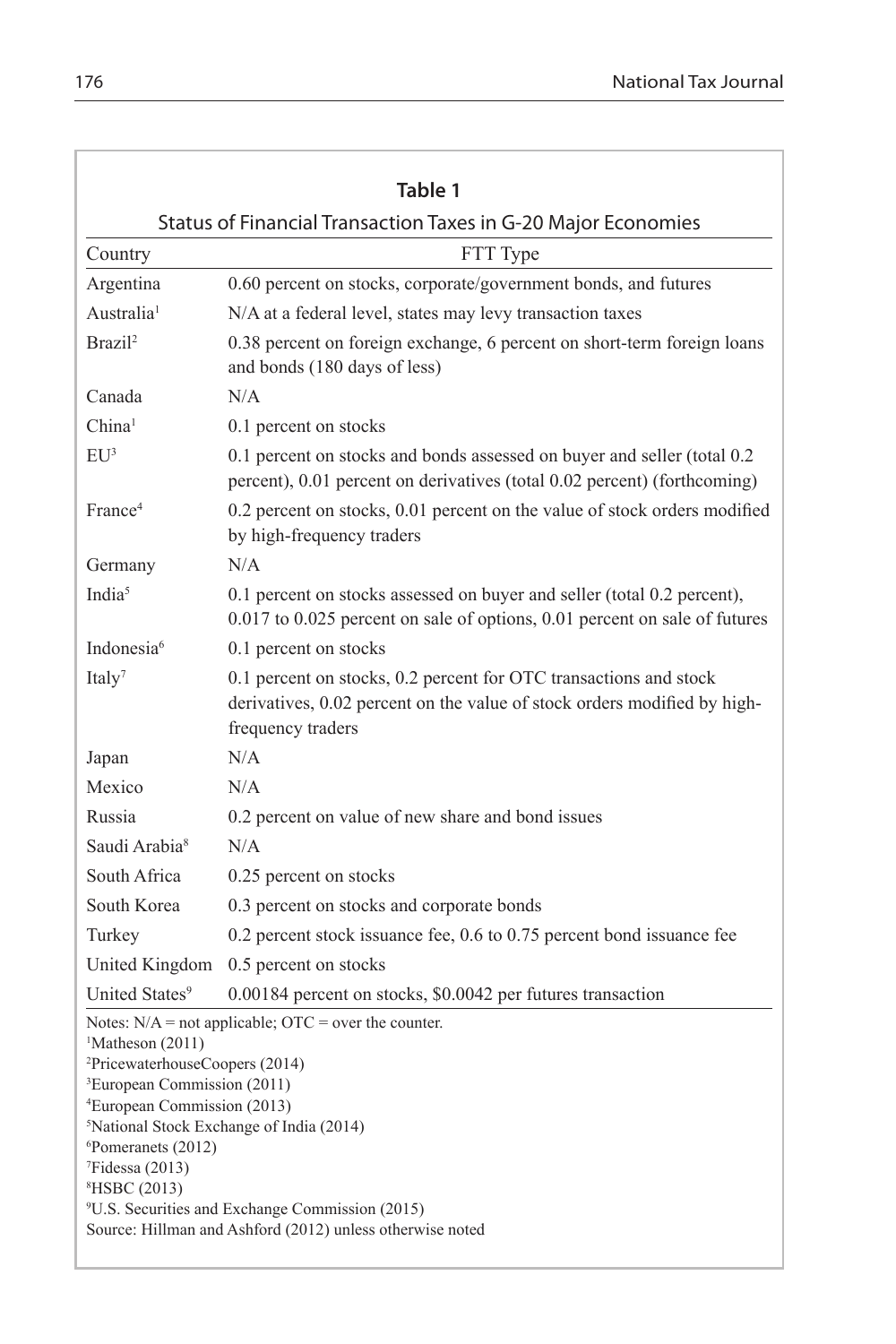|                                                                                                                                                          |                                                                                   |                  | Table <sub>2</sub>           |                                      |                              |                                                                        |
|----------------------------------------------------------------------------------------------------------------------------------------------------------|-----------------------------------------------------------------------------------|------------------|------------------------------|--------------------------------------|------------------------------|------------------------------------------------------------------------|
|                                                                                                                                                          | Major Features of Selected Financial Transaction Taxes and Proposals              |                  |                              |                                      |                              |                                                                        |
|                                                                                                                                                          | United Kingdom                                                                    | France           | Sweden                       |                                      | Proposed Taxes               |                                                                        |
|                                                                                                                                                          | (Current)                                                                         | (Current)        | (Repealed)                   | European Union                       | Harkin-DeFazio               | <b>Baker</b>                                                           |
| lax determined by                                                                                                                                        |                                                                                   |                  |                              |                                      |                              |                                                                        |
| Residence of issuer                                                                                                                                      | Yes                                                                               | Yes              | $\overline{R}$               | Yes                                  | $\frac{1}{2}$                | Yes                                                                    |
| Residence of buyer/seller                                                                                                                                | $\frac{1}{2}$                                                                     | $\frac{1}{2}$    | $\overline{M}$               | Yes                                  | Yes                          | Yes                                                                    |
| Location of transaction                                                                                                                                  | $\overline{a}$                                                                    | $\frac{1}{2}$    | Yes (brokerage)              | $\frac{1}{2}$                        | Yes                          | Yes                                                                    |
| Tax rate $(%)$                                                                                                                                           |                                                                                   |                  |                              |                                      |                              |                                                                        |
| Equities                                                                                                                                                 | 6.5                                                                               | 0.2              | $1.0^2$                      | 0.2                                  | 0.03                         | 0.5                                                                    |
| Debt                                                                                                                                                     | $\stackrel{\triangle}{\geq}$                                                      | N/A              | $0.002 - 0.033$              | 0.2                                  | 0.03                         | $0.01$ /year                                                           |
| Currency                                                                                                                                                 |                                                                                   | $\sum_{i=1}^{n}$ | $\stackrel{\triangle}{\geq}$ | $\stackrel{\blacktriangle}{\approx}$ | $\stackrel{\triangle}{\geq}$ | 0.01                                                                   |
| Derivatives                                                                                                                                              | $\begin{array}{c} \mathbf{X} \mathbf{A}^4 \\ \mathbf{X} \mathbf{A}^4 \end{array}$ | N/A              | 2.0 <sup>5</sup>             | 0.02                                 | 0.03                         | Varies <sup>6</sup>                                                    |
| Value                                                                                                                                                    | $\mathop{\rm N}\nolimits\!\mathop{\rm A}\nolimits$                                | $\sum_{i=1}^{n}$ | Premium price                | Notional value                       | Payments                     | Varies <sup>6</sup>                                                    |
| Tax on original issuance?                                                                                                                                | $\stackrel{\circ}{\simeq}$                                                        | $\frac{1}{2}$    | $\frac{1}{2}$                | $\frac{1}{2}$                        | $\frac{1}{2}$                | $\rm \stackrel{\circ}{\rm \stackrel{\circ}{\rm \scriptscriptstyle M}}$ |
| Tax on secondary markets?                                                                                                                                | Yes                                                                               | Yes              | Yes                          | Yes                                  | Yes                          | Yes                                                                    |
| Market makers included?                                                                                                                                  | $\tilde{z}$                                                                       | $\frac{1}{2}$    | Unknown                      | Yes                                  | Yes                          | Yes                                                                    |
| Government debt included?                                                                                                                                | $\overline{a}$                                                                    | $\frac{1}{2}$    | Yes                          | Yes                                  | Yes                          | Yes                                                                    |
| International coordination?                                                                                                                              | $\overline{R}$                                                                    | $\frac{1}{2}$    | $\frac{1}{2}$                | Yes                                  | $\overline{a}$               | $\overline{a}$                                                         |
| Note: $N/A$ = not applicable                                                                                                                             |                                                                                   |                  |                              |                                      |                              |                                                                        |
| The rates listed reflect the total combined rate on both buyers and sellers.                                                                             |                                                                                   |                  |                              |                                      |                              |                                                                        |
| <sup>2</sup> This rate was increased from 1 to 2 percent in 1986                                                                                         |                                                                                   |                  |                              |                                      |                              |                                                                        |
| <sup>3</sup> This rate was introduced in 1989.                                                                                                           |                                                                                   |                  |                              |                                      |                              |                                                                        |
| <sup>4</sup> The UK stamp duty taxes derivatives at 0.5 percent only for stock options that are exercised and physically settled.                        |                                                                                   |                  |                              |                                      |                              |                                                                        |
| This tax only applies to stock options.                                                                                                                  |                                                                                   |                  |                              |                                      |                              |                                                                        |
| 0.01 percent per year on swaps, 0.02 percentage points on futures, 0.5 percent on options. Notional value used for swaps and futures, premium price used |                                                                                   |                  |                              |                                      |                              |                                                                        |
| for options.                                                                                                                                             |                                                                                   |                  |                              |                                      |                              |                                                                        |
| Sources: HM Revenue & Customs (2010); French Tax Code (2012), Article 235 ter ZD; Campbell and Froot (1994); Buropean Commission (2011); DeFazio         |                                                                                   |                  |                              |                                      |                              |                                                                        |
| and Harkin (2013); Baker et al. (2009)                                                                                                                   |                                                                                   |                  |                              |                                      |                              |                                                                        |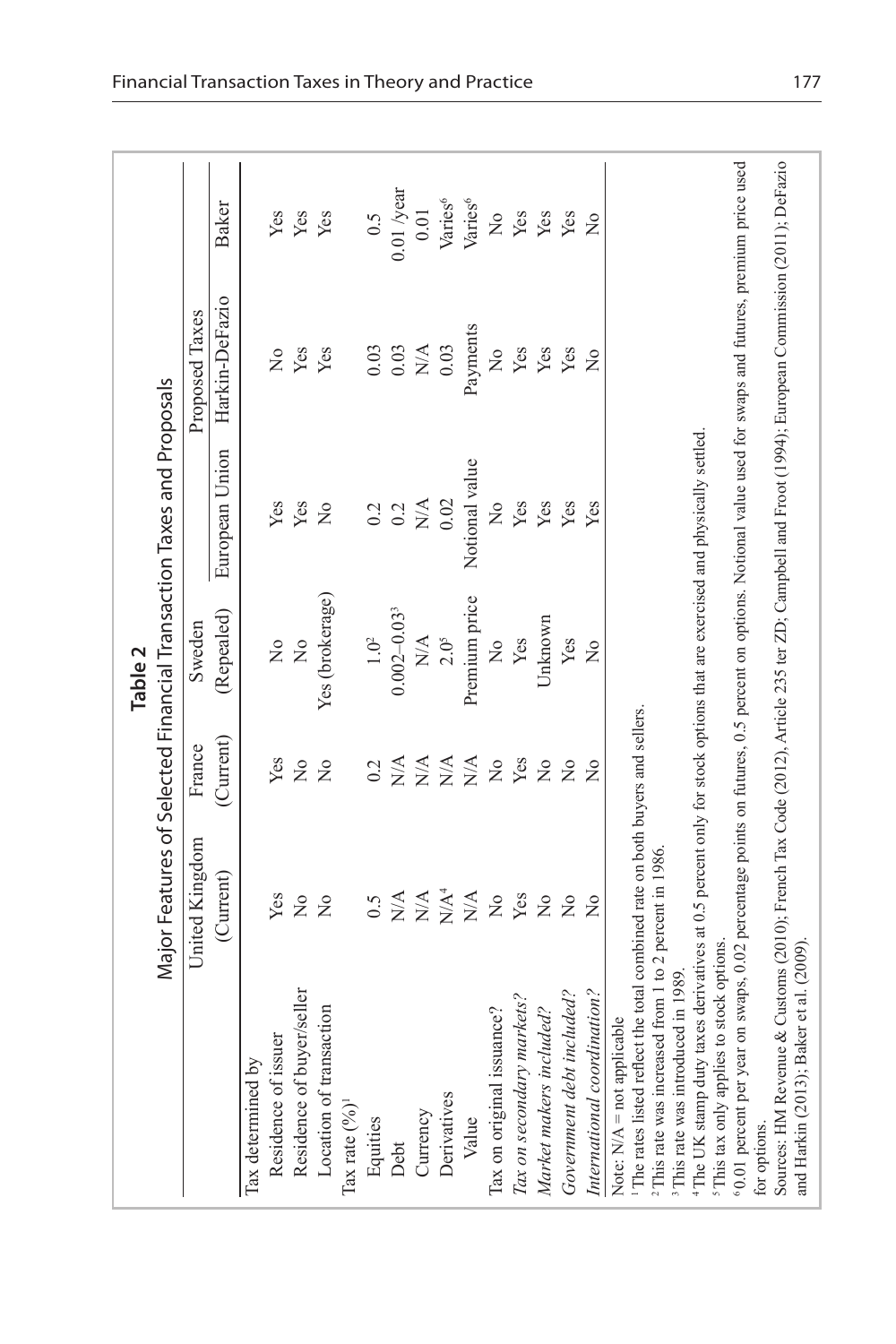In contrast, Sweden's FTT was short-lived and created numerous problems (Table 2). Beginning in January 1984, Sweden levied a tax of 0.50 percent on both the purchases and sale of equities (for a total of 1.0 percent). The tax rate and other details changed over time, but the key design element remained in place, namely that the tax was imposed only on transactions administered through registered Swedish brokerage houses. The tax was easy to avoid and base erosion was a serious problem, as discussed below. In 1989, the peak year for revenues from the tax, the Swedish FTT raised just 5 percent of its original estimated annual revenue (Campbell and Froot, 1994). In the face of substantially declining trade volume and revenue far below projected levels, Swedish authorities repealed the tax in 1991, but the tax did lasting harm to the Swedish stock market (Campbell and Froot, 1994; Umlauf, 1993).

In 2012, France introduced a 0.20 percent tax on stock purchases of French publicly traded companies with a market value over  $E1$  billion (Table 2), as well as taxes of  $0.01$  percent on cancelled high-frequency trading orders<sup>8</sup> and of  $0.01$  percent of the nominal value on some sovereign credit default swaps.<sup>9</sup> The equity transfer tax was seen as a way to raise revenue, and the high-frequency trading and credit default swap taxes were seen as ways to reduce rent seeking and speculation. The French government was sensitive to the possibility of transaction flight to other EU states. As a result, the French FTT exempts market makers and excludes corporate bonds, sovereign bonds, and derivatives. Despite these efforts, evidence suggests that the FTT reduced trading volume significantly, as discussed below.

#### **D. Proposed FTTs**

In January 2017, 10 EU states will adopt a FTT. The parties include Austria, Belgium, France, Germany, Greece, Italy, Portugal, Slovakia, Slovenia, and Spain (European Commission,  $2013$ .<sup>10</sup> Details are still being negotiated, and significant issues remain unresolved. Some observers believe delays in implementation are likely.<sup>11</sup>

Major features of the EU FTT are listed in Table 2. While the rates are set to be determined by mid-2016, an earlier European Commission proposal set forth taxes of 0.1 percent on both the purchase and sale of securities and 0.01 percent of the notional value of transactions involving derivatives, for total rates of 0.2 and 0.02 percent respectively (European Commission, 2011).<sup>12</sup> Participating member states will drop existing FTTs but are permitted to have taxes on financial instruments not covered by the EU

<sup>&</sup>lt;sup>8</sup> The tax code defines high-frequency trading as "the habitual addressing of orders for own account using an automated mechanism" (French Tax Code, article 235 ter ZD, title 2, chapter 1, section 2).

<sup>9</sup> The French Tax Code, article 235 ter ZD, title 3, chapter 3, section 3.

<sup>&</sup>lt;sup>10</sup> Estonia had previously agreed to adopt the EU FTT but did not sign the most recent statement in December 2015. For further reference, consult Strupczewski (2015).

<sup>&</sup>lt;sup>11</sup> According to Reuters, member countries disagree about how to tax derivatives, among other issues (Macdonald, 2015).

<sup>&</sup>lt;sup>12</sup> Notional value is the total value of a leveraged position's assets. For example, an option to sell 1,000 shares of XYZ stock at \$100 per share in six months has a notional value of \$100,000, but the price of the option might be only a fraction of that amount if the current stock price is above \$100 per share.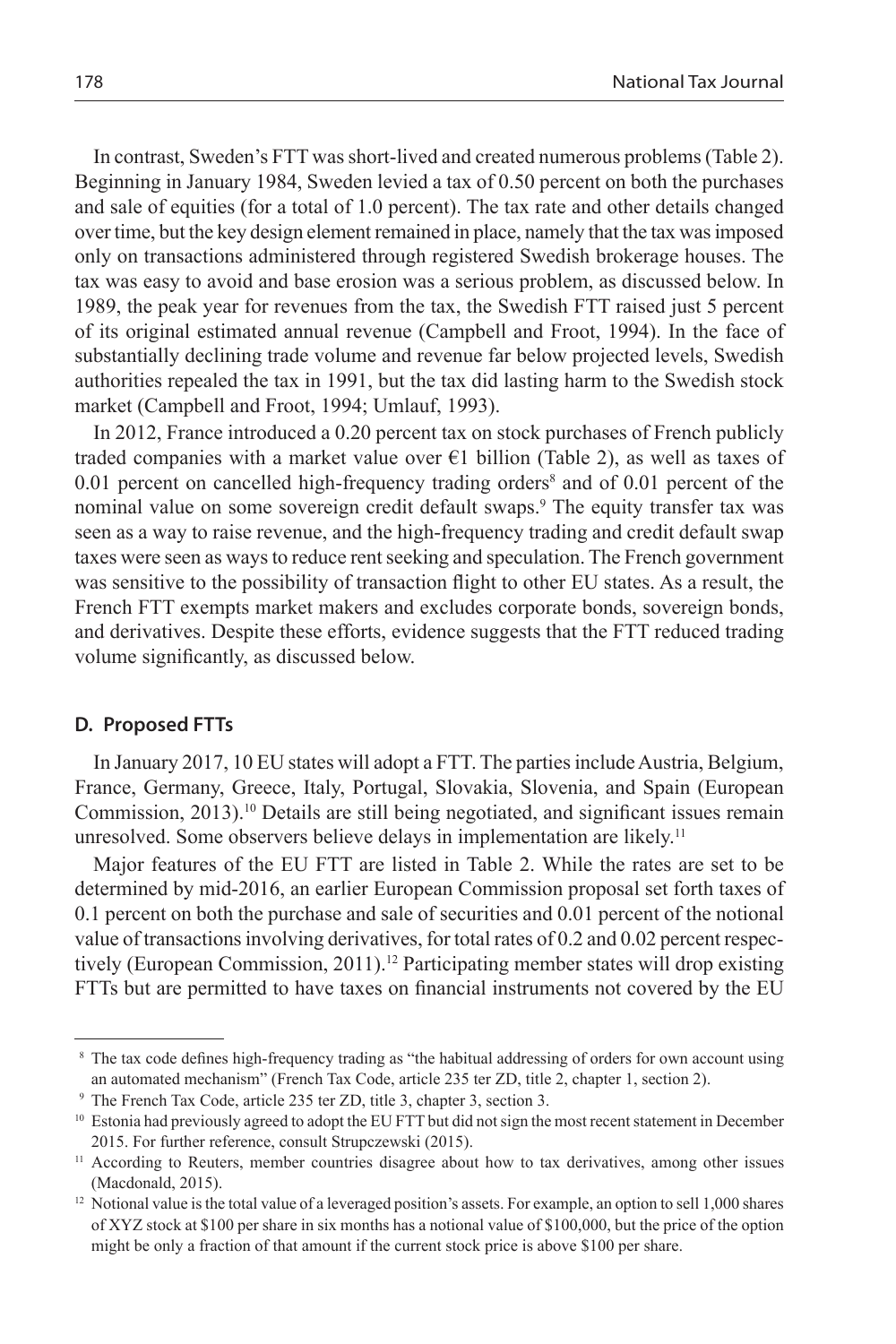FTT. The tax is intended to be very broad, with a so-called "R plus I" (residence plus issuance) base. The tax applies to all financial institutions established in a member state and any institutions conducting transactions or serving clients in that state. The tax is coordinated across countries to prevent the double-taxation of transactions. The EU FTT proposal exempts original issuance but not secondary trading; thus, liquidity on secondary markets could be reduced. Nevertheless, the EU believes these provisions will result in a "high degree of tax neutrality across instruments, market places, and actors within the financial sector" (European Commission, 2013, p. 16). The EU further argues that the tax will reduce systemic risk and rent seeking, provide a fair way for the financial sector to pay for bailouts from which it directly or indirectly benefited, and generate annual revenue of about 0.13 to 0.35 percent of GDP in the participating countries (European Commission, 2011).

Numerous proposals have been made for new FTTs in the United States over the past several decades and in particular since the recent financial crisis. Support for FTTs has come from a variety of groups. In 2010, a coalition of 50 charities and civil society groups launched a campaign for a "Robin Hood Tax" on global financial transactions that would finance global development.13

In 2013, Sen. Tom Harkin (D-IA) and Congressman Peter DeFazio (D-OR) introduced the "Wall Street Trading and Speculators Tax Act" (H.R. 880 or S. 410), having introduced similar bills in 2009 and 2011 (Table 2). Their proposal would impose a 0.03 percent tax on all trades including stocks, bonds, other debt obligations, and derivatives based on these assets. For a derivative transaction, the base would be any payment made under the terms of the contract.14 The tax would exempt initial issuance, trading in debt instruments with fixed maturities of 100 days or less, and currency transactions (although transactions involving currency derivatives would be subject to tax). The Harkin-DeFazio tax would not exempt market makers. The tax would be imposed on trading within the United States and on any transaction outside the country if any party to the transaction is a U.S. business or individual. The Congressional Joint Committee on Taxation (JCT) estimates the proposal would raise \$352 billion (about 0.2 percent of GDP) from 2013 to 2021.

Congressman Keith Ellison (D-MN) reintroduced a related proposal, the "Inclusive Prosperity Act," in 2015 (H.R. 1464) following an earlier version in 2013. Sen. Bernie Sanders (I-VT) introduced a companion bill in the Senate (S.1371). The bill would impose much higher tax rates than Harkin-DeFazio: it would tax stock sales at 0.50 percent, bond sales at 0.10 percent, and payments with respect to derivatives at 0.005 percent.15 Sanders also included this FTT in his "College for All Act" in 2015

<sup>&</sup>lt;sup>13</sup> For more information, refer to ROBINHOODTAX, www.robinhoodtax.org.<br><sup>14</sup> For example, for a "put" option to sell 1,000 shares at \$100, the price of the option (i.e., the premium) would be taxable when purchased. If the option were sold, then the amount received (say, \$5) would be subject to a transaction tax. If the option were exercised (that is, the taxpayer sold the stock for \$100), then the proceeds from the sale would be subject to the transaction tax.

<sup>&</sup>lt;sup>15</sup> The base of the derivatives tax is unclear in the draft legislative language. The low rate — 1/100 of the rate on securities — would be consistent with taxing the notional value of the underlying securities, but the draft statute suggests that the base is the value of the derivative itself, which is typically only a fraction of the value of the securities (and often negative). See Text of the Inclusive Property Act of 2015, H.R. 1464, 114th Congress (2015), https://www.congress.gov/bill/114th-congress/house-bill/1464/text.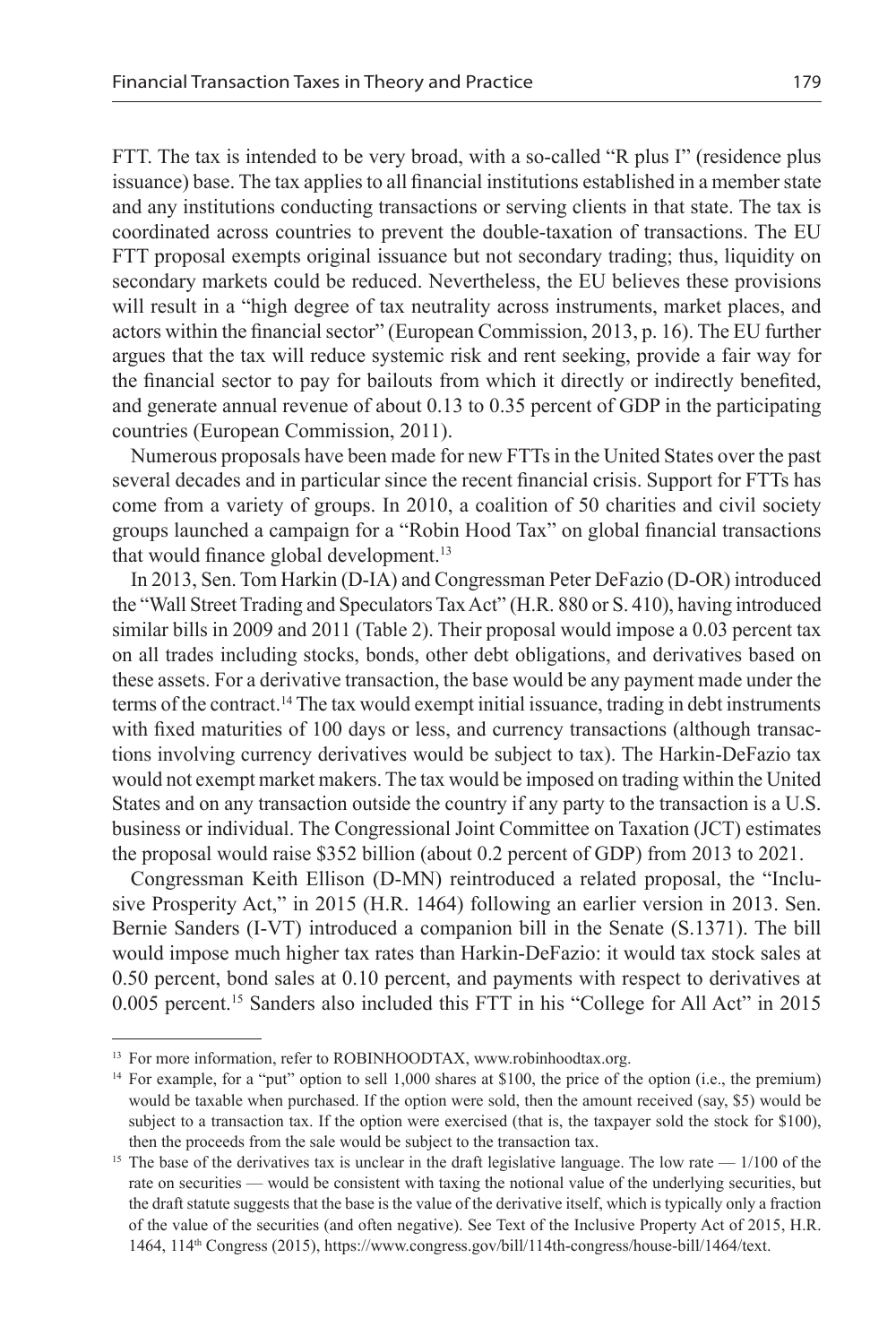(S.1373), which would earmark the revenue to finance free college tuition. Sanders (2015) claims the tax has the potential to raise \$300 billion in revenue annually (about 1.7 percent of GDP in 2015), or approximately nine times as much as the JCT estimates of the Harkin-DeFazio proposal.

Baker et al. (2009) propose a tax of 0.50 percent on stock sales, 0.01 percent times the years-to-maturity on bond sales, 0.01 percent on currency transactions, 0.50 percent of the premium price for options, 0.02 percent of the value of futures and forward contracts, and 0.01 percent per year on the notional amount of swaps (Table 2). The tax would be split between the buyer and the seller (e.g., each would pay  $0.25$  percent on a stock sale). Based on 2008 data, when trading volumes and asset values were depressed by the Great Recession, Baker et al. estimate the tax would have raised \$177 billion (about 1.2 percent of GDP) in that year, despite assuming the tax would halve trading volume.

## **E. Other Taxes on the Financial Sector**

FTTs in general, and STTs in particular, tax the gross value of transactions, rather than the net value of economic activity. By contrast, a financial activity tax (FAT), such as a value-added tax (VAT) on financial services firms, aims to tax the net value of economic activity in the financial sector (International Monetary Fund, 2010). Typically, VATs are not imposed on financial services because of the difficulty of measuring value added in financial transactions. According to Merrill (1997, p. 1), "in the more than one hundred countries with value-added (VAT) systems, 'core' financial-intermediation services are almost universally exempt from taxation. The exemption method is used not because it is thought to be the theoretically correct method of taxation, but because it has proven difficult to measure the value of many financial services for which separately-stated fees are not charged." Despite this exemption, however, a VAT indirectly taxes a significant share of financial sector sales because most inputs are taxable and generally not creditable (Merrill, 1997).

The VAT taxes net proceeds and hence does not cascade, whereas a FTT would tax gross financial transactions and would cascade, creating distortions biased against industries or sectors that are more transaction-intensive. A financial-sector VAT could generate revenues to help pay for the burden of public bailouts of the financial sector, but it would not target the rent-seeking behavior, the excessive leverage, or the implicit public guarantees on large financial institutions (deemed "too big to fail") that contributed to the excessive risk taking that necessitated the bailouts in the first place.

To address these issues a FAT could be targeted at profits and compensation in excess of a certain amount (International Monetary Fund, 2010; Shaviro, 2012).Alternatively, a financial stability contribution (FSC) could apply to debt of financial institutions with the aim of reducing leverage in the financial sector, as recommended by the International Monetary Fund (2010). For example, since 2010 the Obama administration has proposed a new levy originally dubbed the financial crisis responsibility fee (Office of the Press Secretary, 2010). The fee would apply to firms with assets over \$50 billion at a rate of 0.17 percent of covered liabilities. The levy was originally intended to recoup the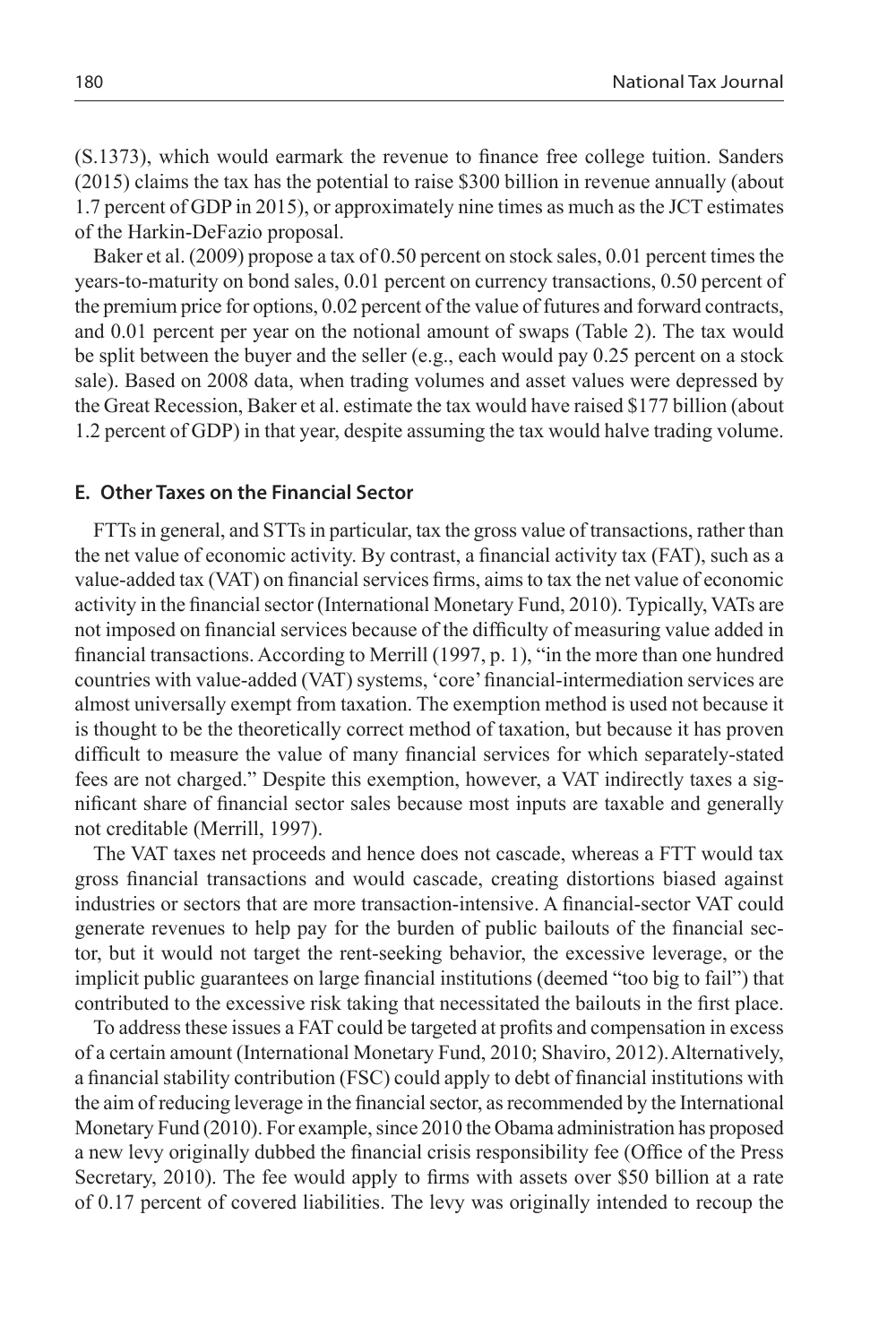cost of the Troubled Asset Relief Program and discourage excessive risk taking (U.S. Department of the Treasury, 2015).<sup>16</sup> Former Ways and Means Committee Chairman Dave Camp's tax reform plan included a somewhat similar bank tax, which applied to only very large financial institutions (Camp, 2014).

If the primary objective of the tax is to deter a future financial crisis, a financial sector tax should be related to the systemic risk imposed by each financial institution and would be a function of size, leverage, and riskiness of portfolio. However, Shackelford, Shaviro, and Slemrod (2010) point out that measuring multidimensional risk is extremely challenging in theory, and even more daunting in practice.

## **III. DESIGN ISSUES**

The vastly different experiences of Sweden and the United Kingdom with FTTs illustrate the importance of careful design. A broader base permits the same revenue to be raised at lower tax rates and reduces the opportunities for tax avoidance and evasion. A broad base and a lower tax rate likely reduce the efficiency costs of the tax. But the issue is complicated both because a FTT with uniform rates may still impose different effective tax rates on different assets since the tax burden depends on how frequently an asset is traded, and because the FTT is a noncreditable tax on an input.

The first design question is the geographic reach of the tax. Should the application of the tax turn on the residence of the issuer of the security, the residence of the buyer, seller, or intermediary, or the location of the trade? The UK stamp duty applies (with some exceptions) to stock issued by a UK corporation. Similarly, the French FTT applies to stock issued by large French companies (a market capitalization of more than  $E1$  billion). And both the United Kingdom and France purport to apply their tax to stock traded on exchanges both inside and outside their borders. As a result, the UK and French taxes avoid the giant loophole in the now-repealed Swedish tax, which applied only to transactions made using Swedish brokerages, a very narrow tax base that investors easily avoided by trading on foreign exchanges.

The draft EU FTT would apply to the purchase of a security issued by a firm in the country that enacts the tax and to other purchases when either party to the transaction is a resident of the taxing country. Thus, either issuance or residence would trigger the tax.

The proposed Harkin-DeFazio FTT applies to a securities transaction when either the purchaser or the seller is a U.S. person (a residence test). It also applies to any purchase that occurs or is cleared in the United States and thus applies to nonresidents who trade on U.S. exchanges. But nonresidents can avoid the Harkin-DeFazio FTT by trading securities on a foreign exchange (even when trading depository receipts of U.S. companies, as the issuer of the security is irrelevant). The Harkin-DeFazio proposal could be amended to attempt to deter this kind of avoidance by adopting the rule under the UK stamp duty that applies a 1.5 percent tax to the transfer of UK equities to a

<sup>&</sup>lt;sup>16</sup> The rationale for the new tax has evolved over time. Now called simply a "financial fee," recouping the costs of the Troubled Asset Relief Program has been removed from Treasury's list of "reasons for change."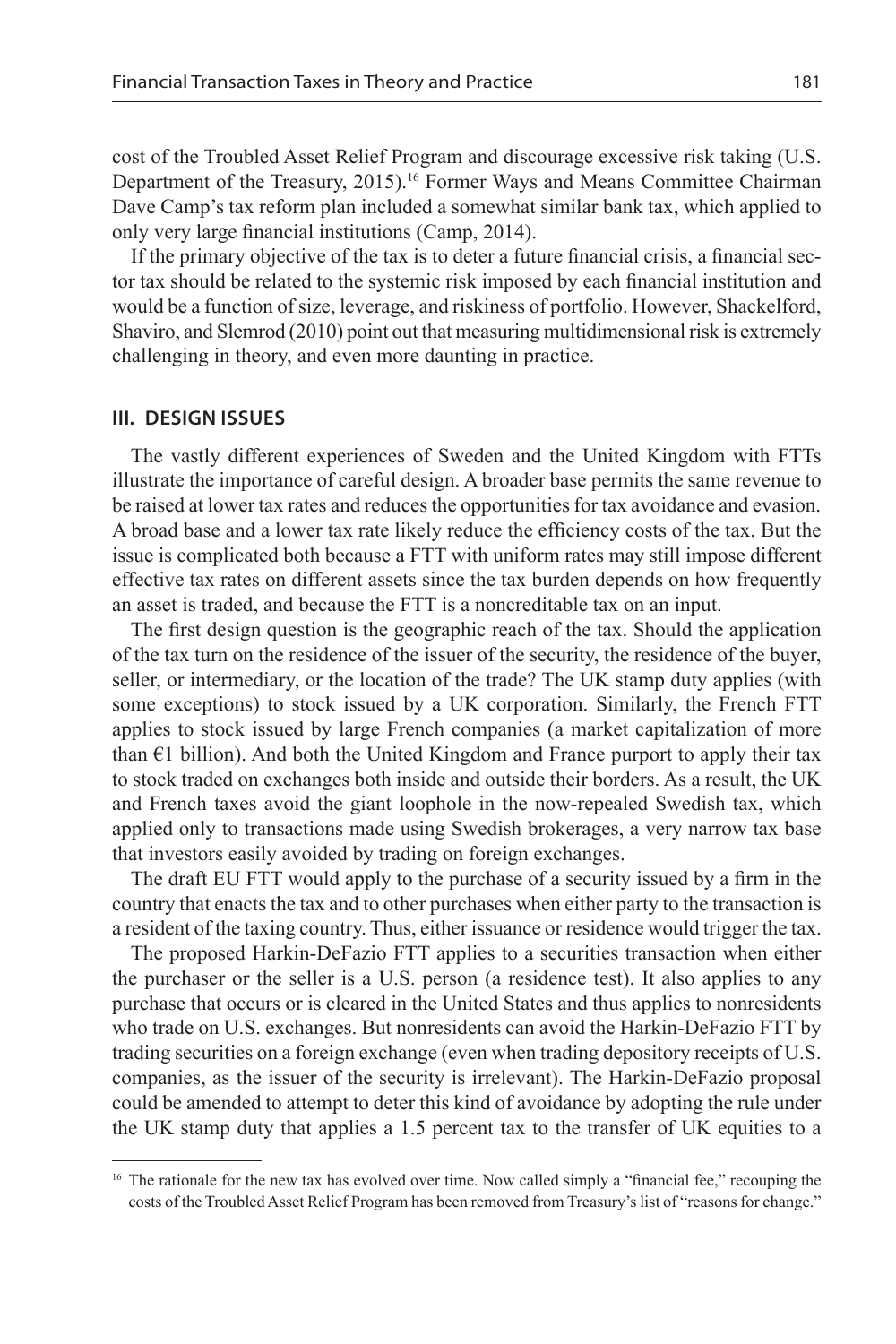depository receipt facility, as the trading of the receipts would otherwise be free of the UK 0.5 percent stamp duty.

The second design question is which securities are covered by the tax: stocks, bonds, and/or derivatives? All the FTTs described above apply to stock. The French FTT exempts most debt instruments including convertible bonds.<sup>17</sup> However, the conversion of bonds into shares is a taxable event under the French FTT. The EU FTT applies to a wider range of bonds and loans, excluding noncommercial instruments such as home mortgages and insurance contracts. The Harkin-DeFazio FTT also covers most debt, but excludes bonds with a maturity of up to 100 days. The draft EU FTT and the Harkin-DeFazio FTT apply to derivatives.

Shaviro (2012) points out that swaps can be created that are economically equivalent to an asset purchase.18 Thus derivatives must be taxed to deter tax avoidance, but it is not obvious how to define the tax base in the case of derivatives. The base for a stock or debt transaction is typically the sales price of the asset. With a derivative, there typically is no payment at the time the transaction is commenced, nor is there necessarily a payment at the end (as the total contract payments might happen to net to zero). The draft EU FTT would use the notional value of a derivative as the base.19 But the notional value of a derivative can be manipulated without changing its underlying economic characteristics. For example, the parties to a swap could halve the notional amount of their derivative and double the payoff formula (i.e., to twice the appreciation and dividends of the underlying stock). Thus, the use of notional value as a base introduces fundamental difficulties. But Matheson (2012) also notes that using a tax base other than the notional value for all derivatives, such as collateral or margin, could encourage excess leverage.

The draft EU FTT acknowledges the challenge of using a notional value and responds by reducing the tax rate for derivatives by an order of magnitude (from 0.2 percent to 0.02 percent). But the rate differential reintroduces a distortion between economically equivalent transactions (e.g., between a total return swap and an outright stock

<sup>&</sup>lt;sup>17</sup> Convertible debt is debt that a bondholder may elect to convert into a specified number of shares of stock of the issuer.

<sup>&</sup>lt;sup>18</sup> For example, an investor might enter a total return swap on the value of 100,000 shares of company XYZ stock  $(100,000 \times$  the XYZ stock price). The investor is owed payments equal to the dividends paid on the stock quarterly and the rise in value of the stock on the settlement date. If the stock falls in value, the investor must make a payment equal to the decline in value as of the settlement date. In addition, the investor typically owes periodic interest on the notional value of the stock. In most cases, a net settlement is made at the end of the contract. Before tax, the investor's position is identical to that of an investor who borrowed money at the swap interest rate to purchase 100,000 shares of stock, held the shares for the term of the contract, and then sold the shares and paid off the loan. The difference is that the total return swap involves no upfront payments and technically no change in ownership of the underlying security. If a FTT applied to purchases and sales of financial securities but not derivatives, such as swaps, the latter arrangement would be an ideal tax shelter. (This feature, in part, fueled the growth of "contracts for differences" in the United Kingdom, which are a form of total return swap.) 19 In the total return swap discussed in note 18, the notional value would be the market value of the 100,000

shares.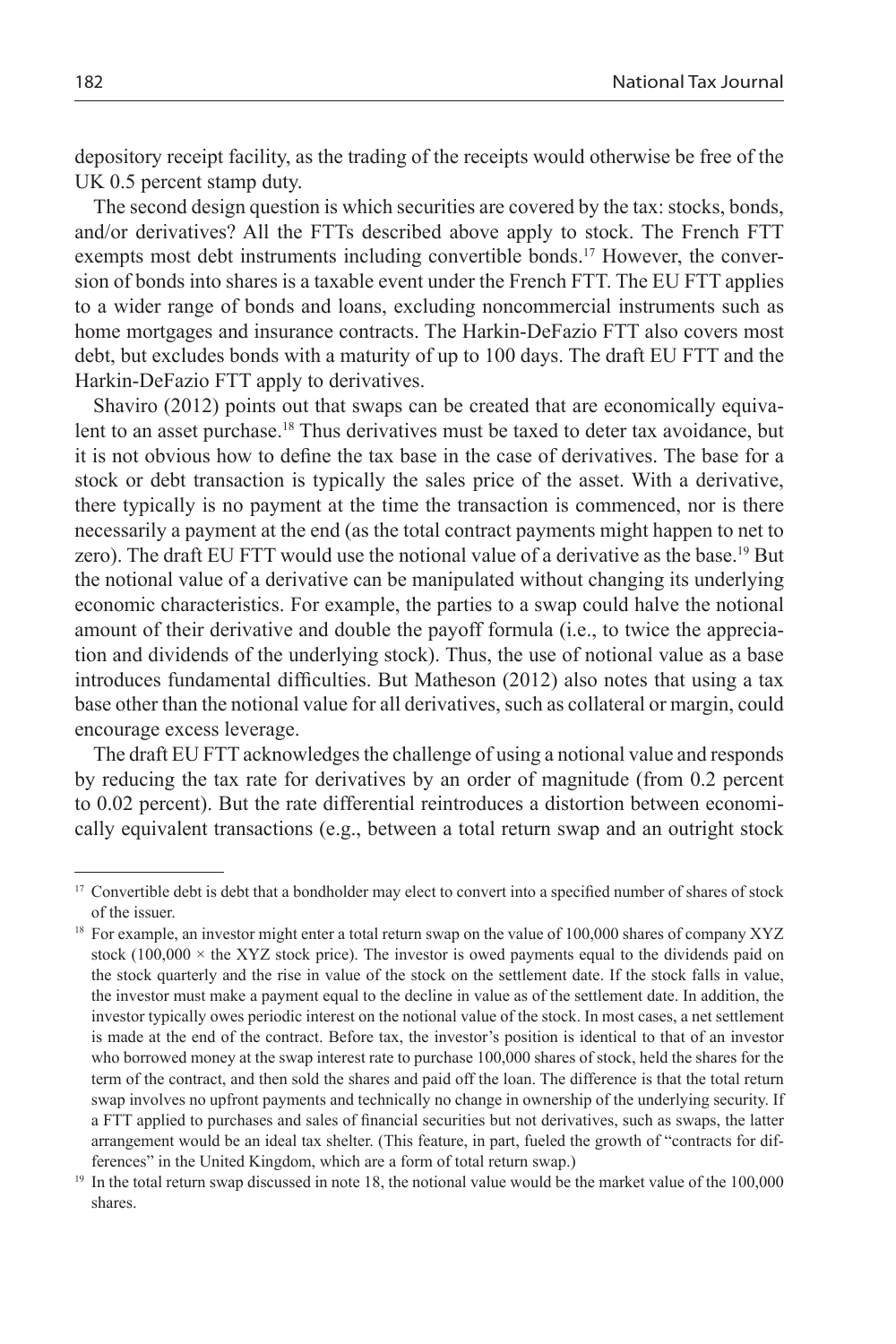purchase). As a result, in some cases, it encourages the substitution of derivatives for stocks and bonds.

The draft EU FTT treats all derivatives in the same manner. For example, it taxes the notional value for a put or a call on 100,000 shares of stock the same as a total return swap on 100,000 shares (described in footnote 18). But puts and calls often are used to hedge remote or residual risks (both portfolio and business operational risks). Overtaxing these risk-managing transactions could discourage their use — and result in too much risk taking. In theory, the tax for a derivative that transfers only some of the risk and return of owning an asset should be less than the tax for a derivative that transfers all the return. But how could the amount of risk that is transferred be measured? Would the tax vary, for example, based on the likelihood that the derivative would be exercised? If so, how would that probability be measured?

The Harkin-DeFazio FTT takes a different approach to derivatives, but it still leaves major issues unresolved. The Harkin-DeFazio FTT uses the same 0.03 percent tax rate for derivatives as it uses for stocks and bonds. But the 0.03 percent tax rate applies only to actual cash flows for derivatives (e.g., upfront payments such as premiums, periodic payments, settlement payments, and so forth), not to notional values. Using the same 0.03 percent rate for derivatives and for stocks and bonds is, perhaps, less arbitrary than reducing the tax by a factor of 10, and the size of the tax varies with the value of derivatives. However, under the Harkin-DeFazio FTT, the total tax on a derivative could still be much lower than the tax on an economically equivalent stock or bond, which could lead to substitution of the derivative for the stock or bond.

Another possibility, which has not been tried, is a combination of these two approaches. That is, a FTT could tax some derivatives on their notional value and others on their cash flow, depending on whether the derivative is substantially equivalent to owning the underlying security. For example, a derivative with a delta of 0.8 or higher with respect to a security, could be taxed the same as the security. (A delta measures how the fair market value of a derivative contract changes with respect to a unit change in the fair market value of the underlying security.) The tax on a derivative with a delta of less than 0.8 would be based on the cash flow of the derivative (i.e., the premiums, periodic payments, settlement payments, etc.).

This combination approach is similar to the Treasury's final regulations for withholding on dividend equivalent payments on derivatives. The Treasury requires investors to pay withholding tax on dividend equivalent payments that arise from a derivative if the delta at the time the derivative is issued exceeds a certain threshold. The Treasury also requires any broker, dealer, or intermediary that enters a swap to report the delta to their swap counterparty. A two-tier approach to taxing derivatives would discourage the development of derivatives that are economically equivalent to stock in order to avoid the tax on the stock.

Another aspect of taxing stocks versus bonds or other assets is that the total tax burden for stocks, bonds, and derivatives depends on how often the assets are exchanged. If the FTT rate is constant, short-term bonds could be overtaxed compared with longerterm bonds, which would distort portfolio and issuance decisions. For example, a FTT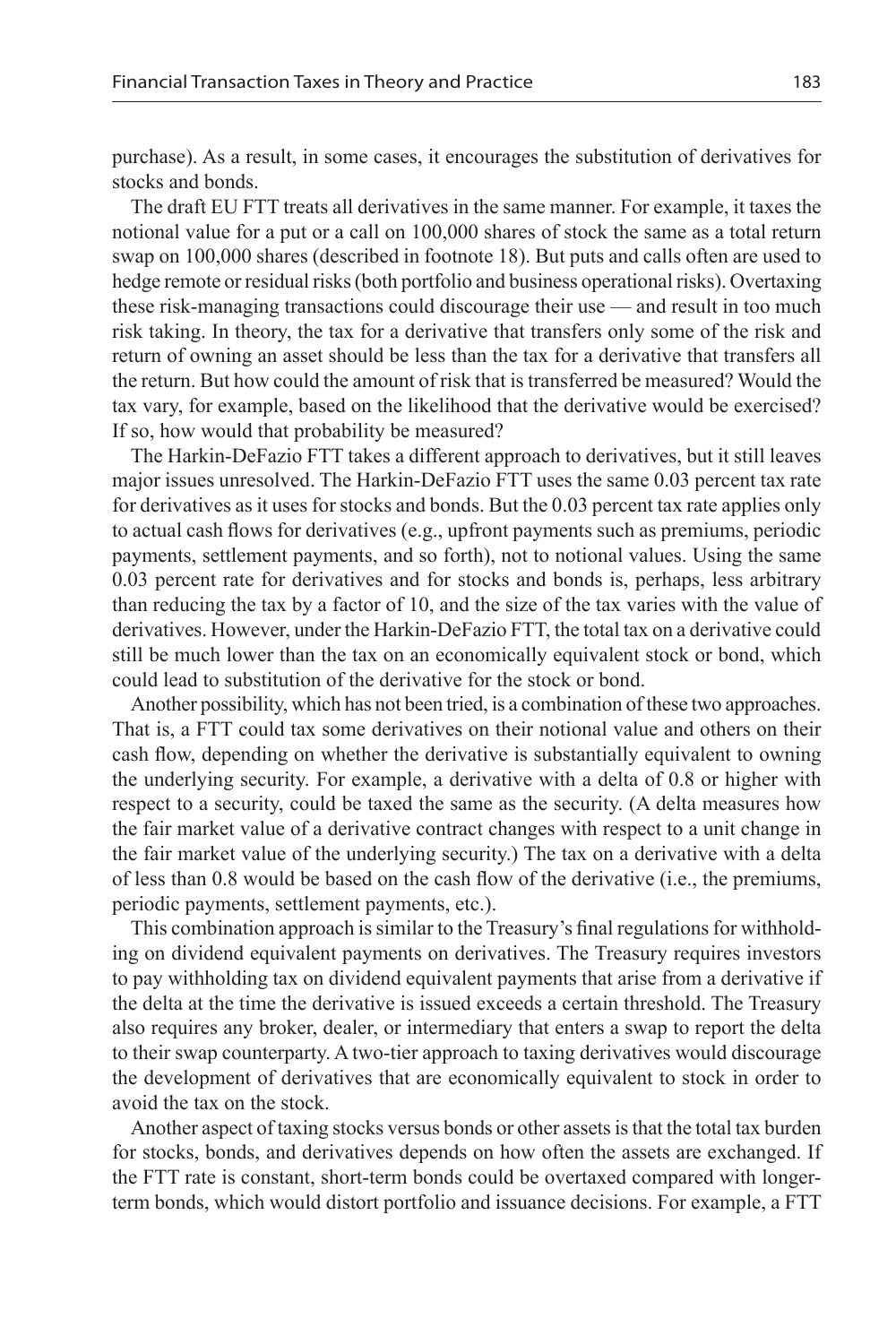might discourage the trading of highly liquid short-term government securities, which are traded frequently as financial institutions use short-term assets to manage cash reserves. The Harkin-DeFazio FTT addresses this problem by exempting short-term debt (e.g., some T-Bills, commercial paper, and credit card issuances). An alternative approach would be to multiply the FTT on bonds by years to maturity, as proposed by Pollin, Baker, and Schaberg (2003). The basic idea is that a 10-year bond that pays annual interest, for example, is economically equivalent to a series of 10 one-year bonds. Under this proposal, the equivalent financial instruments would face the same total tax in present value if all bonds were held until maturity.20

A third issue is which financial markets are subject to the FTT. Does the tax apply only to exchange-based transactions or also to over-the-counter transactions? One of the great advantages of a FTT is that collecting levies on exchange-based transactions would be easy and inexpensive. Over-the-counter transactions, in contrast, are private contracts between any two parties and there is no centralized exchange. If over-thecounter transactions are not taxed, however, investors have an obvious way to avoid the tax and the resulting exodus of trades could make markets less transparent. Taxing over-the-counter transactions would be difficult, but Brondolo (2011) argues it is possible to do. In the United States, the recent Dodd-Frank legislation and other regulatory changes could aid collection of a FTT because there are new clearing and reporting requirements for many derivatives. Most FTT proposals include over-the-counter sales.

A fourth issue is whether the tax excludes market makers. Although the goal of the tax is to reduce speculative activity, some financial institutions serve as market makers, buying and selling in the market to provide liquidity and hence presumably to reduce volatility. Taxing these agents could raise the burdens imposed by the FTT significantly in some cases, and to the extent it reduced purchases by market makers, the tax could reduce liquidity and increase asset price volatility. The UK stamp duty excludes transactions between financial institutions; it only applies to retail customers. Distinguishing productive from unproductive activities is a fundamental tension in designing FTTs. However, exempting market makers could create a significant loophole. Most recent proposals choose to tax market makers.

A fifth issue is whether to exempt government debt. The direct effect of a tax on transactions involving public debt would be to raise government borrowing costs. Government securities tend to be among the most frequently traded because they are used as a substitute for cash (and because regulations require financial institutions to hold cash reserves in the form of Treasury securities). But failure to tax public debt could

<sup>20</sup> Assuming the bonds earn simple interest at rate *r*, which is equal to the discount rate, then the stream of tax payments for the one-year bond with purchase price *V* (and proceeds reinvested in new bonds each year) and tax rate  $\tau$  would equal  $\tau V(1 + r)/10$ ,  $\tau V(1 + r)^2/10$ ,  $\tau V(1 + r)^3/10$ , ...,  $\tau V(1 + r)^{10}/10$ . The present discounted value of each year's tax liability would be τ*V*/10, so the entire stream has a present discounted value of  $10 \tau V/10 = \tau V$ . The 10-year bond would have a tax liability of  $\tau V(1 + r)^{10}$  in year 10, which has the same present value,  $\tau V$ . Thus, the present discounted value of tax liabilities is identical in the two cases.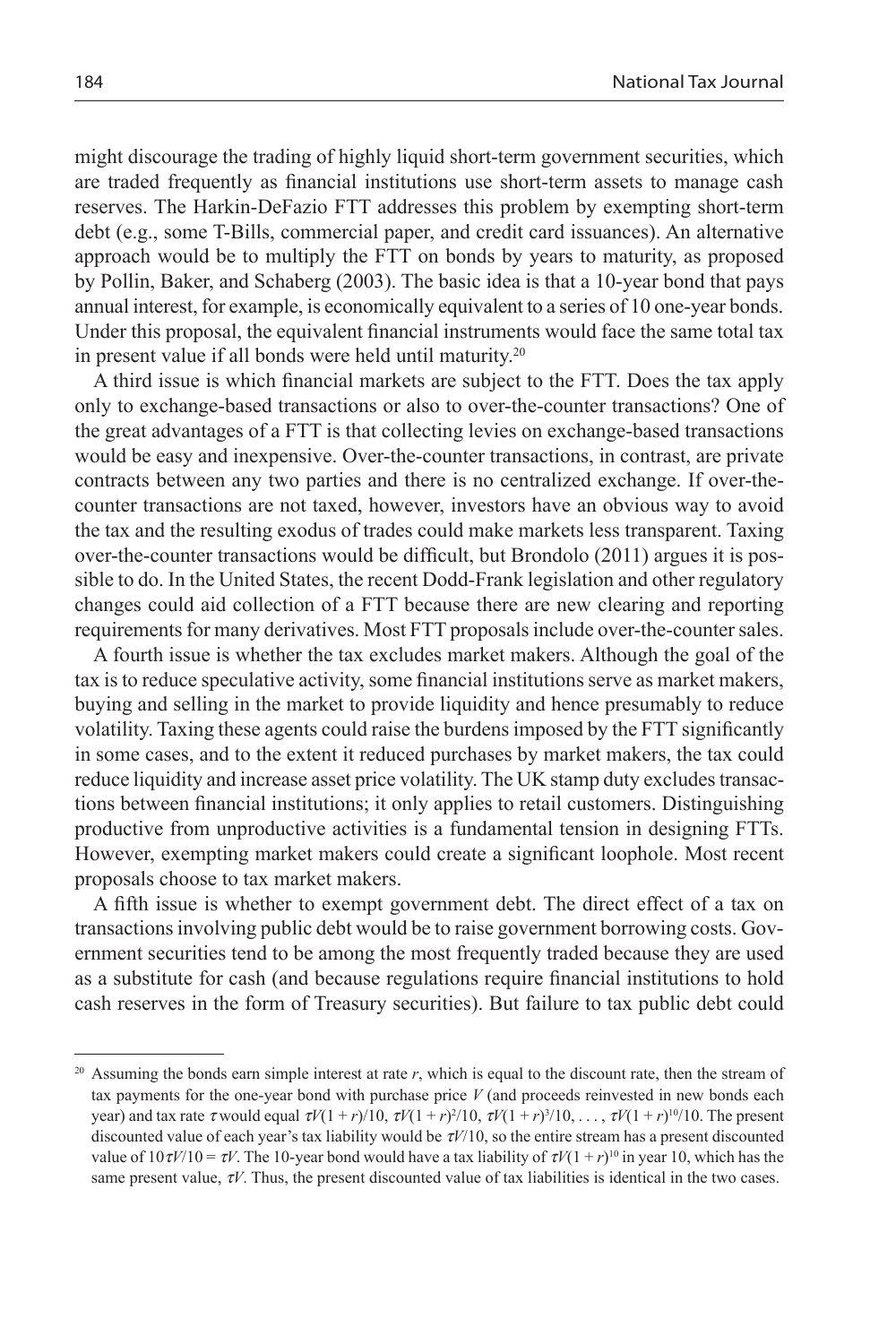lead to a shift out of private-sector securities. Many recent proposals tax both corporate and government debt, although, as noted above, the Harkin-DeFazio proposal would exempt debt instruments with a maturity less than 100 days, which would exempt many government securities from the tax.

All the issues above concern the tax base. Turning to the tax rates, there are further questions. Is the tax ad valorem or a flat fee per share traded? Most existing taxes and proposals employ an ad valorem rate. Ad valorem and flat fee taxation have different relative effects on transactions of different sizes. For example, some sophisticated algorithms submit a large number of small orders ("order shredding") in an extremely short amount of time to profit from miniscule differences between bids and asks. A very small flat fee would be sufficient to discourage such behavior (Matheson, 2012). But a flat fee would implicitly favor assets with relatively high face values — because the tax would be a smaller fraction of the value — and thus might discourage stock splits and dividend payments (which, all else equal, reduce asset prices) and encourage stock buy-backs (which have the opposite effect).

A final issue is whether the tax is coordinated internationally. Because capital is highly mobile across national borders, international coordination could significantly reduce the scope for avoidance. The early Swedish experiment with FTTs was doomed in part by the ability of investors to trade Swedish shares on other countries' stock exchanges where FTTs were small or nonexistent. The pending EU tax is an example of countries trying to coordinate their FTTs.

International cooperation and coordination of tax bases and rates could greatly reduce the scope for tax avoidance. The problem presents a type of "prisoner's dilemma" in which every country can reap higher revenues with minimal effects on economically productive financial-sector activity if they all cooperate, but each country has an incentive to break from an agreement and reap the potential economic rewards associated with being a FTT tax haven, boosting its financial sector. In practice, this problem could be addressed by having all countries in the EU, the United States, and a few other major countries agree to a coordinated tax.

## **IV. THE FINANCIAL SECTOR AND MARKET FAILURE**

The financial sector serves several key roles (Philippon, 2011). It facilitates the flow of funds from savers to borrowers. It provides a safe and efficient payment mechanism, which facilitates the exchange of goods and services. It provides insurance, both in the form of diversification and risk management.

Despite the important contributions of the financial sector, there is growing concern that the sector uses too many resources and suffers from structural problems, with the result being a misallocation of resources and undue risk imposed on the economy. The financial market collapse of 2007 illustrated painfully how dependent we are on a wellfunctioning financial sector and the dire consequences of failure in that market. This section provides a brief overview of some of these concerns.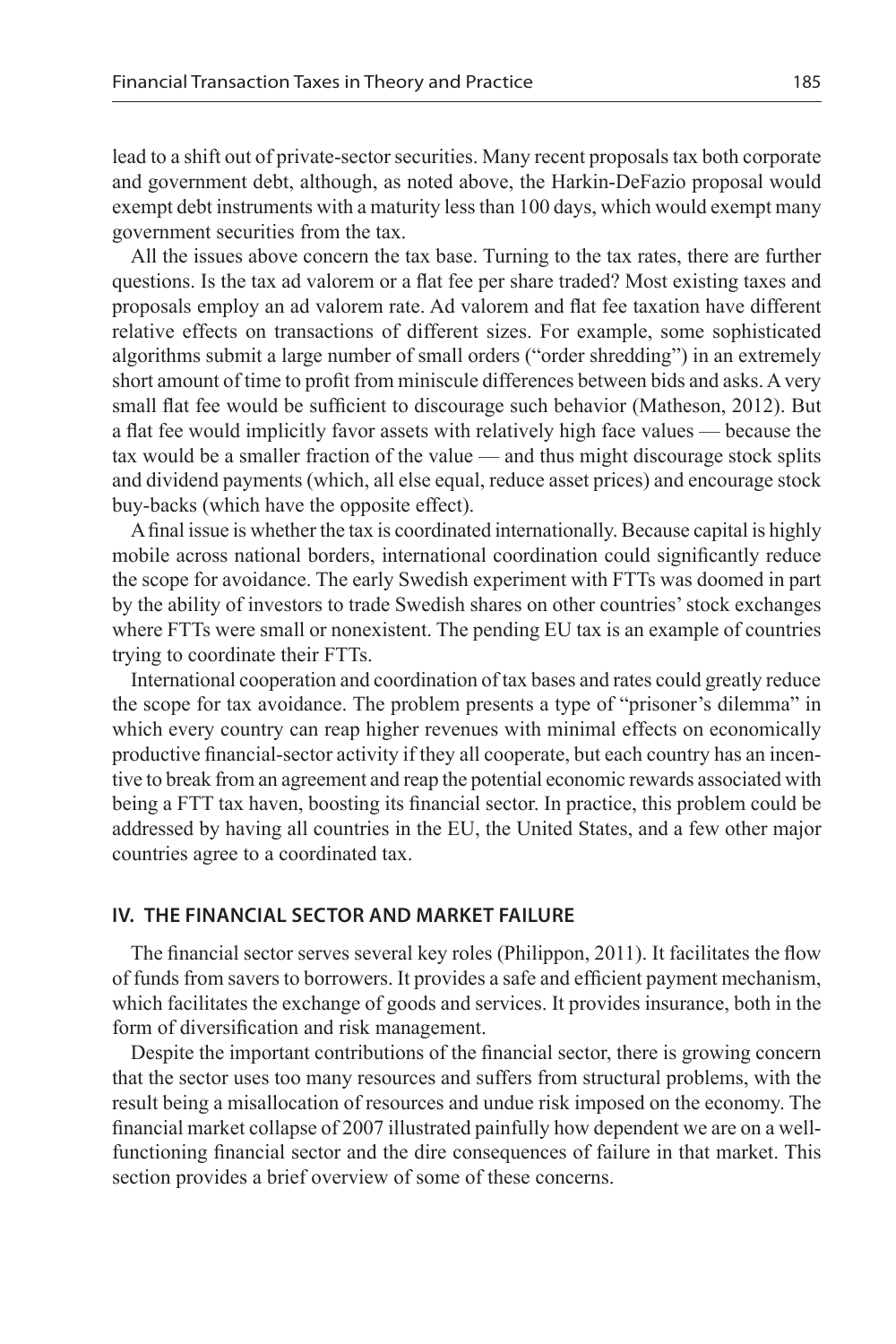## **A. Size of the Financial Sector**

The financial services sector accounted for 7.2 percent of U.S. GDP in 2014, near the all-time high of 7.7 percent in 2001 and up from just 2.5 percent of GDP in 1947 (Bureau of Economic Analysis, 2015; Philippon, 2008) (Figure 1). Similar trends are evident in other industrial economies (Philippon and Reshef, 2013).

Many commentators believe the financial sector has grown inefficiently large (Cœuré, 2014; Zingales, 2015). Some financial institutions have grown so large their failure would produce ripple effects throughout the entire economy, as evidenced by the shock waves created when Lehman Brothers was allowed to fail (Wessel, 2010).

Recent research has found that financial-sector growth leads to increased efficiency up to a point, but institutions larger than that optimal scale increase the risks of a crisis (Cœuré, 2014). Philippon (2015) estimates the financial sector's unit costs have not fallen even while information technology has produced cost savings in other similar

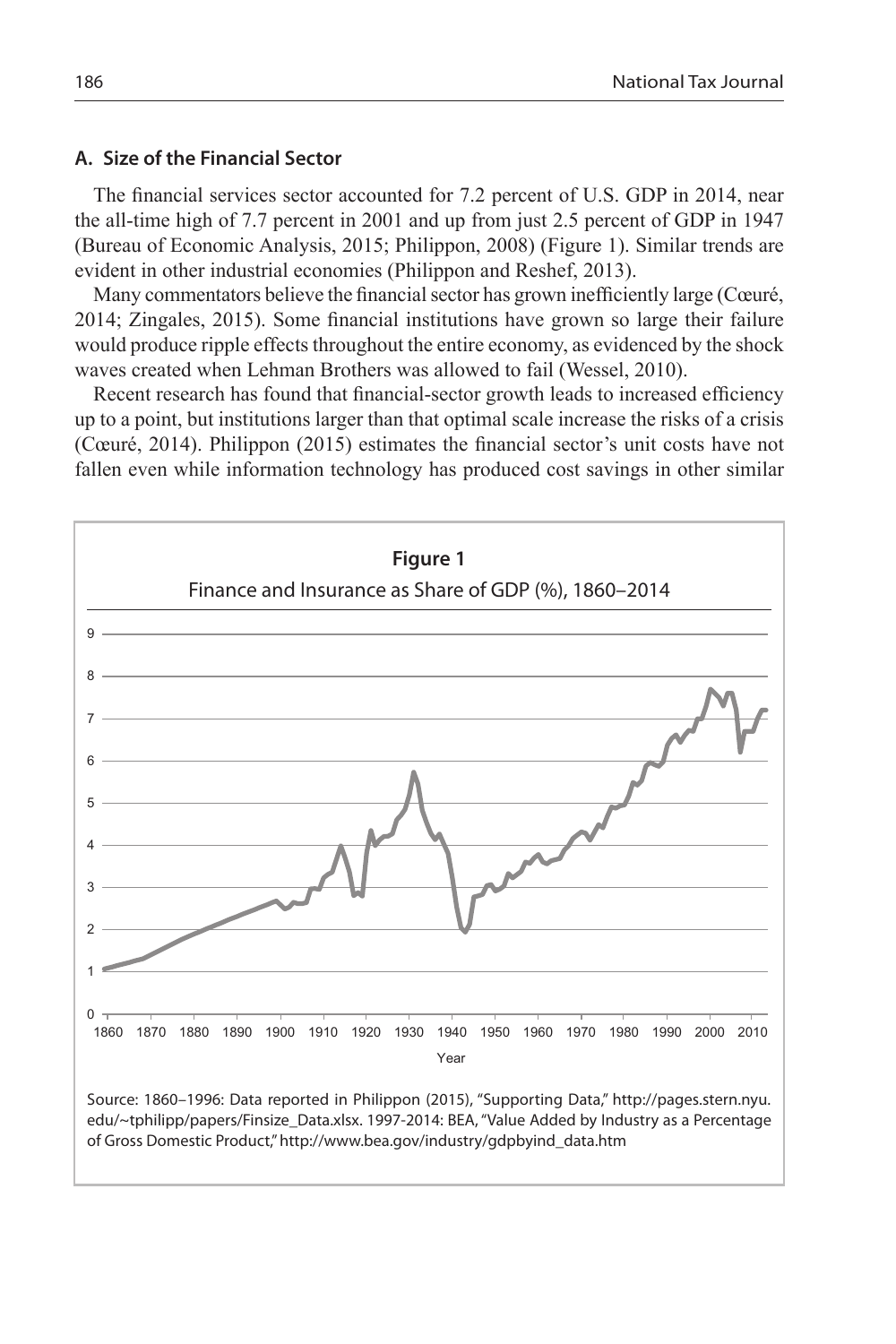industries. Adjusting for quality improvements, he finds that "the unit cost of intermediation is about as high today as it was at the turn of the twentieth century. Improvements in information technologies do not appear to have led to a significant decrease in the unit cost of intermediation" (Philippon, 2015, p. 1413).

Arcand, Berkes, and Panizza (2012) reexamined a longstanding body of research that has found a robustly positive relationship between finance and economic growth. The authors posit that previous research found that a bigger financial sector always led to more growth because the empirical models did not allow for the possibility of a peak beyond which more finance might entail economic costs. Using a more flexible functional form, Arcand, Berkes, and Panizza (2012, p. 6) find that "the marginal effect of financial depth on output growth becomes negative when credit to the private sector reaches 80–100 percent of GDP." They note this threshold is roughly the same threshold at which Easterly, Islam, and Stiglitz (2000) found that financial depth begins to increase volatility. The findings of Arcand, Berkes, and Panizza appear in panel data across countries and industries as well as in cross-sectional data, and the results are robust with respect to estimation method.

Greenwood and Scharfstein (2013) argue that whether the financial sector is too large depends on the main sources of its growth. On the positive side, the professionalization of asset management helps businesses by lowering the cost of capital, a reduction that is especially significant for young firms because they are most reliant on external financing. Similarly, expanded access to household credit helps families smooth consumption, but the expanded liquidity also brings risks from too much leverage, as evidenced by the recent financial crisis.

Baily and Elliott (2013, p. 22) express sympathy for the view that the financial sector is too large, but they caution that "it is extremely hard to determine the right size of the financial system based on well-grounded economic theories." They are concerned that an overreaction in the wake of the financial crisis could harm the economy.

Zingales (2015) notes that, while a modern economy needs a developed financial sector and while there is evidence that a larger banking sector is correlated with stronger growth, there is little evidence that other areas of financial sector deepening including equity markets, junk bond markets, and futures markets — have any impact on growth.

Clearly, if the financial sector is too big, taxes that reduce the size of the financial sector have the potential to raise economic welfare. Whether taxes that reduce the size of the financial sector in the manner that a FTT would are efficiency enhancing is an open question. It is certainly true that a FAT targeted at financial market inefficiencies would be superior, at least in theory. However, if such a tax is infeasible, a FTT may be a second-best option, as it would surely result in a smaller financial sector because trading volume would decline significantly (see the next section for a discussion of the effects of a FTT). Although the FTT has ambiguous effects on market volatility, it would deter some forms of inefficient rent seeking by making many high-frequency trading strategies unprofitable.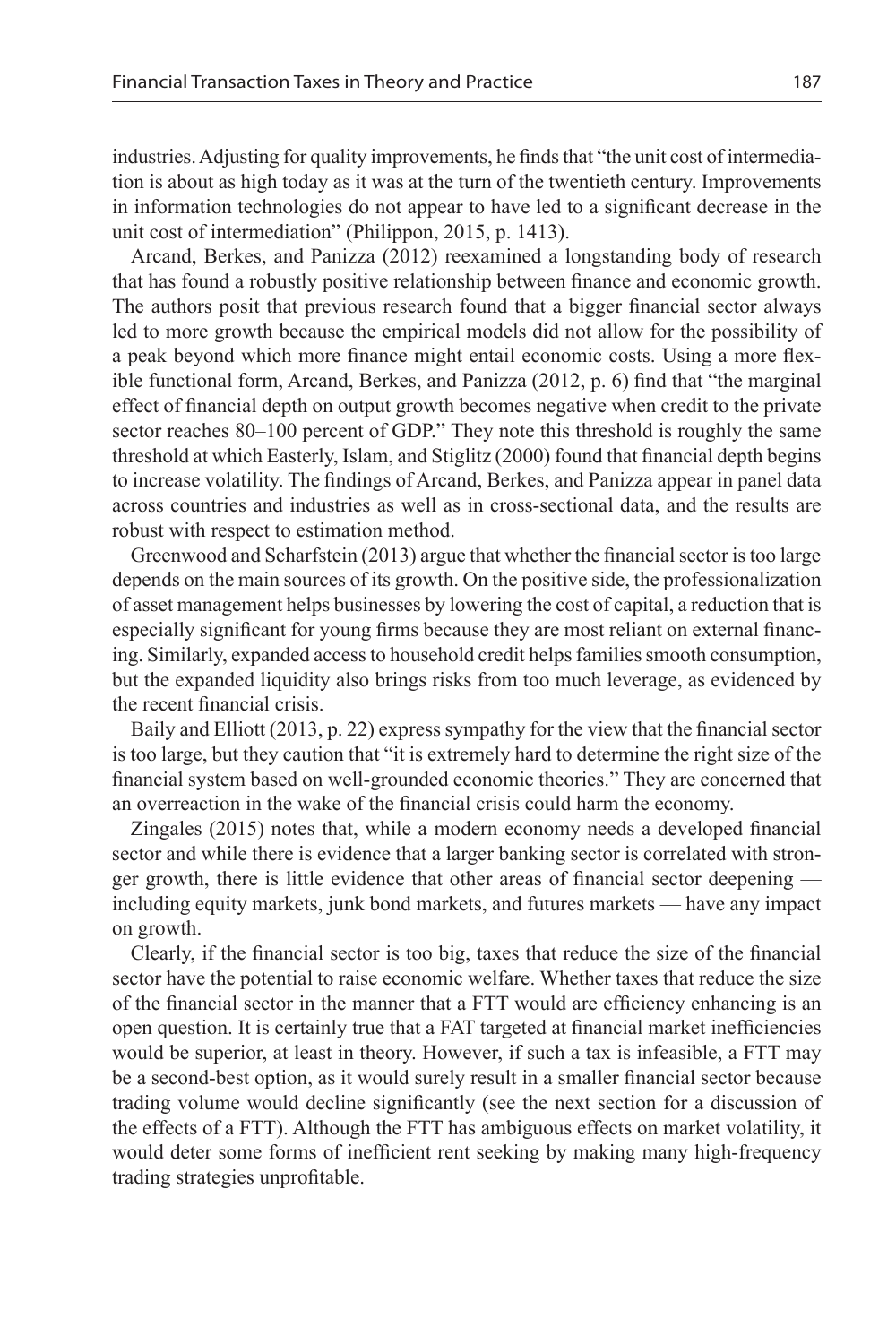#### **B. Systemic Risk**

Federal policies, both explicit and implicit, may have led some participants in the financial sector to take excessive risks. The standard example is deposit insurance, which played a role in the savings and loan crisis in the 1980s. Of greater significance today, however, is the implicit insurance provided to major institutions in the financial sector based on the notion that they are "too big to fail." By essentially socializing downside risk, implicit insurance for large financial institutions raises their private expected returns, encourages excessive risk taking, and likely causes the allocation of too much in the way of human and physical capital to be devoted to the financial sector. It also causes smaller firms to grow faster than they otherwise would have in order to place themselves under the implicit protective umbrella (Bernanke, 2009).

Depositors acting under the same belief disregard their qualms of an institution's risky behavior, and both depositors and the institution shirk responsibility for assessing risk (International Association of Deposit Insurers, 2013). Risk breeds more risk. Without some form of regulation that would motivate institutions to be more accountable for their decisions or tax that penalizes institutions for size and riskiness, these implicit and explicit guarantees pose the threat of precipitating future crises.

## **C. High-Frequency Trading and Flash Trading**

High-frequency traders use computer algorithms to choose and execute trades in mere fractions of a second. Traders often use these algorithms to arbitrage and eliminate differences in prices of identical or similar assets across different markets. Budish, Cramton, and Shim (2015) report that between 2005 and 2011 the median length of an arbitrage opportunity on the Chicago Mercantile Exchange and the New York Stock Exchange declined from 97 milliseconds to 7 milliseconds. High-frequency trading plays a major role in current financial markets, accounting for over half of trading volume in equity markets (Jones, 2013; SEC, 2014).

High-frequency trading is the means by which the trade happens, distinct from the various trading strategies that employ it. Passive high-frequency trading strategies have a positive impact on markets by reducing price spreads and volatility (SEC, 2014). More aggressive strategies can aid in price discovery, but they also create costs for fellow market participants and may only provide "phantom liquidity" (Shorter and Miller, 2014). High-frequency trading can create disadvantages for other investors and thus can result in adverse selection, with resulting declines in market quality (Jones, 2013).

Some forms of high-frequency trading involve rent-seeking behavior, which can produce large windfalls for individuals, but no social benefit. For example, highly sophisticated traders sometimes use extremely fast computer algorithms and high tech equipment to get between buyers and sellers to extract rents at the expense of unsuspecting market participants — a practice that has been dubbed "flash trading." It is a modern variant of the illegal practice of front-running, where a broker enters its own order in front of a client's to profit at the client's expense. Flash trading, however, has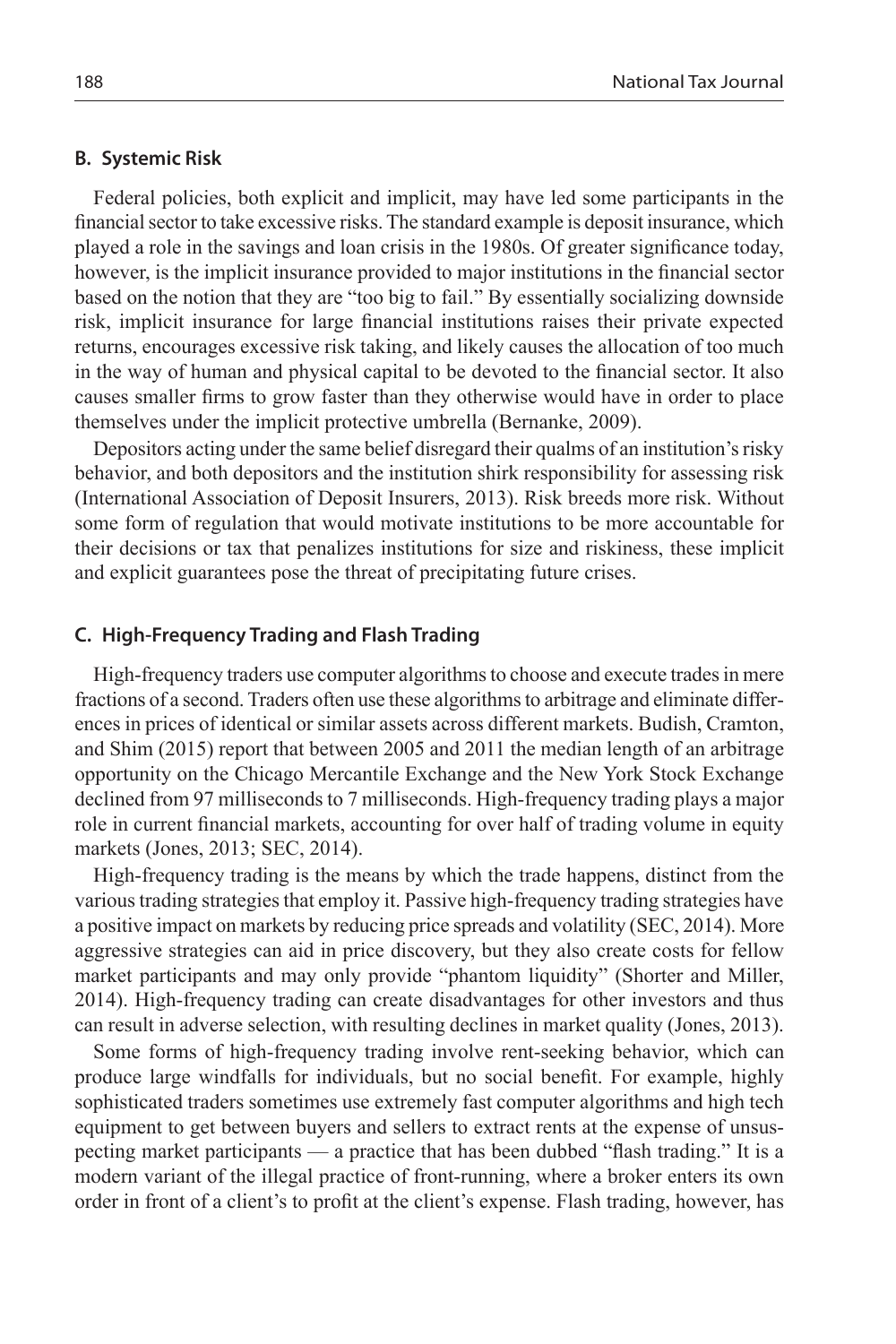not been challenged by the SEC (Lewis, 2014). Enormously talented individuals and real physical capital are invested in flash trading.<sup>21</sup> The rents extracted by flash traders also reduce returns on capital for other market participants, which might reduce the supply of investment below optimal levels. Adding even a small FTT could make these trades unprofitable and stop such behavior.<sup>22, 23</sup>

## **D. Noise Trading**

A noise trader bases trades on something other than valid information. Black (1986) believes noise traders are a central feature of financial markets, giving fundamental traders an opportunity to profit and affecting price volatility. He identifies two different types of noise traders: those trading on noise they mistakenly believe is information and those trading frequently just for fun. A FTT may not have much influence on the latter, but for the former a FTT would make all trades look a little less profitable and thus discourage them.

Noise traders' speculation raises market volatility, which harms rational market participants by increasing the risk of holding financial assets. DeLong et al. (1989) conclude that the welfare loss from the higher variance of asset returns and the resulting decline in the size of both the capital stock and consumption more than offset the financial gains to rational investors from exploiting noise traders' ignorance. Imposing a FTT would curb noise trading, but it would reduce informed trading, too, so the net effect on volatility is unclear (Kupiec, 1996). Dávila (2013) finds a nonzero FTT rate is optimal any time investors' nonfundamental belief systems cause excess trading; his optimal tax rate would strike a balance between the gains from reduced noise trading and the losses from cutting informed trading levels. Subrahmanyam (1998) also finds a trade-off arising from a FTT: less activity by informed traders would result in less liquidity, but traders would have an incentive to invest in collecting more information about the long-term prospects of businesses (because average holding periods are longer). Stiglitz (1989) suggests a FTT is an appropriate instrument to reduce noise trading. DeLong et al. (1989, p. 692) propose a short-term capital gains tax, which, in

<sup>&</sup>lt;sup>21</sup> Lewis (2014) describes the tremendous expense of laying fiber optic cable between Chicago and New York to gain a time advantage of several microseconds to intercept trades.

 $22$  Arnold (2015) points out that a "spoofer" may also deploy high-frequency trading to combat modern front runners by making their trades unprofitable. "Spoofers" deliberately send false price signals to trick front runners into making money-losing trades. The spoofer outmaneuvers the front runner by proffering a small order, which he will profit from, in conjunction with an offsetting larger order, which he will cancel once the front runner jumps ahead of it. Because spoofing makes front running unprofitable, it could limit the scope of this inefficient high-frequency trading. However, unlike flash-trading, the SEC considers spoofing to be an illegal deceptive practice because spoofers offer trades they never intend to execute (Arnold, 2015).<br><sup>23</sup> Budish, Cramton, and Shim (2015) propose a regulatory solution to the problem of rent extraction via

increasingly high-speed trading. They propose that orders be collected over time and be executed in batch at frequent intervals, rather than being implemented on a continuous-time, first-come, first-served basis.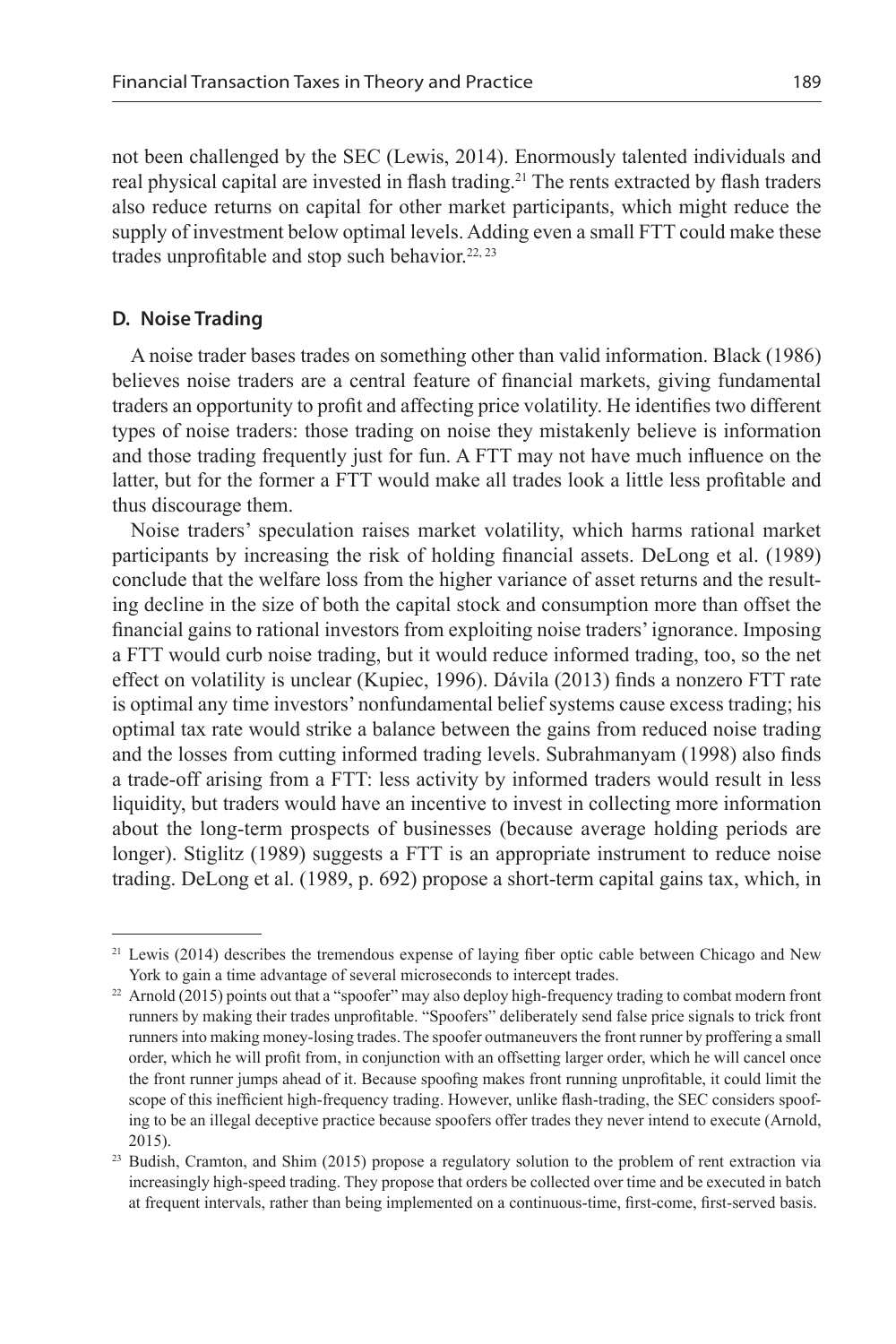their simplified model of behavior, "would eliminate noise traders' incentive to speculate on their misperceptions."

## **V. EFFECTS OF A FTT**

This section examines many of the effects of a FTT on the financial sector as well as issues related to compliance and administration.

## **A. Trading Volume and Speculation**

A FTT would reduce the volume of trades by raising transaction costs. Some trades that would have been profitable with lower transactions costs would become unprofitable with the addition of a FTT and hence would not be undertaken. Likewise, market participants would look to substitute nontaxable transactions for taxable transactions. Both effects would reduce trading volume for trades subject to a FTT. Coelho (2015) finds substantial trading responses to a FTT along several dimensions – substitution away from taxed assets and substitution across financial instruments and trading platforms.

Auten and Matheson (2010) find that increases in the very small SEC fee reduced trading volume in the largest, most liquid U.S. securities. Transaction costs on liquid assets tend to be a very small fraction of the price, meaning that such assets can be traded frequently at very low cumulative cost. Even a miniscule FTT can represent a significant proportional increase in transaction costs on liquid assets, which is why their trading volume is most sensitive to the imposition of the tax.

More generally, a FTT is a much bigger burden on frequently traded assets than on assets that are held longer. For example, suppose an investor purchases an asset for \$10,000 that produces a 5 percent annual rate of return. If the asset is held for a year and sold, the pretax return is \$500 (Table 3). If a 0.1 percent FTT is assessed upon sale, the tax bill is \$10.50 (0.1 percent of \$10,500). The 0.1 percent FTT actually represents more than 2 percent of the income generated. The effective tax rate on transactions falls with the holding period. If the owner sells the asset after owning it for a month, the sale price would be about \$10,042 and the tax would be \$10.42, or almost 25 percent of the return from the asset. If the asset is held for 20 years, the resulting FTT would be only about 0.2 percent of the increase in asset value. Not surprisingly, the effective tax rate rises as the statutory FTT rate rises or the pretax rate of return falls.

Empirical evidence strongly confirms that higher transactions costs in general, and a higher FTT in particular, reduce trading volume (Matheson, 2012). Trading in Sweden fell significantly after imposition of its FTT (Campbell and Froot, 1994; Umlauf, 1993). The French FTT enacted in 2012 was also followed by significant declines in trading (Colliard and Hoffmann, 2013; Haferkorn and Zimmermann, 2013; Buchanan, 2012; Meyer, Wagener, and Weinhardt, 2013). Both countries saw trades move to other parts of Europe. In France, trading also migrated to smaller firms, which were exempt from the tax. A negative correlation between FTT rates and trading volume was also found in China (Baltagi, Li, and Li, 2006), Taiwan (Chou and Wang, 2006), Japan (Liu, 2007), the United Kingdom (Jackson and O'Donnell, 1985), and in cross-national studies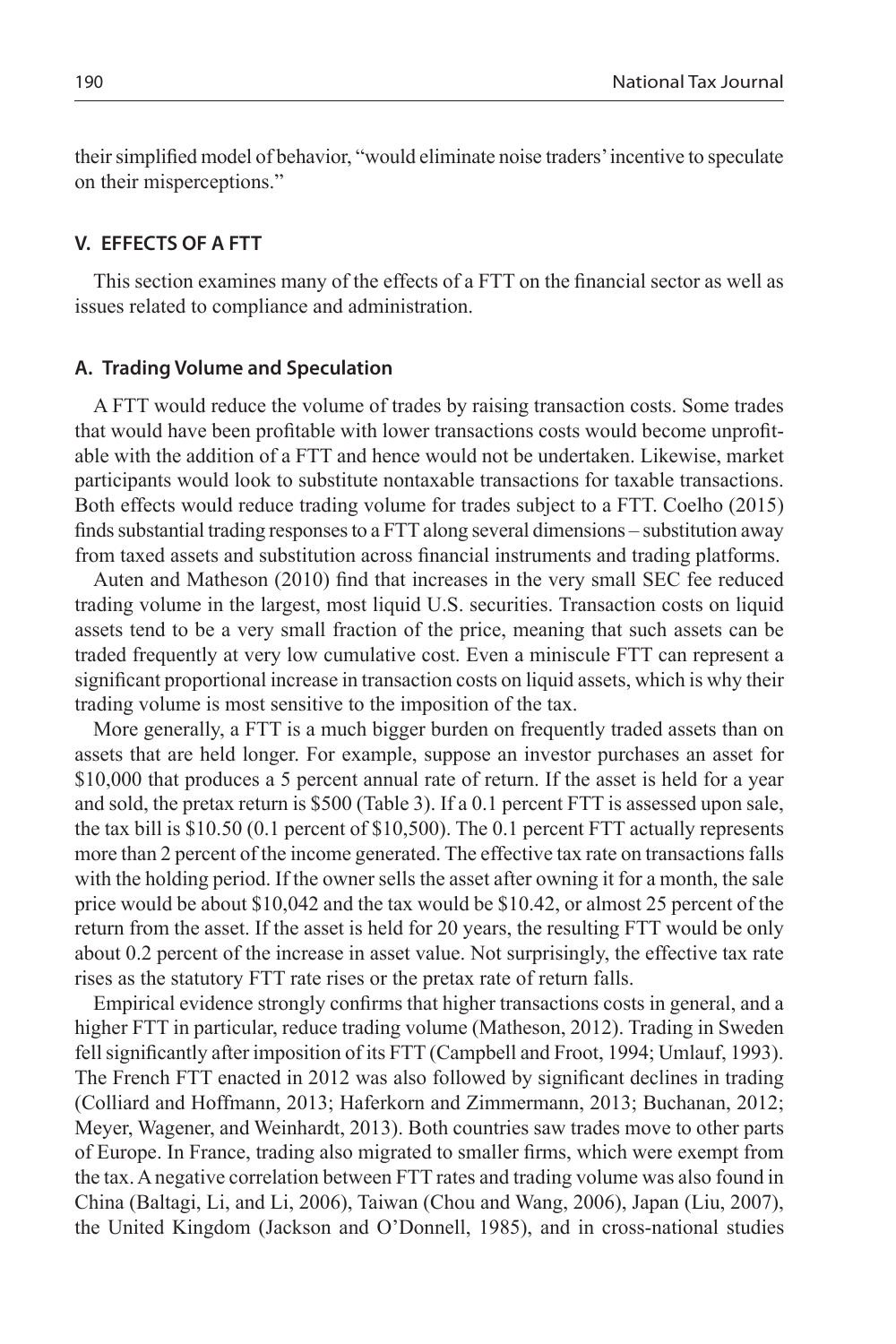|                                                                                                                                                                                  |               |               |                                                                    | Table 3            |                |         |                        |                    |            |
|----------------------------------------------------------------------------------------------------------------------------------------------------------------------------------|---------------|---------------|--------------------------------------------------------------------|--------------------|----------------|---------|------------------------|--------------------|------------|
|                                                                                                                                                                                  |               |               | The Effective Tax Rate Under a FTT, by FTT Rate and Holding Period |                    |                |         |                        |                    |            |
|                                                                                                                                                                                  |               |               |                                                                    | FTT Rate           |                |         |                        | FTT Rate           |            |
|                                                                                                                                                                                  |               |               |                                                                    | 0.10 Percent       |                |         | 0.50 Percent           |                    |            |
|                                                                                                                                                                                  | Increase      |               | After-Tax                                                          | $\mathrm{Tax}\, /$ |                |         | After-Tax              | $\mathrm{Tax}\, /$ |            |
|                                                                                                                                                                                  | in Value      |               | Rate of                                                            | Increase           |                |         | Rate of                | Increase           |            |
| Holding                                                                                                                                                                          | Before Tax    | ELE           | Return                                                             | in Value           | ETR            | Ë       | Return                 | in Value           | <b>ETR</b> |
| Period                                                                                                                                                                           | $\odot$       | $\circledast$ | (%)                                                                | (%)                | (%)            | $\odot$ | (%)                    | (%)                | (%)        |
| No time                                                                                                                                                                          |               | 10.0          | $\underset{\text{N}}{\leq}$                                        | 8                  | 8              | 50.0    | $\frac{\mathbf{A}}{N}$ | 8                  | 8          |
| 1 day                                                                                                                                                                            |               | 10.0          | $-27.12$                                                           | 748.2              | 642.5          | 50.0    | $-83.15$               | 3,740.8            | 1,763.0    |
| 1 month                                                                                                                                                                          | $\frac{1}{4}$ | $10.0$        | 3.75                                                               | 24.6               | 25.1           | 50.2    | $-1.13$                | 123.2              | 122.6      |
| l year                                                                                                                                                                           | 500           | 10.5          | 4.90                                                               | $\overline{2.1}$   | 2.1            | 52.5    | 4.48                   | 10.5               | 10.5       |
| 2 years                                                                                                                                                                          | 1,025         | 11.0          | 4.95                                                               | $\Xi$              | $\Xi$          | 55.1    | 4.74                   | 5.4                | 5.3        |
| 5 years                                                                                                                                                                          | 2,763         | 12.8          | 4.98                                                               | 0.5                | 0.4            | 63.8    | 4.89                   | $2.\overline{3}$   | 2.1        |
| 10 years                                                                                                                                                                         | 6,289         | 16.3          | 4.99                                                               |                    | 0.2            | 81.4    | 4.95                   | $\mathbf{r}$       | $\Xi$      |
| 20 years                                                                                                                                                                         | 16,533        | 26.5          | 4.99                                                               | 0.2                | $\overline{0}$ | 132.7   | 4.97                   | $\frac{8}{2}$      | 0.5        |
| Notes: Calculations assume that the tax is levied on sellers. The before-tax rate of return is 5 percent, and the initial investment is $$10,000$ . ETR = effective<br>tax rate. |               |               |                                                                    |                    |                |         |                        |                    |            |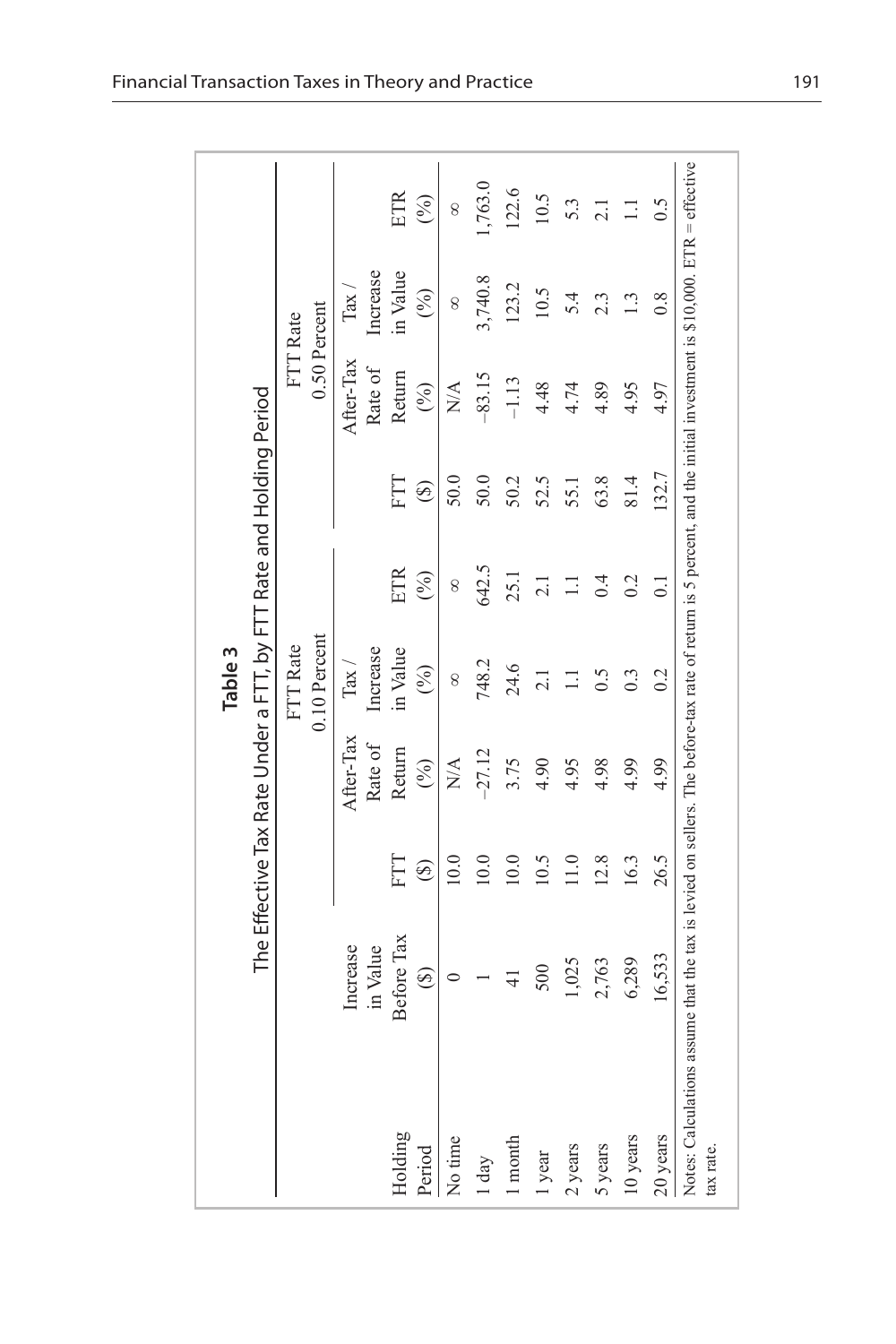(Ericsson and Lindgren, 1992; Hu, 1998). Pomeranets and Weaver (2013) show that higher tax rates caused by the New York state FTT reduced trading volume on the New York Stock Exchange and induced shifts of trading to other exchanges. Lepone and Sacco (2013) find that a financial trading fee in Canada led to a significant decline in algorithmic, high-frequency trading.

Whether the reduction in trading volume is a good thing or bad thing is more difficult to say. Under most circumstances, more trade leads to better economic outcomes. Consistent with that thinking, FTT opponents point to lower trading volume as a problem, noting that a FTT would discourage trades that provide liquidity, aid price discovery, and fund productive investment. But a FTT is supposed to work by reducing speculative trading and rent seeking. So the key questions become: What proportion of the reduced trading is unproductive, and what are the costs of discouraging productive financial activity?

One piece of evidence is that a large percentage of financial market transactions involve short-term, high-frequency trading. Matheson (2012, 2014) reports that algorithmic, computer-driven trading that relies on high-speed transactions accounted for 60 percent of U.S. equity trading volume in 2009, up from 30 percent in 2006. Because the margins involved in such trades are often quite small, a tiny FTT would be sufficient to shut down most high-frequency trading, but it would also raise very little revenue.

A FTT at the rates being adopted and proposed, however, would make many shortterm investments unprofitable (as illustrated in Table 3) without discriminating between rent-seeking or noise-based trading activities and those with positive economic value. Combined with existing taxes on capital gains (and other forms of capital income), the FTT could make many short-term trades unprofitable and substantially raise the bar for others. Dávila (2013) argues that in a market where some agents trade based on fundamentals and some trade based on other factors, if there is more than a first-best level of trading, then a small financial transaction tax will be optimal. The reduction in trading by non-fundamental traders will have a first-order effect on welfare. In contrast, the reduction in trading by fundamental traders will have only a second-order effect, since they were previously trading at the first-best level. A full assessment of the costs and benefits of a FTT thus would have to balance the gains against the cost to society of suppressing many otherwise productive short- and medium-term trades.

#### **B. Liquidity**

Market liquidity is not a precise term. Intuitively, a liquid market is one in which it is easy to sell or buy an asset at a reasonable price. Liquidity is sometimes defined as the inverse of the price effect of a trade; in a liquid market, particular transactions have small impacts on price. That is, sellers can dispose of substantial holdings without driving down prices much, and buyers can acquire significant amounts of an asset without driving up the price very much. Liquidity can also be assessed by the bid-ask spread, the difference between the highest price buyers are willing to pay and the lowest price sellers are willing to accept. Liquid markets have low bid-ask spreads. Alternatively,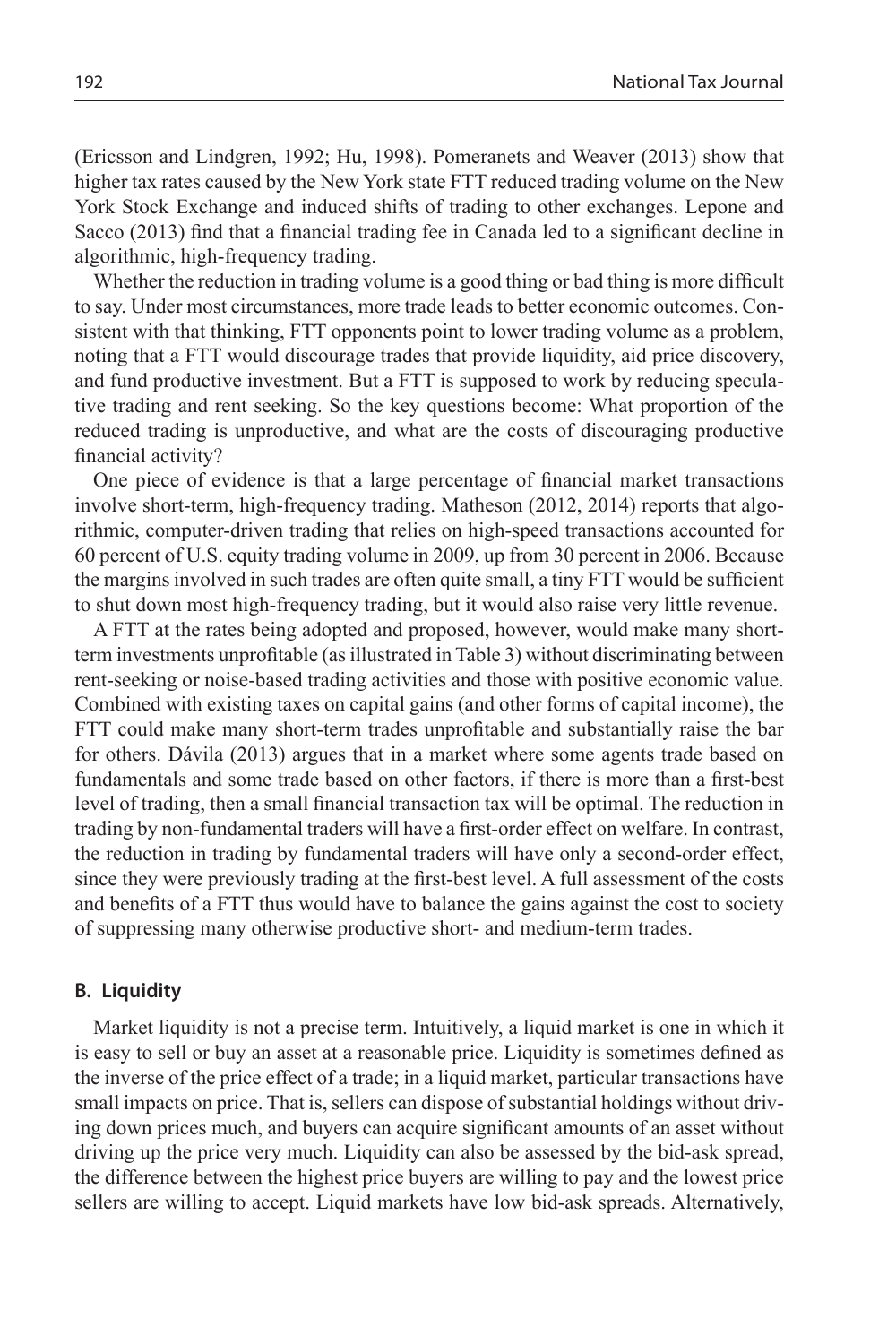liquidity can be defined in terms of market depth, which takes into account not only the bid-ask spread but also the volume of transactions that can be bought or sold at prevailing prices. Typically, liquid markets are also high volume, but volume and liquidity are distinct concepts.

A FTT increases transaction costs and hence would be expected to make markets less liquid. As one example, a FTT would drive a wedge between bids and asks, because tax would have to be paid on the asset sale, and hence it would raise bid-ask spreads. A FTT also may increase the bid-ask spread if it substantially cuts market volume. Empirical evidence generally supports this notion. Pomeranets and Weaver (2013) show that increases in the New York state FTT raised bid-ask spreads. Lepone and Sacco (2013) show that the financial trading fee in Canada led to a significant increase in bid-ask spreads for stocks with larger market capitalization.<sup>24</sup>

A key question is the size of the economic effects of less liquidity. Bid-ask spreads on the New York Stock Exchange averaged 1.3 percent in the mid-1980s and fell to 0.1 percent by 2009 (Matheson, 2011).<sup>25</sup> A FTT of 0.1 to 0.5 percent would widen the bid-ask spread, but it is unclear by how much. Baker (2008) asserts the new bid-ask spread would be narrower than the levels experienced in the mid-1980s and concludes that the economic costs of a FTT, operating through changes in the bid-ask spread, would be minimal.<sup>26</sup>

#### **C. Price Discovery**

Price discovery is the name given to the process by which asset values are determined via trading. Efficient price discovery implies that asset values are not correlated over time; that is, any errors are short lived as markets align price with fundamental values as all information available at the time is incorporated into each trade. Markets with less efficient price discovery mechanisms are slower to incorporate new information into asset prices.

As a theoretical matter, Matheson (2012) finds that FTTs have the potential to slow price discovery in financial markets, primarily by reducing liquidity. She links this slower price discovery with an informational distortion in which assets are priced on old or outdated information because the transaction costs imposed by the FTT make it unprofitable for market participants to act on small price disequilibria. Habermeier and Kirilenko (2001, p. 178) similarly conclude that "the presence of even very small transaction costs makes continuous rebalancing infinitely expensive. Therefore, valuable

<sup>&</sup>lt;sup>24</sup> Dupont and Lee (2007) argue that the impact on liquidity (market depth in their analysis) can also depend on the presence of asymmetric information, and in certain cases the FTT can increase liquidity.

<sup>&</sup>lt;sup>25</sup> Pollin, Baker, and Schaberg (2003) summarize the substantial declines in transaction costs in various financial markets through 2000.

 $26$  Baker and Jorgenson (2012) find a positive and statistically significant correlation between transaction costs in the early 2000s and economic growth from 1990 to 2007 across 33 countries. However, the regression analysis omits a number of factors that may be correlated with transaction costs and growth, so it is impossible to infer a causal link.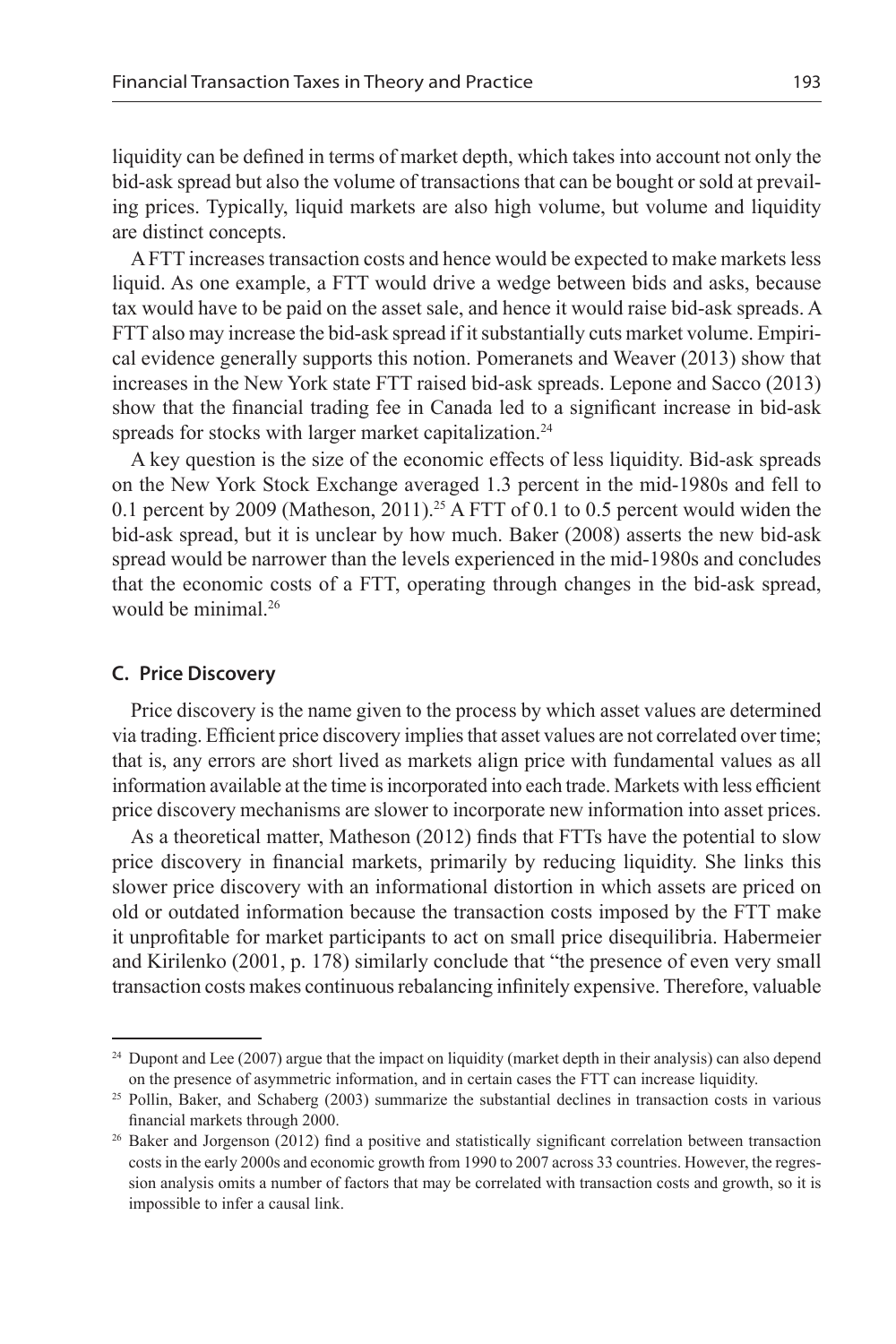information can be held back from being incorporated into prices. As a result, prices can deviate from their full information values."27

Empirical work supports the notion that higher FTTs lead to autocorrelation in stock returns — that is, stocks can remain persistently too high or too low — and hence to less efficient price discovery. Baltagi, Li, and Li (2006) estimate that increases in the STT in China raised the autocorrelation of returns on Chinese stocks. Liu (2007) found that after the reduction in the Japanese STT during the late 1980s, the first-order autocorrelation for Japanese stocks subject to the tax fell until it was in line with untaxed Japanese depository receipts. However, the actual magnitude of the economic costs connected with inefficient price discovery is uncertain.

#### **D. Asset Price Volatility**

Although price discovery refers to the first-order autocorrelation of stock returns, volatility typically refers to the variance of returns. At first glance, the relationship between FTTs and volatility appears to be straightforward. As noted above, FTTs create higher transaction costs and thus reduce trading volume. The expectation that a FTT would reduce unproductive trading and thus volatility is a key motivation for the FTT proposals by Keynes (1936), Tobin (1978), Stiglitz (1989), and Summers and Summers (1989). However, the theoretical sign of the relationship is unclear, because FTTs can delay market participants' reaction to new information, as discussed above. This delay means prices may swing substantially before it becomes worthwhile for traders to react and realign prices with fundamentals.

In fact, several studies have found that higher transactions costs and FTTs actually raise volatility. Umlauf (1993) found that the introduction of, and increases in, the Swedish FTT led to increases in daily market volatility. Jones and Seguin (1997) found that deregulation of commissions on the New York Stock Exchange and American Stock Exchange in 1975, which led to lower transaction costs, reduced the volatility of stock prices. Similar findings were reported by Hau (2006) for transaction costs and stock price volatility in France, by Lanne and Vesala (2010) for the effects of a FTT on volatility in the currency trading market, and by Liu and Zhu (2009) for commission deregulation in the Japanese stock market. Pomeranets and Weaver (2013) found that increases in the New York state FTT raised the volatility of individual stocks.28

<sup>&</sup>lt;sup>27</sup> To illustrate this effect, suppose a trader knows the correct price for an asset — that is, the value consistent with all information currently available — is  $P^*$ , but the market price is  $P$ . The trader will only engage in a transaction if  $|P - P^*| \geq TC$  where *TC* is total transaction costs, including the FTT. With a substantial FTT

<sup>(</sup>or other transaction costs), significant differences between the market price and true value could persist. 28 Of the eight events when the New York STT was changed, six had a statistically significant positive correlation with volatility in daily returns (Pomeranets and Weaver, 2013). Pomeranets and Weaver also examined portfolio volatility by using a methodology similar to Jones and Seguin (1997). Jones and Seguin argue that portfolio volatility is a better measure of the effects of an STT on investor risk because most investors hold portfolios rather than single stocks. Pomeranets and Weaver looked at the volatility of New York Stock Exchange and American Stock Exchange stock indexes and rejected the hypothesis of a negative correlation with the STT. In other words, they did not find evidence that an STT, at the levels adopted in New York, would reduce overall market volatility, but they found evidence it could increase the volatility of individual stock returns.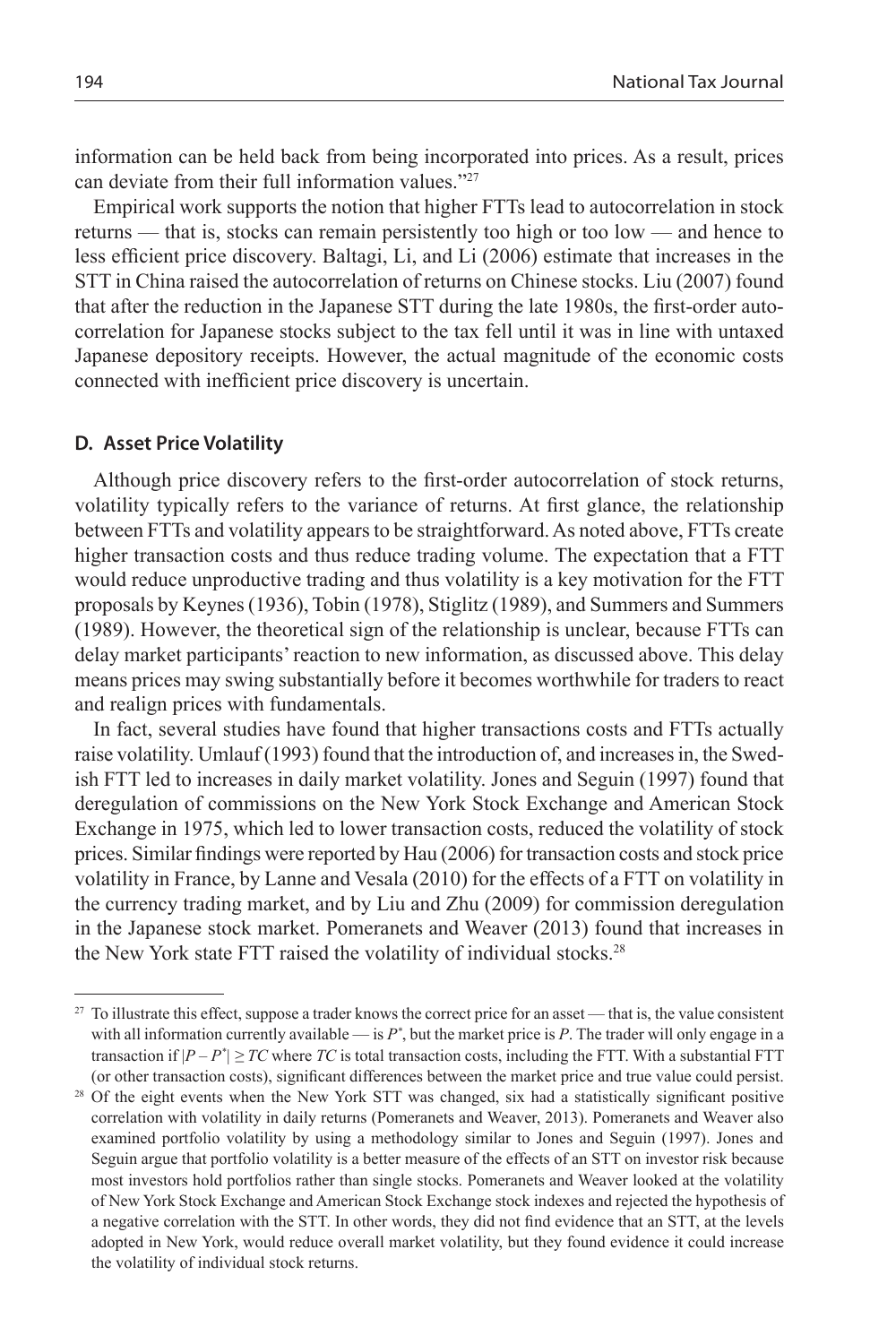In contrast, Matheson (2014) found increases in the SEC fee over the 2001 to 2010 period reduced volatility, with the effect being larger (in absolute value) in the second half of the period. As she notes, algorithmic high-frequency trading rose dramatically over this time period, so the results could be interpreted as showing that transaction taxes reduce volatility when applied to a market with a substantial amount of highfrequency trading.

More generally, the effect of FTTs could raise or reduce volatility depending on how they affect noise traders versus fundamental traders. As one example, at the theoretical level, suppose that fundamental traders drive an asset's price toward its fundamental value, while noise traders introduce random variation. Having more fundamental traders will reduce volatility, and having more noise traders will raise volatility. If a FTT primarily reduces speculative behavior and hence removes disproportionately more noise traders than fundamental traders, then it could reduce volatility. Deng, Liu, and Wei (2014) report evidence consistent with this hypothesis. They estimate that in less mature markets, which might have more noise trading because information is less readily available, higher FTTs reduce market volatility, but in more mature markets, presumably with more fundamental traders and better information, FTTs increase volatility.

#### **E. Asset Prices and the Cost of Capital**

Introduction of a FTT is almost certain to reduce asset prices. Matheson (2012) presents a simple model in which the asset price impact of a FTT depends on the tax rate, the turnover rate, and the dividend growth rate. She finds that for assets held for 10 years, even a very large FTT (0.5 percent) has only a modest effect (1.4 percent) on initial asset value. For assets held for one year, a 0.5 percent FTT would reduce the initial asset value by 14 percent. For assets with high turnover rates, even a small tax would reduce value significantly. For assets held 0.10 years, for example, a 0.05 percent FTT would reduce value by 14 percent, and a 0.50 percent FTT would reduce value by 62 percent.

Empirical evidence and other estimates are consistent with a negative impact of a FTT on asset prices. A Congressional Research Service study estimated in the 1980s that the creation of a 0.5 percent tax on stock sales would reduce stock market values by between 9.3 and 14.6 percent (Kiefer, 1987). Umlauf (1993) shows that Swedish stocks fell significantly in the month before the tax took effect. Hu (1998) examined numerous STT changes in Asian countries from 1975 to 1994 and found that increases in transactions costs consistently reduced daily returns. Bond, Hawkins, and Klemm (2004) estimate that the cuts in the stamp duty raised share prices, with larger increases for shares with high turnover rates. Amihud and Mendelson (1992) find similar results for high-turnover stocks relative to other stocks.

Matheson (2012) also estimates the impact of a FTT on the cost of capital, with the effects again varying dramatically by holding period and tax rate. A 0.5 percent FTT will raise the cost of capital by 5 percentage points for an asset held for just 0.1 years, by 0.5 percentage points for an asset held for a year, and by 0.05 percentage points for an asset held 10 years.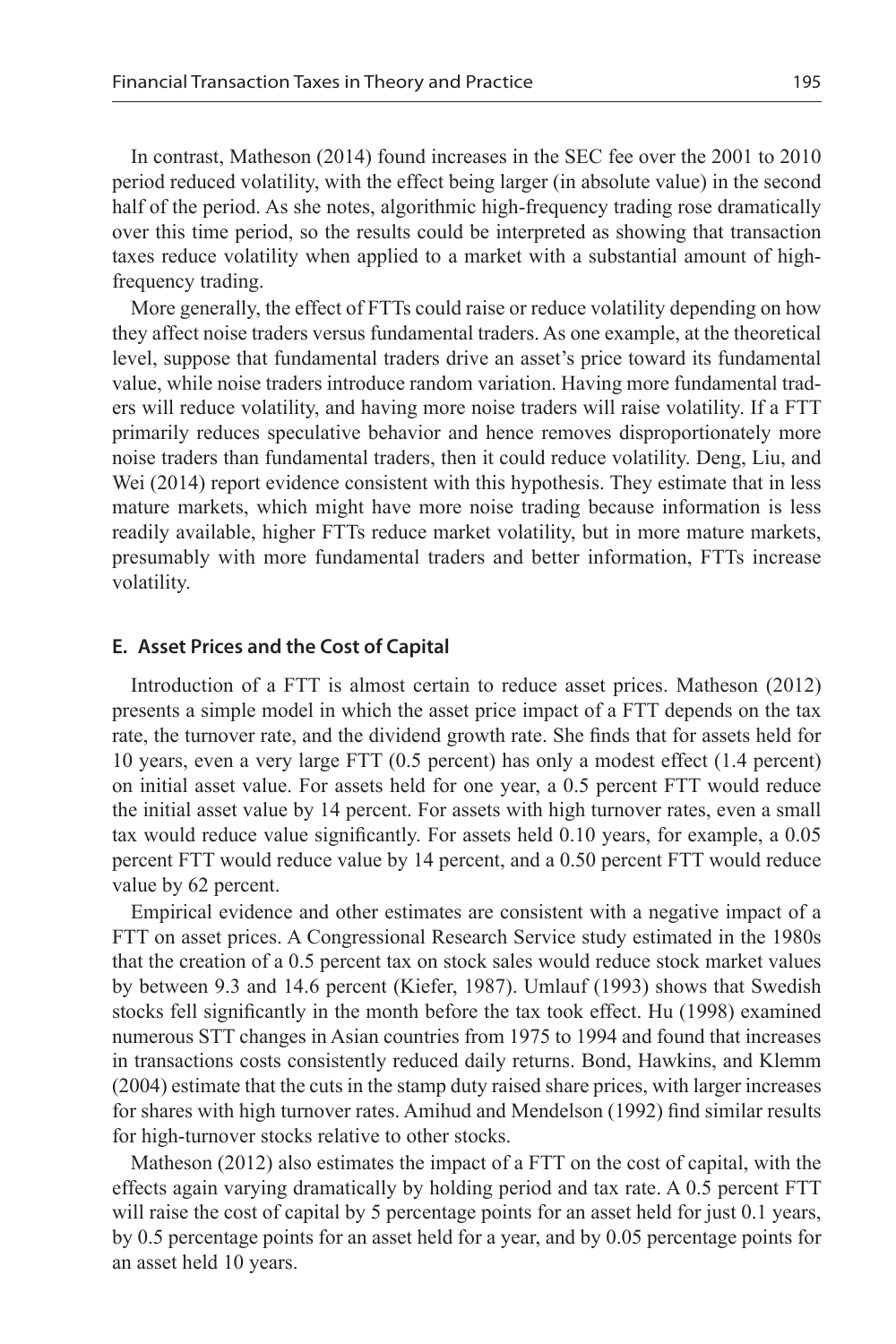#### **F. Cascading and Intersectoral Distortions**

The FTT is a tax on an intermediate input in the production process and (unlike a VAT) it is not creditable against other taxes. As a result, it will cascade: the more often an asset is traded, the higher the effective tax rate. Diamond and Mirrlees (1971) show that under certain conditions such taxes are always less efficient than taxes on final outputs or input taxes that are creditable, such as a VAT.

Other alternatives like a FAT, which only taxes the value added, could reduce the level of cascading compared with that of a FTT, although a FAT would require a higher rate to raise comparable revenues (Matheson, 2012). There are attempts to counter cascading under a FTT itself through the exemption of transactions by "market makers," intermediaries who provide market liquidity. The UK stamp duty takes that approach. However, as noted above, this practice may facilitate tax avoidance.

A City of London study on the economic impact of an EU FTT notes that with a typical 10 transactions in the chain of settlement for bonds, cascading could convert the 0.1 percent draft EU rate on bond transactions into an effective tax rate of 1.0 percent (London Economics, 2013). Gauging the impact of cascading in the production chain can be difficult for policymakers, but Keen (2013) concludes that cascading could cause significant welfare losses, by creating price distortions among different types of assets.

One of the rationales for a FTT is to encourage investors to take a longer-term perspective — that is, to create patient capital. If certain investors are overly swayed by rumors and extraneous information, some trades might entail economic costs with little or no gain in individual welfare. Moreover, a short-term perspective by investors may cause corporate managers to pass up profitable long-term investments in favor of less productive strategies that improve the balance sheet in the short run. Thus, discouraging some trades might make some markets work better. However, the capital gains tax already discourages short-term trading. Indeed, many observers have bemoaned the "lock-in effect" whereby capital gains tax discourages investors from making otherwise welfare-improving trades. A FTT would compound the lock-in effect.

Another potential rationale for a FTT would be to reduce excess trading caused by principal-agent problems. Money managers who are compensated on a per-trade basis will have a personal interest in trading more than would otherwise be optimal for their clients. Research, however, shows that the best strategy for most investors is often to buy and hold a diversified portfolio of assets (Barber and Odean, 2000).

By raising trading costs, a FTT would discourage fund managers and brokers from trading and hence offer a counterweight to overtrading. Pension funds, which turn over a great deal, might be especially affected (Schäfer, 2011). Absent a change in fund manager behavior, a FTT would impose a substantial tax increase on many pension funds. A study by a UK consulting firm commissioned by critics of the EU plan (Oxera Consulting, 2011) estimated that a 0.2 percent FTT could reduce pension fund values by more than 5 percent and reduce annual returns by 0.2 percent. However, these estimates assume the trades undertaken by pension fund managers are productive — that they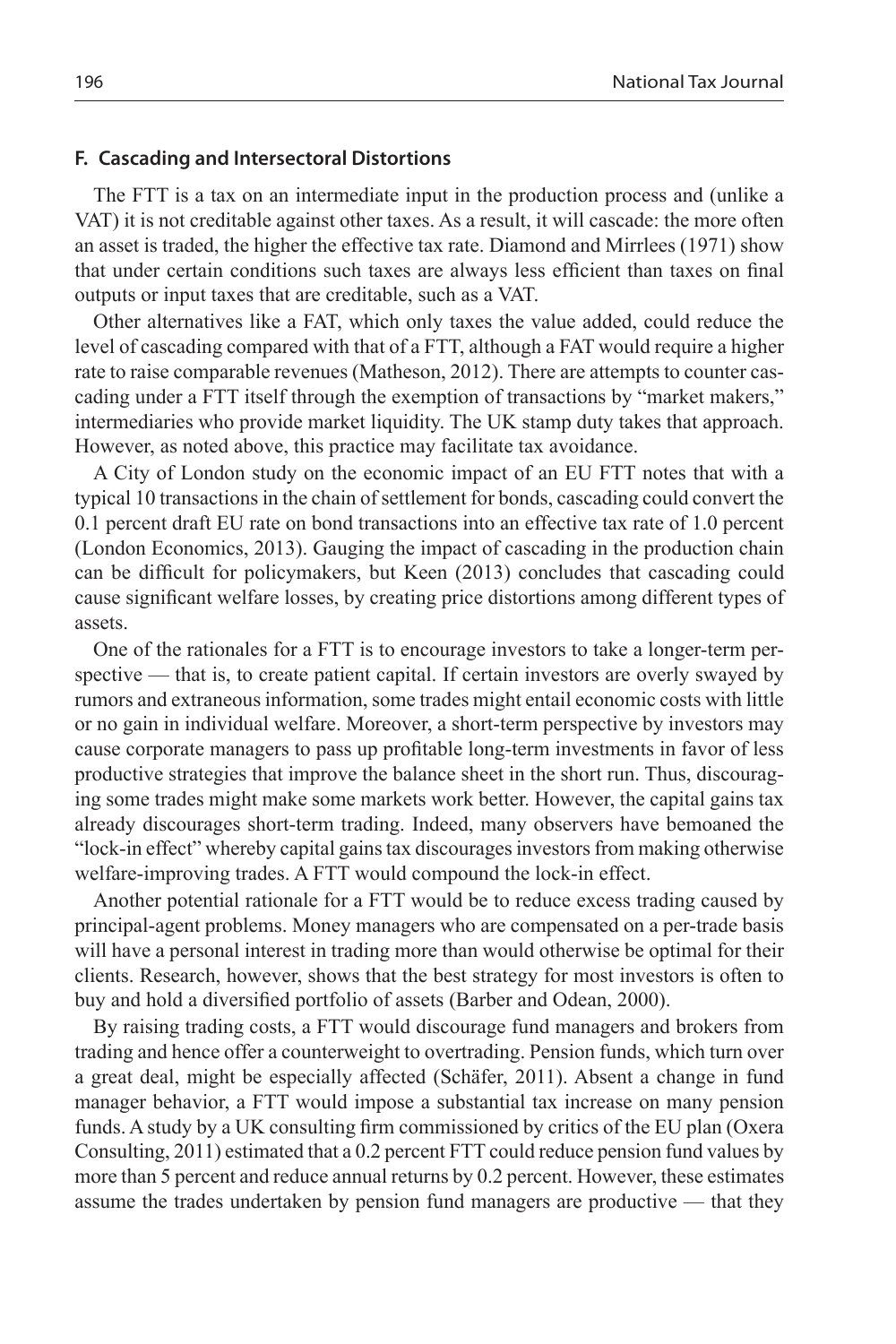raise returns. If a significant amount of trading within funds is unproductive, then part of the burden of the tax might be offset by reductions in trades.

Advocates of a FTT argue that pension churning simply adds costs and actually reduces retirement security. Woolley (2010) argues that pension and charitable fund managers do not behave in the best interest of their beneficiaries, but instead maximize rents for fund managers. Gray, Griffith-Jones, and Sandberg (2012, p. 2) claim that "the [proposed EU] FTT will help secure pensioners' investments through reducing shortterm speculative activity and encouraging their funds to invest over longer horizons. It will benefit both European pensioners and the pension fund industry." In sum, although pension funds might appear to be most vulnerable to reduced returns due to a FTT, the tax might discourage inefficient and unproductive trading behavior by fund managers and indirectly benefit fund participants.

#### **G. Administrative and Compliance Costs**

The administrative costs of existing FTTs tend to be relatively small. The UK tax in particular appears to have extremely low administrative costs (Baker, 2008). Gains and losses accrued by individuals and businesses are already taxed according to the type of financial instrument and characteristics of the person or business. It is not unreasonable to imagine the taxation of the transactions themselves carrying relatively small additional administrative costs. The revenue can be raised from a relatively small number of sophisticated entities, making the tax easy to collect and audit.

Still, compliance costs may not be negligible. For example, about 1.6 billion trades occurred on the New York Stock Exchange in 2014. Assuming a 50 percent reduction in volume due to a FTT, it would still require businesses and individuals to report, and the IRS to process, information on 800 million trades per year. Moreover, the administrative costs will depend on the design of the tax. A tax on exchange-based transactions would be relatively easy to administer, but it would be ripe for avoidance or evasion by moving trades off exchanges. In comparison, as noted above, a tax that included over-the-counter transactions and derivatives would cost more to administer but would be likely to induce less avoidance and evasion.

## **VI. Estimates of the Revenue and Distributional Effects of a U.S. FTT**

The revenue potential of a FTT stems from the enormous volume of financial transactions, which have a value many times GDP (Figure 2), which was about \$17 trillion in 2014. As a result, even a low tax rate could generate substantial revenue. The actual relation between a given tax rate and the revenue generated, however, would depend on design features discussed in Section III. A broad-based tax will raise more revenue than a narrow one. Coordination among countries can reduce the scope for tax avoidance and thus boost revenue in each country.

Revenues from FTTs vary widely across countries and are procyclical, meaning they rise more when the economy is booming and fall when the economy falters. The UK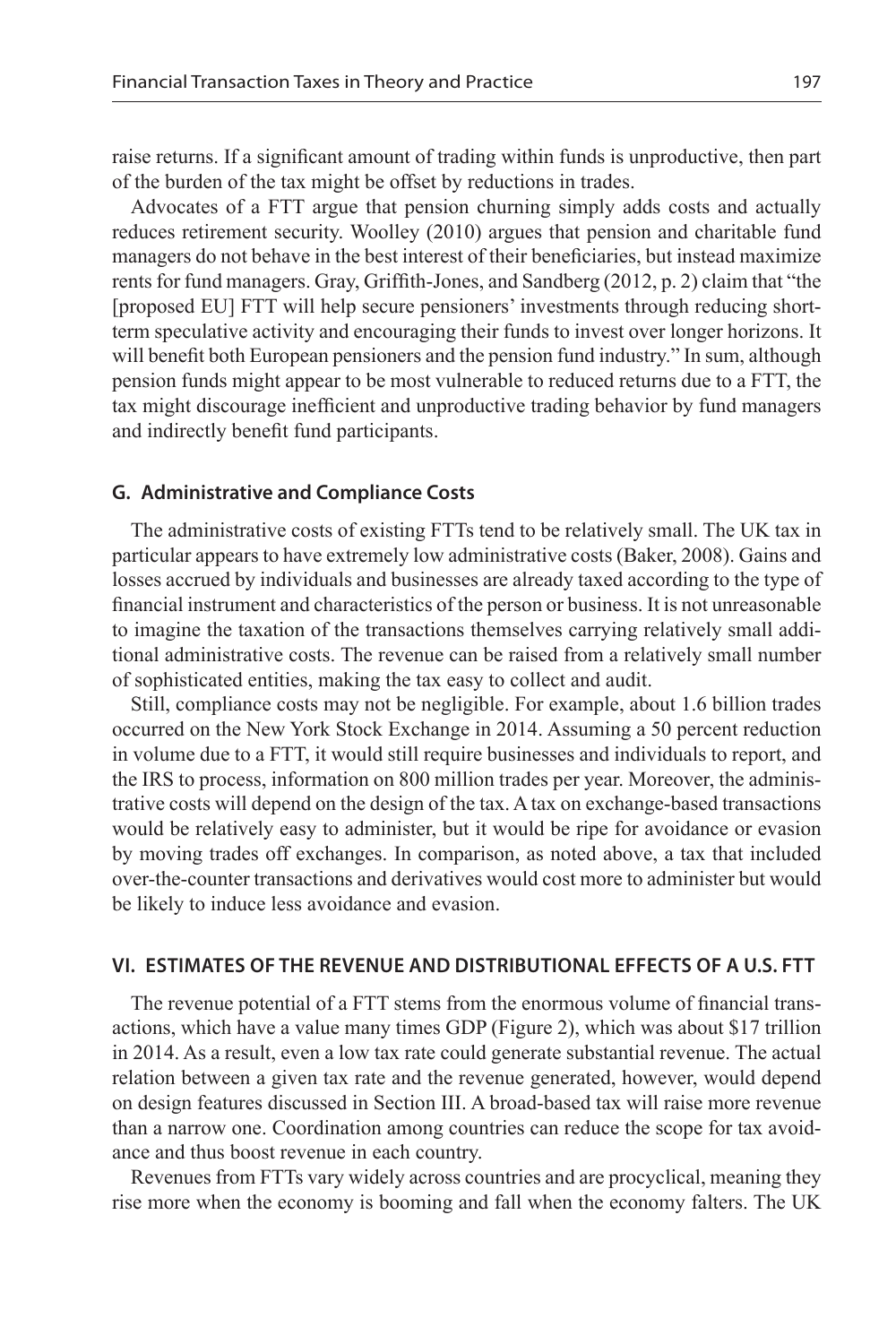

stamp duty raised revenue equal to 0.45 percent of British GDP in 2000. From 2001 to 2008, it raised between 0.2 and 0.3 percent of GDP, which would be the equivalent of about \$44 billion to \$65 billion annually in the United States today assuming a similar revenue yield from the tax. As of 2006, before the financial crisis, FTTs raised 0.8 percent of GDP in Taiwan, 0.6 percent in South Africa, and just under 0.5 percent of GDP in Switzerland (Matheson, 2012).

Estimates of the impact of proposed FTTs vary widely. The Joint Committee on Taxation estimates the Harkin-DeFazio proposal would raise about 0.2 percent of GDP (DeFazio, 2011). Baker et al. (2009) estimate their proposed FTT would raise about 1.2 percent of GDP as of 2008, even if the tax reduced the number of transactions by half. Schulmeister, Schratzenstaller, and Picek (2008) find that a very small (0.01 percent) tax on worldwide stocks, bonds, and derivatives could raise roughly 0.3 percent of world GDP even if trading volume fell by 40 percent. The JCT estimates take into account offsets in income and payroll tax revenues, but the other two estimates do not appear to account for these offsets.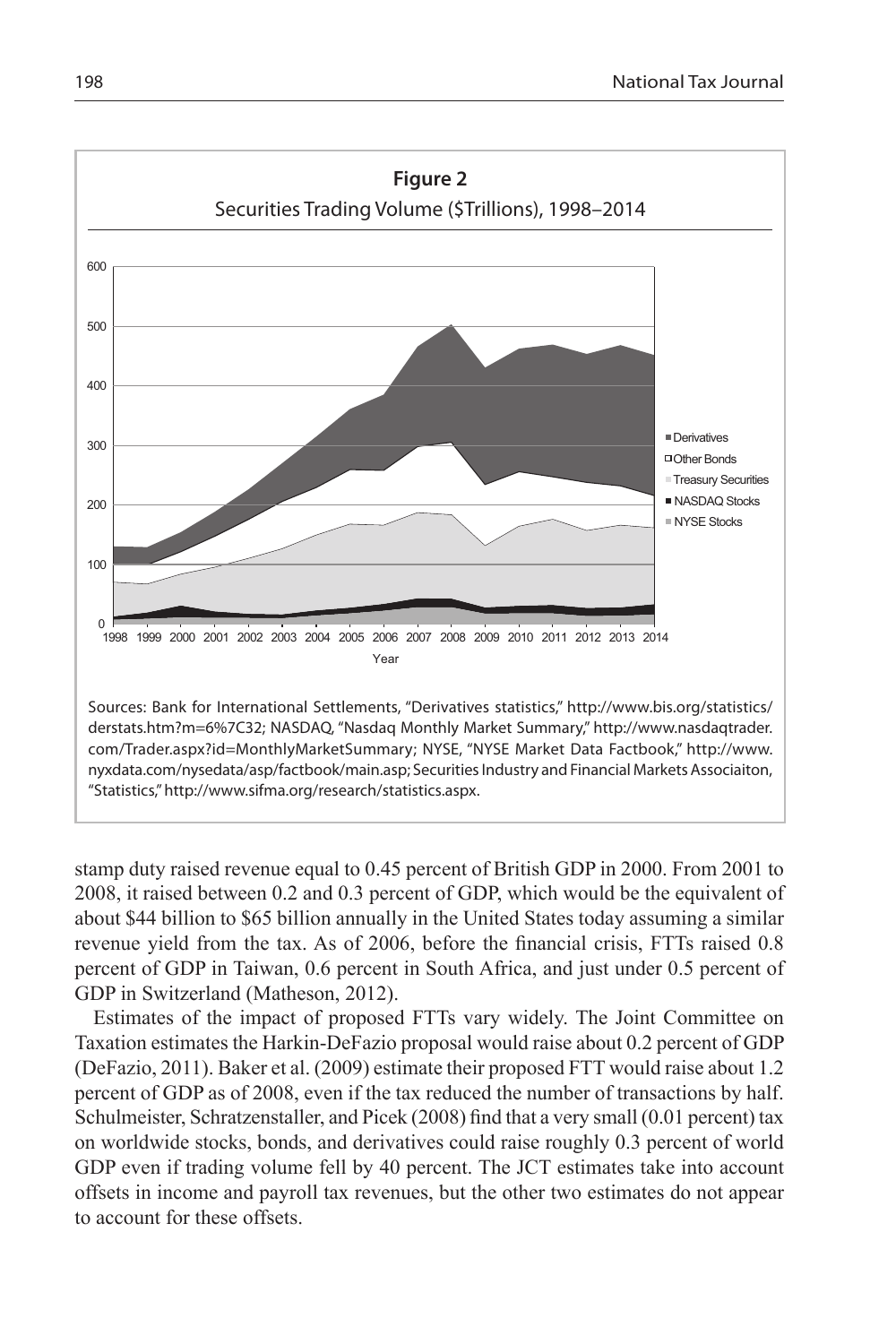In this section, we present new estimates of the revenue and distributional effects of a U.S. FTT. In order to illustrate the potential range of revenue effects of a FTT, we consider alternative bases and rates for the tax, as well as alternative behavioral responses by traders. We also explore alternative assumptions about the incidence of a FTT and its effects on household welfare.

#### **A. FTT Bases and Rates**

We examine two possible FTT bases, one that covers equities (including equity derivatives) and option premiums, and a second base that also includes bonds (including interest rate derivatives) and foreign exchange (spot and derivatives).29 Our broader FTT base is substantially the same as the Harkin-DeFazio (and Sanders) FTT base, except that Harkin-DeFazio and Sanders both exempt short-term debt. Trades by market makers and over-the-counter trades are included in both bases. Futures and swaps in both bases are valued at the underlying notional value of the securities. The first base is estimated to cover \$49 trillion of transactions in 2017, whereas the second base is more than 13 times as broad, covering an estimated \$659 trillion of transactions in 2017.

We examine three possible rate structures: base rates of 0.01, 0.1, and 0.5 percent on stock trades and option premiums (for both tax bases) and bond trades (for the second tax base), and rates on futures and swaps (for both tax bases) and foreign exchange (for the second tax base) that are one-tenth of the base rates. In addition, we compute the base tax rate that would maximize revenues over 10 years for each tax base under alternative assumptions about the behavioral responses of traders.30

The second (broader) base includes trades in both government and private bonds. Assuming the average years to maturity of traded bonds is two years, the rate set for a one-year bond is one-half the base rate, and rates for longer-term bonds would be taxed at a multiple of that rate based on the number of years to maturity. For example, with a 0.01 percent base tax rate, the rate on bonds averages out to the same 0.01 percent that applies to stock. A similar adjustment is made to swaps (assuming an average maturity of 1.5 years), so that the rate across maturities would average out to 0.001 percent.

#### **B. Estimating Issues**

Our revenue estimates account for the behavioral responses of traders. We believe the best evidence supports a relatively high price elasticity, and we use  $-1.25$  as our

<sup>&</sup>lt;sup>29</sup> Neither base includes commodity futures contracts because they are not financial instruments; including them would not measurably affect the estimates because they are very small relative to equity, bond, and derivative transactions. The second (broader) base is similar to the base considered by Baker et al. (2009) and Pollin, Baker, and Schaberg (2003).

<sup>&</sup>lt;sup>30</sup> As with the other rate options, the revenue maximizing rates on futures, swaps, and foreign exchange are taxed at one-tenth the base rate.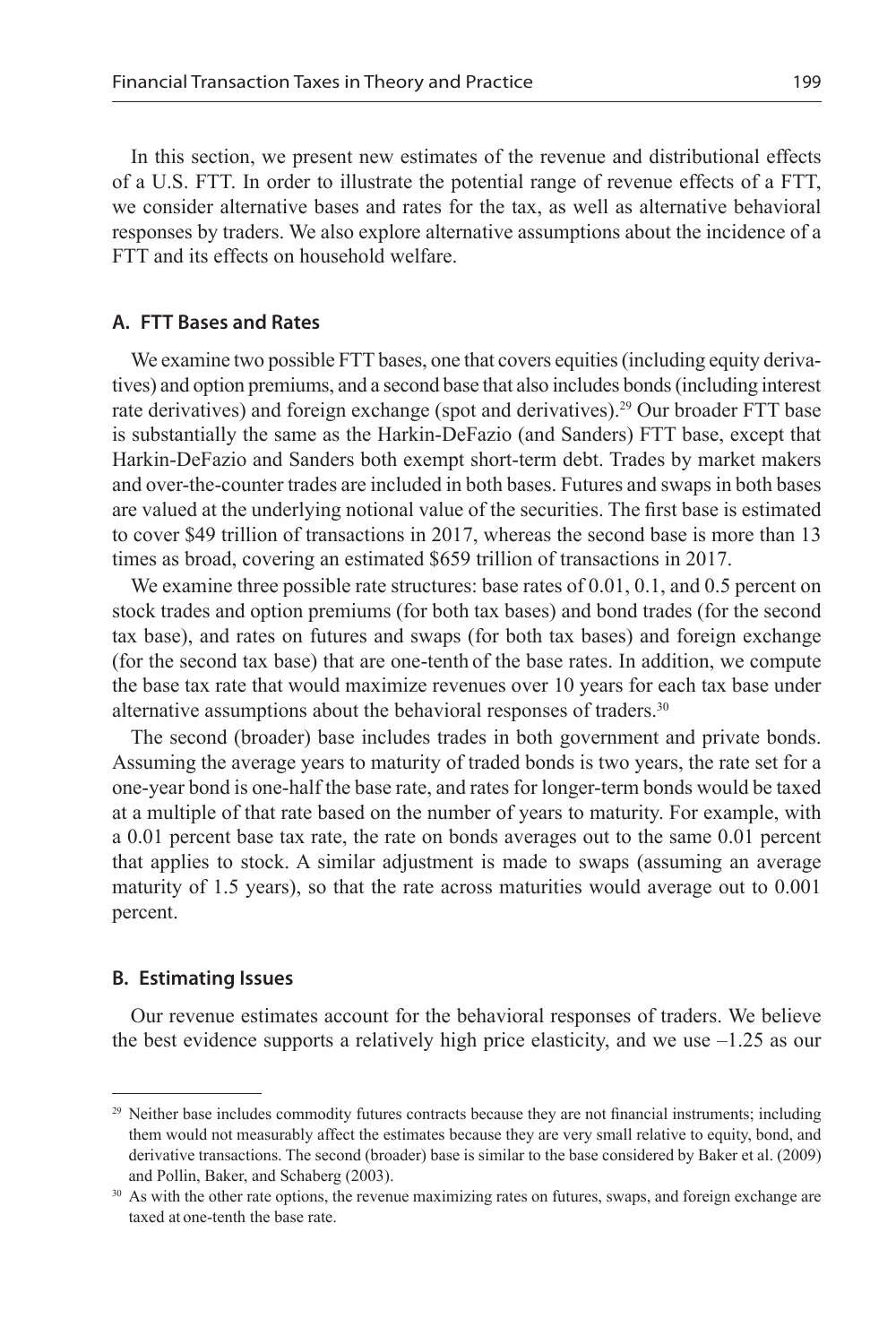"standard" elasticity. To illustrate the effect of alternative behavioral assumptions that are consistent with the range of empirical elasticities reported in Matheson (2012), we also report revenue estimates assuming elasticities of  $-1.5$  and  $-1.0$ . Following the JCT,31 we also estimate the resulting reductions in payments to owners of capital and labor that would result from a FTT, which would reduce individual and corporate income taxes and payroll taxes. In addition, our estimates take into account the reduction in capital gains revenues due to lower realizations in response to the FTT. We do not, however, take into account the potential effects on U.S. revenues of changes in FTTs in other countries.

Including government bonds in the base would also affect federal borrowing costs, as noted above. We provide estimates of those increased borrowing costs for the broader base that includes bonds.

We assume that baseline transactions costs, before a FTT, will continue their historical downward trajectory, falling to half their 2010 levels by 2035.32 Thus, a FTT at a fixed rate will be a rising share of gross transactions costs — that is, inclusive of the tax — over time.

## **C. Revenue Effects**

Table 4 displays our revenue estimates by year through 2026 for the U.S. FTT base that covers equities (including equity derivatives) and option premiums (base 1) using base tax rates of 0.01 percent, 0.1 percent, and 0.5 percent. The FTT is assumed to become effective January 1, 2017, but revenues are affected in 2016 because some sales would be accelerated to that year to avoid the FTT.

The 0.01 percent rate would raise \$38 billion over fiscal years 2017 to 2026, about 0.02 percent of projected GDP. Raising the base tax rate by a factor of 10 to 0.1 percent would increase the revenue yield to \$208 billion, or 0.09 percent of GDP. This less-thanproportionate increase in revenue arises because trading is expected to be substantially reduced as the rate increases. Indeed, if the rate were increased further to 0.5 percent, revenue would rise only to \$305 billion, or just 0.13 percent of GDP. The reduction in trading as tax rates rise reflects our assumptions of a relatively high  $(-1.25)$  elasticity of the volume of transactions with respect to trading costs and that transactions costs will continue to decline.<sup>33</sup> At higher tax rates, the declines in trading volume over time are even steeper.

To illustrate how sensitive revenues are to the breadth of the FTT base as well as the size of the behavioral responses of traders, we estimated revenues for the 10-year budget period (fiscal years 2017–2026) using narrow and broad bases and alternative elasticities of  $-1.5$  and  $-1.0$  as well as  $-1.25$ . We estimate revenues using the three base

<sup>31</sup> JCT (2011).

<sup>&</sup>lt;sup>32</sup> Matheson (2011) provides evidence of falling transaction costs over time.

<sup>&</sup>lt;sup>33</sup> As noted, with declining transaction costs over time, a constant FTT represents a rising share of total transaction costs over time, with commensurately larger effects on trading volume. For example, with a 0.01 percent tax rate, volume declines about 7 percent in the first year (2017), but by 9 percent in the  $10<sup>th</sup>$  year (2026).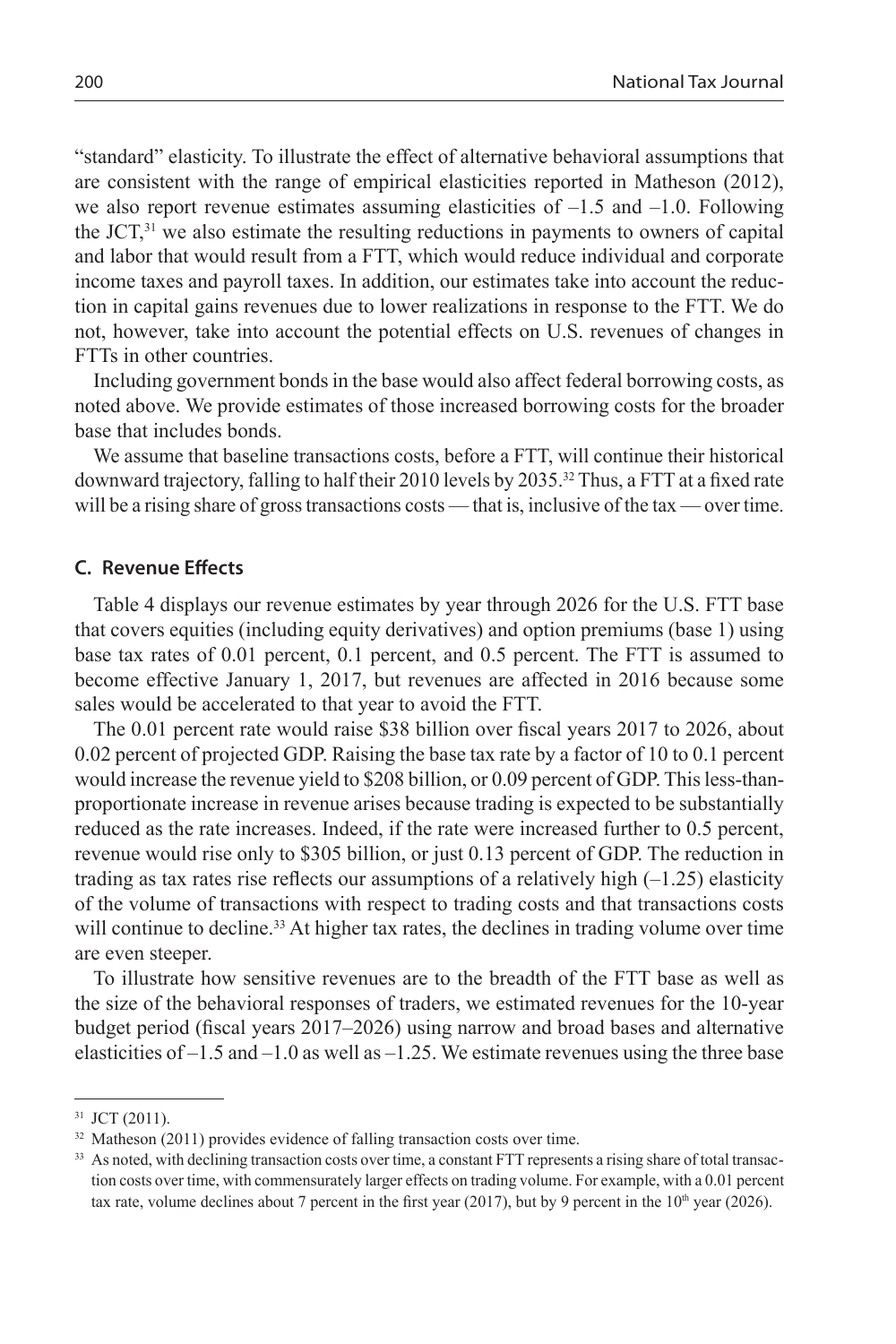|                                                                                                   |                                                                                 |         |                  |         | Table 4 |         |                       |               |         |         |         |          |
|---------------------------------------------------------------------------------------------------|---------------------------------------------------------------------------------|---------|------------------|---------|---------|---------|-----------------------|---------------|---------|---------|---------|----------|
| Revenue from a U.S. Financial Transaction Tax on Equities and Option Premiums (Base 1), 2016-2026 | (FTT Assumed to go into Effect January 1, 2017; Elasticity = -1.25; \$Billions) |         |                  |         |         |         |                       |               |         |         |         |          |
|                                                                                                   |                                                                                 |         |                  |         |         |         | Year                  |               |         |         |         |          |
|                                                                                                   |                                                                                 |         |                  |         |         |         |                       |               |         |         |         | $2016-$  |
|                                                                                                   | 2016                                                                            | 2017    | 2018             | 2019    | 2020    | 2021    | 2022                  | 2023          | 2024    | 2025    | 2026    | 2026     |
|                                                                                                   |                                                                                 |         |                  |         |         |         | 0.01 Percent Tax Rate |               |         |         |         |          |
| Static Revenue (CY)                                                                               |                                                                                 |         | $\overline{51}$  | 5.3     | 5.5     | 5.7     | 6.0                   | 6.2           | 6.5     | 6.8     |         | 59.2     |
| Less: Effect of Behavioral Response                                                               |                                                                                 | $-0.4$  | $-0.4$           | $-0.4$  | $-0.4$  | $-0.5$  | $-0.5$                | $-0.5$        | $-0.6$  | $-0.6$  | $-0.7$  | $-5.0$   |
| Less: Income and Payroll Tax Offsets                                                              |                                                                                 |         | ミニ               | $-1.2$  | $-1.2$  | $-1.3$  | $-1.3$                |               | $-1.5$  | $-1.5$  | $-1.6$  | $-13.3$  |
| Less: Capital Gains Revenue Loss <sup>1</sup>                                                     | $\overline{0}$                                                                  | $-0.4$  | $-0.2$           | $-0.2$  | $-0.2$  | $-0.2$  | $-0.2$                | $-0.2$        | $-0.2$  | $-0.2$  | $-0.2$  | $-1.9$   |
| Equals: Revenue Estimate (CY)                                                                     | $\overline{0}$                                                                  |         | $3.\overline{3}$ | 3.5     | 3.7     | 3.8     | 4.0                   |               | 4.3     | 4.4     | 4.7     | 39.0     |
| Revenue Estimate (FY)                                                                             | I                                                                               | 2.4     | 3.2              | 3.5     | 3.6     | 3.8     | 3.9                   | $\frac{1}{4}$ | 4.2     | 4.4     | 4.6     | 37.8     |
|                                                                                                   |                                                                                 |         |                  |         |         |         | 0.1 Percent Tax Rate  |               |         |         |         |          |
| Static Revenue (CY)                                                                               |                                                                                 | 48.7    | 50.8             | 52.9    | 55.1    | 57.5    | 59.9                  | 62.5          | 65.1    | 67.8    | 71.9    | 592.1    |
| Less: Effect of Behavioral Response                                                               |                                                                                 | $-21.7$ | $-23.0$          | $-24.3$ | $-25.7$ | $-27.2$ | $-28.7$               | $-30.4$       | $-32.1$ | $-33.9$ | $-36.5$ | $-283.4$ |
| Less: Income and Payroll Tax Offsets                                                              |                                                                                 | $-6.6$  | $-6.8$           | $-7.0$  | $-7.2$  | $-7.4$  | $-7.6$                | $-7.9$        | $-8 -$  | $-8.4$  | $-8.8$  | $-75.7$  |
| Less: Capital Gains Revenue Loss <sup>1</sup>                                                     | 0.9                                                                             | $-3.3$  | $-2.4$           | $-1.6$  | $-1.6$  | $-1.7$  | $-1.7$                | $-1.8$        | $-1.9$  | $-2.0$  | $-2.1$  | $-19.2$  |
| Equals: Revenue Estimate (CY)                                                                     | 0.9                                                                             | 17.1    | 18.6             | 20.1    | 20.7    | 21.2    | 21.8                  | 22.4          | 23.0    | 23.5    | 24.5    | 213.8    |
| Revenue Estimate (FY)                                                                             | $\overline{\phantom{a}}$                                                        | 13.8    | 18.3             | 19.7    | 20.5    | 21.1    | 21.7                  | 22.2          | 22.8    | 23.4    | 24.3    | 207.7    |
|                                                                                                   |                                                                                 |         |                  |         |         |         |                       |               |         |         |         |          |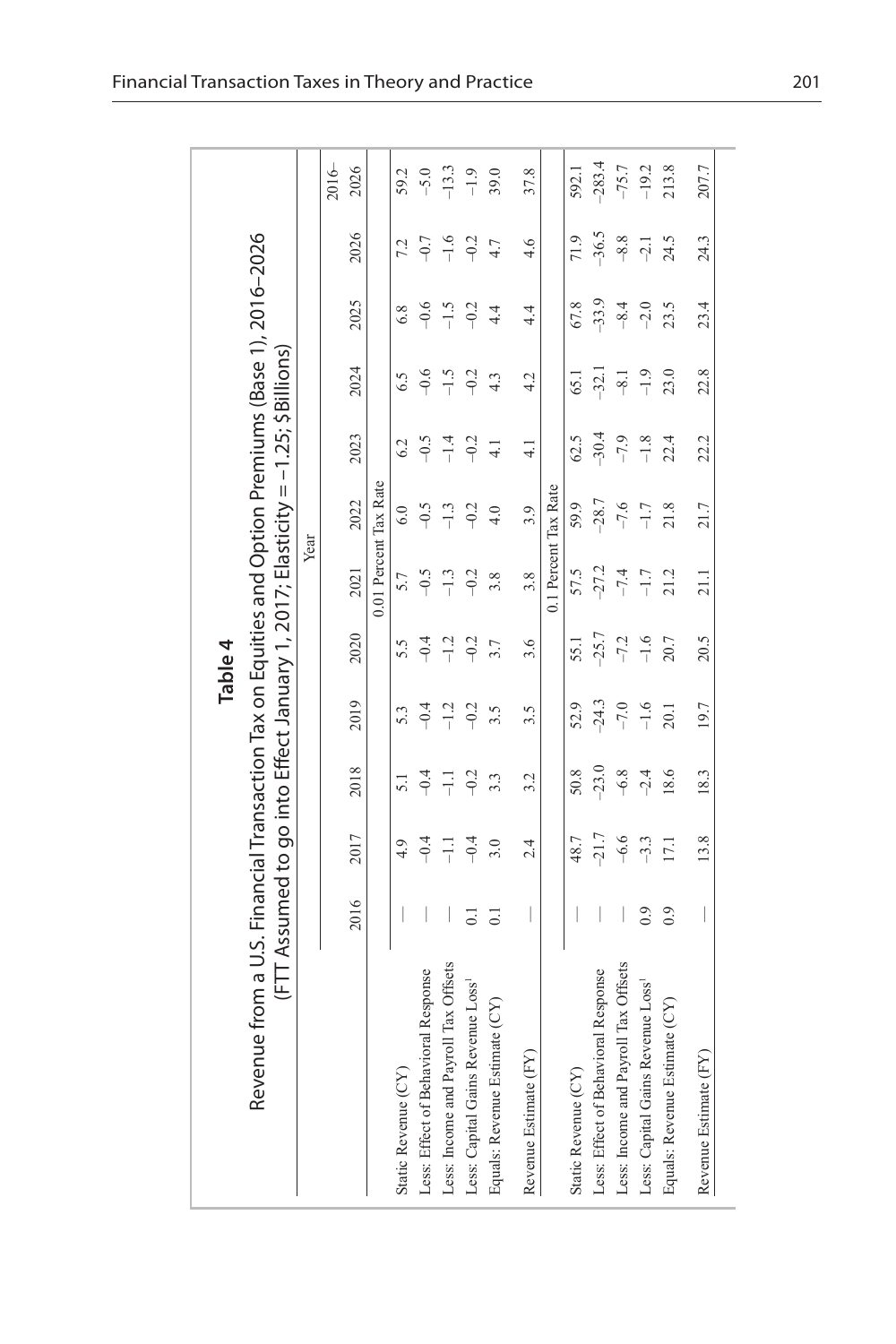| Table 4, Revenue from a U.S. Financial Transaction Tax on Equities and Option Premiums (Base 1), 2016–2026<br>(FTT Assumed to go into Effect January 1, 2017; Elasticity = -1.25; \$Billions), Continued |                |         |                 |          |         |                                                                       |         |         |          |          |         |                   |
|----------------------------------------------------------------------------------------------------------------------------------------------------------------------------------------------------------|----------------|---------|-----------------|----------|---------|-----------------------------------------------------------------------|---------|---------|----------|----------|---------|-------------------|
|                                                                                                                                                                                                          |                |         |                 |          |         |                                                                       | Year    |         |          |          |         |                   |
|                                                                                                                                                                                                          |                |         |                 |          |         |                                                                       |         |         |          |          |         | $2016-$           |
|                                                                                                                                                                                                          | 2016           | 2017    | 2018            | 2019     | 2020    | 2021                                                                  | 2022    | 2023    | 2024     | 2025     | 2026    | 2026              |
|                                                                                                                                                                                                          |                |         |                 |          |         | 0.5 Percent Tax Rate                                                  |         |         |          |          |         |                   |
| Static Revenue (CY)                                                                                                                                                                                      |                | 243.5   | 253.9           | 264.3    | 275.7   | 287.5                                                                 | 299.7   | 312.3   | 325.5    | 339.0    | 359.4   | 2,960.7           |
| Less: Effect of Behavioral Response                                                                                                                                                                      | I              |         | $-194.3 -203.6$ | $-213.2$ |         | $-223.5$ $-234.2$ $-245.4$ $-257.0$                                   |         |         | $-269.1$ | $-281.6$ |         | $-300.0 -2,421.8$ |
| Less: Income and Payroll Tax Offsets                                                                                                                                                                     |                | $-12.0$ | $-12.2$         | $-12.5$  | $-12.7$ | $-13.0$                                                               | $-13.3$ | $-13.6$ | $-13.9$  | $-14.2$  | $-14.7$ | $-132.1$          |
| Less: Capital Gains Revenue Loss <sup>1</sup>                                                                                                                                                            | 4.9            | $-15.8$ | $-11.6$         | $-7.7$   | $-7.8$  | $-8.1$                                                                | $-8.5$  | $-8.9$  | $-9.2$   | $-9.6$   | $-10.4$ | $-92.8$           |
| Equals: Revenue Estimate (CY)                                                                                                                                                                            | 4.9            | 21.4    | 26.4            | 31.0     |         | 32.1                                                                  | 32.5    | 32.8    | 33.2     | 33.6     | 34.4    | 314.0             |
| Revenue Estimate (FY)                                                                                                                                                                                    |                | 21.0    | 25.2            | 29.8     | 31.5    | 32.0                                                                  | 32.4    | 32.7    | 33.1     | 33.5     | 34.2    | 305.4             |
| Addendum:                                                                                                                                                                                                |                |         |                 |          |         |                                                                       |         |         |          |          |         |                   |
| <b>Baseline Financial Transactions</b>                                                                                                                                                                   | $\mathbb{R}^4$ |         |                 |          |         | 48,697 50,773 52,869 55,131 57,490 59,933 62,464 65,092 67,809 71,890 |         |         |          |          |         | 592,149           |
| Notes: Tax rate applies to all financial transactions except purchases and sales of derivatives, which are taxed at 1/10 of the rate (i.e., 0.001 percent, 0.01 percent or 0.05                          |                |         |                 |          |         |                                                                       |         |         |          |          |         |                   |
| percent respectively) as percentage of notional value of the trade. $FY = Fixed$ Year, $CY = Calculate$ Year.                                                                                            |                |         |                 |          |         |                                                                       |         |         |          |          |         |                   |
| <sup>1</sup> The revenue gain on capital gains in 2016 is due to shifting of realizations from 2017 in order to avoid the FTT.                                                                           |                |         |                 |          |         |                                                                       |         |         |          |          |         |                   |
| Source: Authors' calculations                                                                                                                                                                            |                |         |                 |          |         |                                                                       |         |         |          |          |         |                   |
|                                                                                                                                                                                                          |                |         |                 |          |         |                                                                       |         |         |          |          |         |                   |

í.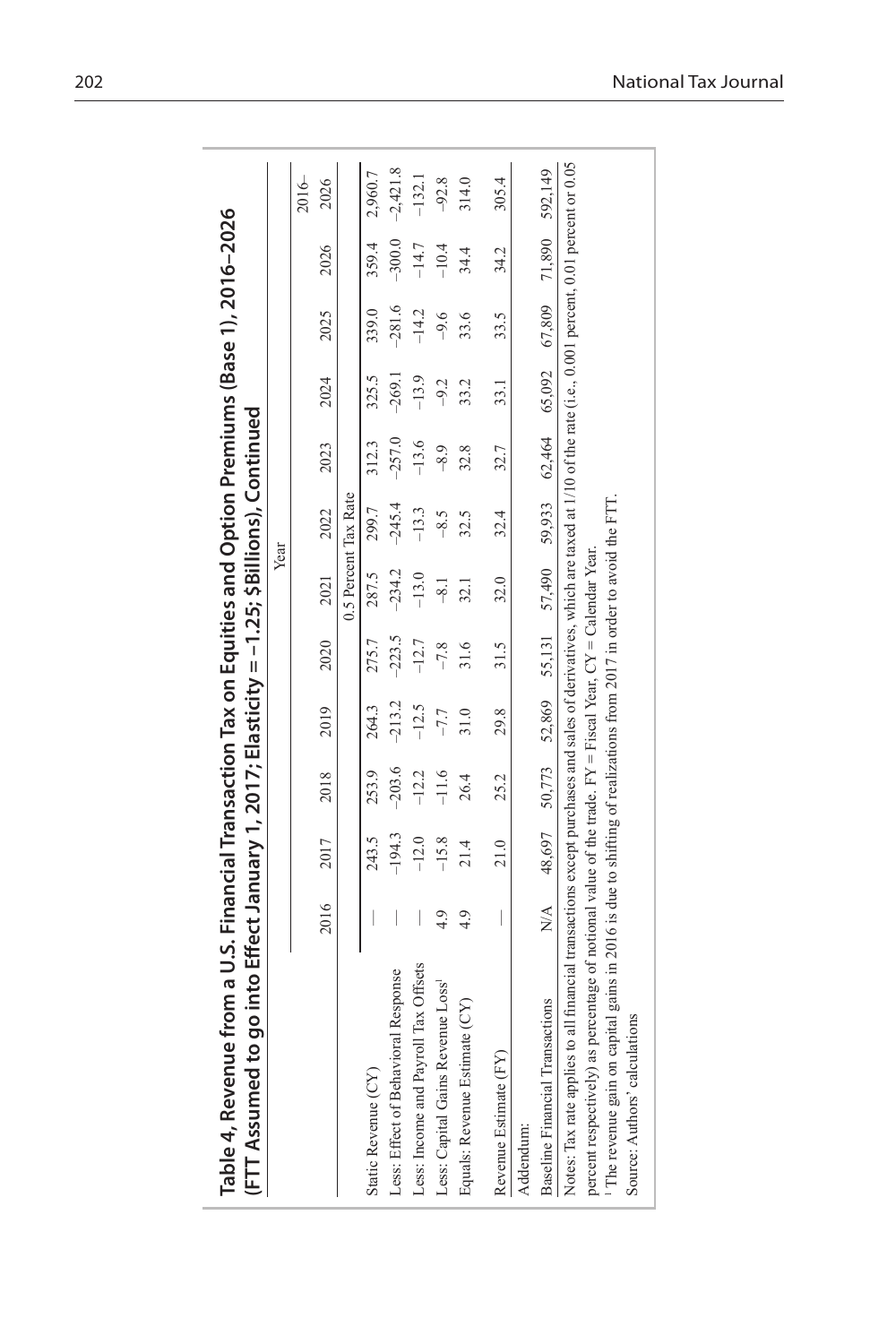rates of 0.01 percent, 0.1 percent, and 0.5 percent, but also using the rate that would maximize revenues over the period. The first column in Table 5 repeats the budget period fiscal year estimates from Table 4. Revenues would be maximized over the period at \$316 billion for the base that includes only equities and option premiums (base 1) if the base rate was set at 0.48 percent, assuming the behavioral elasticity ("*e*" in Table 5) is –1.25. If the behavioral elasticity is –1.5, revenues would be maximized over the period at \$230 billion if the base rate were set at 0.29 percent; with an elasticity of –1.0, revenues would be maximized over the period at \$500 billion if the base rate were set at 1.01 percent. If the base were broadened to include bonds and foreign exchange (base 2), revenues would be much higher, rising to \$806 billion over the budget period if the rate were set at 0.5 percent, assuming the behavioral elasticity is  $-1.25$ . Revenues would be higher still if the behavioral elasticity were only  $-1.0$ ; with a 0.5 percent rate

|                                                                                                                                                                                                           |             | Table 5                                 |            |                        |                                                     |            |
|-----------------------------------------------------------------------------------------------------------------------------------------------------------------------------------------------------------|-------------|-----------------------------------------|------------|------------------------|-----------------------------------------------------|------------|
| Revenue from a U.S. Financial Transaction Tax with Alternative Bases, Rates,<br>and Behavioral Responses, Total for Fiscal Years 2017-2026<br>(FTT Assumed to go into Effect January 1, 2017; \$Billions) |             |                                         |            |                        |                                                     |            |
|                                                                                                                                                                                                           |             | Base 1: Equities<br>and Option Premiums |            |                        | Base $2$ : Base $1 +$ Bonds<br>and Foreign Exchange |            |
| Rate $(\% )$                                                                                                                                                                                              | $e = -1.25$ | $e = -1.5$                              | $e = -1.0$ | $e = -1.25$ $e = -1.5$ |                                                     | $e = -1.0$ |
| 0.01                                                                                                                                                                                                      | 37.8        | 37.9                                    | 39.3       | 204.8                  | 194.9                                               | 215.5      |
| 0 <sub>1</sub>                                                                                                                                                                                            | 207.7       | 185.4                                   | 243.0      | 704.9                  | 556.1                                               | 901.7      |
| 0.5                                                                                                                                                                                                       | 305.4       | 210.2                                   | 458.3      | 805.6                  | 484.2                                               | 1,358.7    |
| Addendum 1                                                                                                                                                                                                |             |                                         |            |                        |                                                     |            |
| Revenue Maximizing                                                                                                                                                                                        |             |                                         |            |                        |                                                     |            |
| Rate $(\% )$                                                                                                                                                                                              | 0.48        | 0.29                                    | 1.01       | 0.34                   | 0.17                                                | 124        |
| Revenue (\$Billions)                                                                                                                                                                                      | 316.4       | 230.1                                   | 499.8      | 822.7                  | 574.7                                               | 1,452.7    |
| Addendum <sub>2</sub>                                                                                                                                                                                     |             |                                         |            |                        |                                                     |            |
| Increase in Federal                                                                                                                                                                                       |             |                                         |            |                        |                                                     |            |
| <b>Borrowing Costs</b>                                                                                                                                                                                    |             |                                         |            |                        |                                                     |            |
| (\$Billions) for Rate $(\% )$                                                                                                                                                                             |             |                                         |            |                        |                                                     |            |
| 0.01                                                                                                                                                                                                      |             |                                         |            | 133.8                  | 1270                                                | 140.9      |
| 0 <sub>1</sub>                                                                                                                                                                                            |             |                                         |            | 389.7                  | 289.2                                               | 525.1      |
| 0.5                                                                                                                                                                                                       |             |                                         |            | 369.2                  | 1966                                                | 693.8      |
| Revenue Maximizing                                                                                                                                                                                        |             |                                         |            | 388.3                  | 272.4                                               | 728.7      |
| Source: Authors' calculations                                                                                                                                                                             |             |                                         |            |                        |                                                     |            |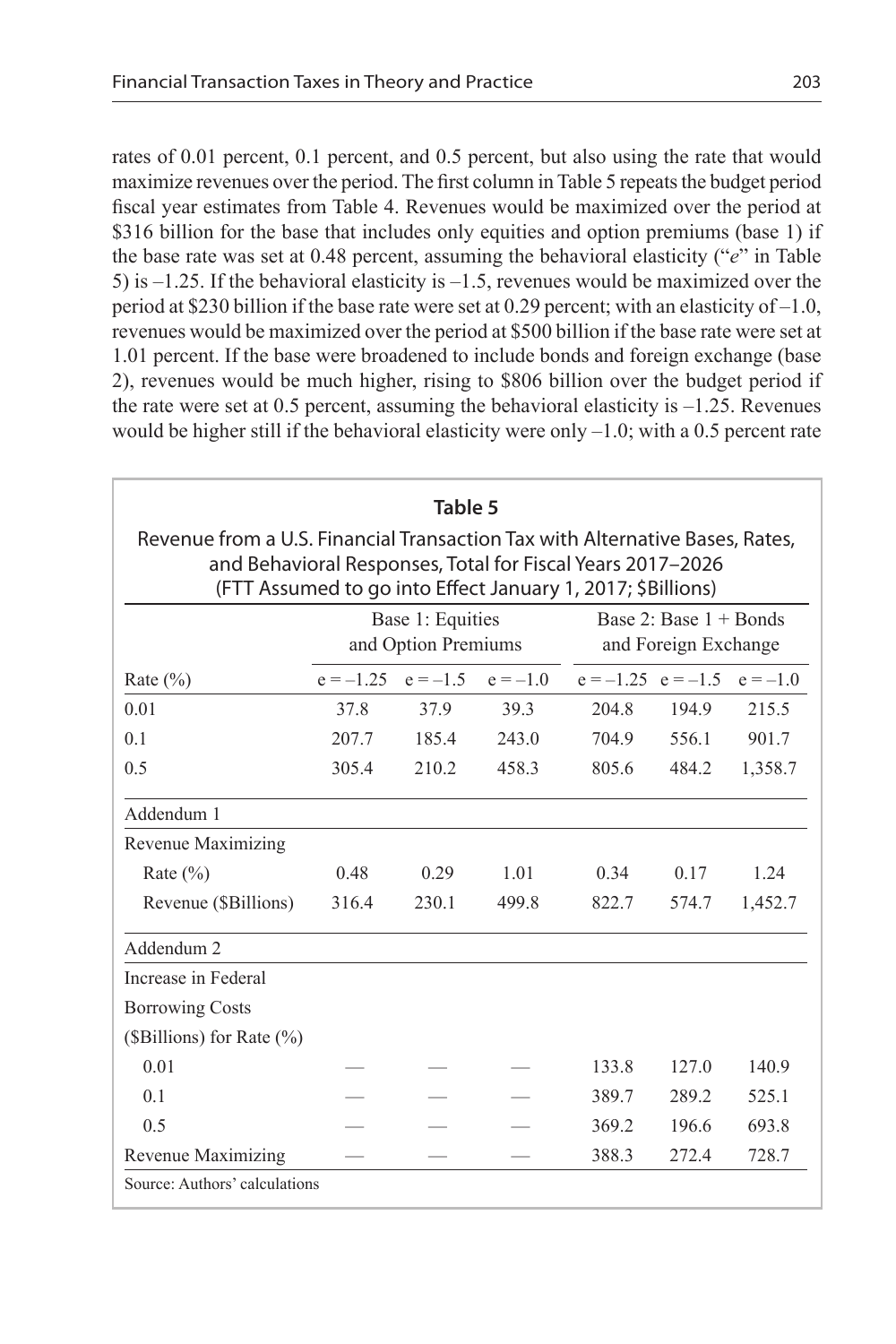they would be \$1,359 billion over the budget period, about \$136 billion per year or nearly 0.6 percent of GDP.

However, the broader base includes federal Treasury and agency bonds, and the FTT would increase borrowing costs for these bonds.<sup>34</sup> Thus, the net reduction in the federal deficit from the adoption of a FTT would be much smaller than the increase in revenues. For example, assuming the behavioral elasticity is only –1.0, the maximum revenue from this base would be \$1,453 billion (at a rate of 1.24 percent), but federal borrowing costs would increase by \$729 billion so the reduction in the federal deficit would be only \$724 billion. Thus, even with a broad base and a low behavioral elasticity, the maximum revenue (net of increased government borrowing costs) of a U.S. FTT would therefore be only about 0.3 percent of GDP (\$60 billion in 2017).

## **D. Distributional Effects**

Whether the FTT really is a Robin Hood Tax, as its proponents claim, depends on its economic incidence, on who would actually bear the burden of the tax.35 Taxes are ultimately borne by people, not by corporations or other businesses. Thus, the notion that the FTT would hit banks or investment houses is misguided. It may well be remitted by the current owners, executives, or leading traders of such institutions, but they may have little relation to the people who were involved in the choices that led to the financial crisis. Indeed, if the premise of the FTT is that too many assets turn over too quickly, imposing a FTT now as a way to punish the financial-sector institutions at the time of the crisis may be particularly ineffective, because the burden would fall on those owners of assets who chose to hold their assets in the intervening period, not necessarily those who traded away their assets.

In the long run, a FTT would raise the cost of capital. The burden falls on owners of capital, who get slightly lower after-tax rates of return, and workers, who earn less because productivity-enhancing capital becomes scarcer (Matheson, 2012). We therefore distribute the FTT in the same manner as a corporate tax rate increase. The Tax Policy Center distributes the corporate income tax as falling 80 percent on owners of capital and 20 percent on labor.36 We include the associated reductions in income and payroll taxes in the distributional analysis, but do not include the reduction in taxes paid on capital gains, because doing so would incorrectly make taxpayers with capital gains appear to have a reduction in tax burden. Following convention, our standard distributional estimates are "static" and do not take behavioral responses into account. However, taxpayers' ability to avoid tax by changing their behavior (in this case, by reducing trades) means that static estimates overstate the burden of the FTT. For that reason, we also prepared distributional estimates that reflect the full behavioral responses of taxpayers. The actual burden lies somewhere between these estimates and the static estimates.

Table 6 shows our estimates of the long-run distribution of the burden of a FTT with a base rate of 0.1 percent imposed on equities and option premiums (base 1). The tax

<sup>&</sup>lt;sup>34</sup> This base also includes agency mortgage backed securities, but we do not take the FTT on trades in these bonds into account in our estimates of increased federal borrowing costs.

<sup>35</sup> Baker and Woo (2015) provide further discussion of the incidence of a FTT.

<sup>36</sup> Nunns (2012) provides a complete description of the Tax Policy Center's distribution methodology.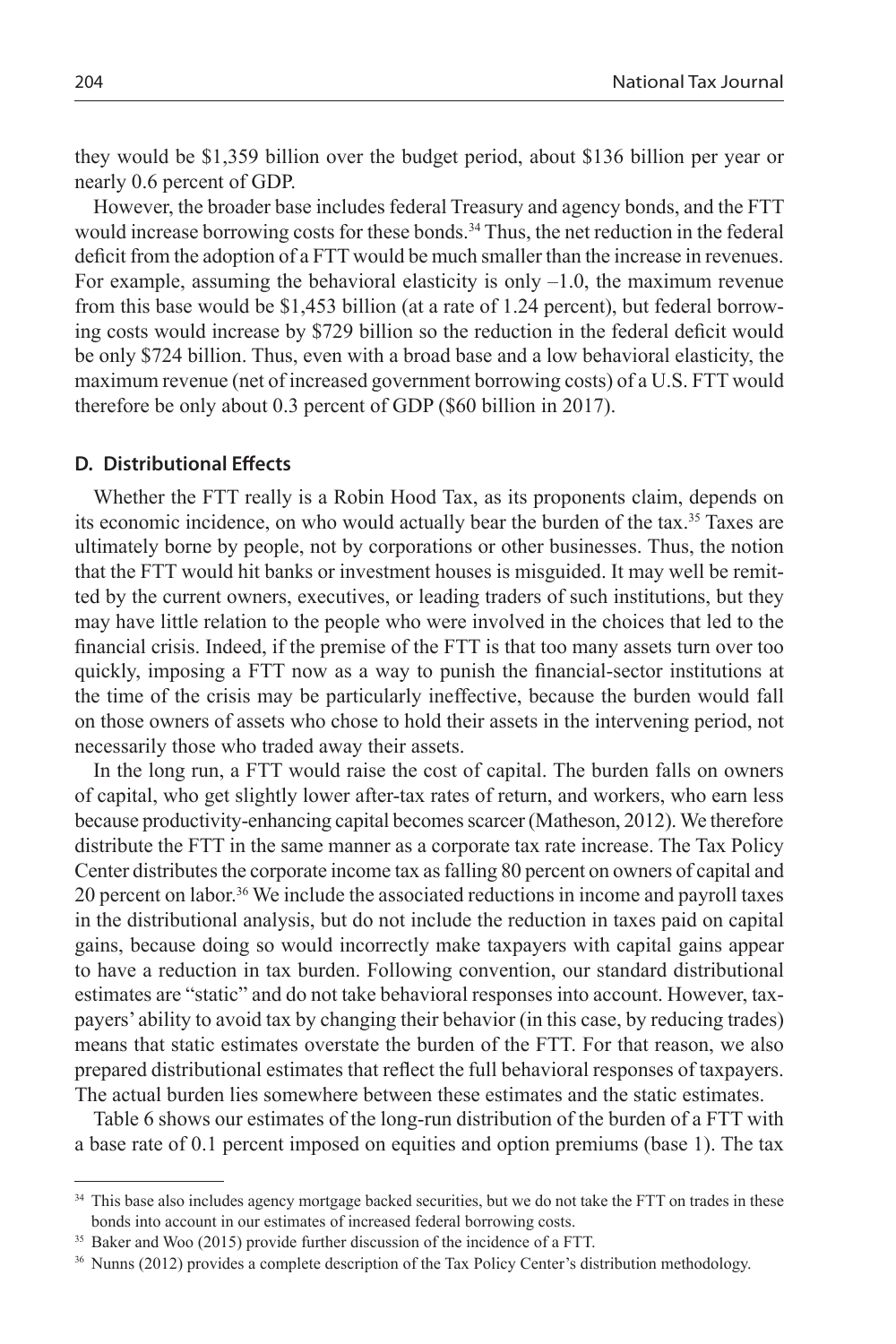| Distribution of Tax Change from Imposition of a U.S. Financial Transaction Tax at Rate of 0.1 Percent<br>Total Federal<br>Tax Change<br>Share of<br>on Equities and Option Premiums in 2017<br>$1.\overline{3}$<br>6.8<br>13.0<br>74.8<br>100.0<br>3.1<br>10.5<br>9.2<br>15.0<br>Average Federal<br>(Percentage<br>Change in<br>Tax Tate<br>points)<br>0.2<br>0.2<br>$0.\overline{3}$<br>0.2<br>$0.\overline{3}$<br>$\overline{0}$<br>$\overline{0}$ :<br>$\overline{C}$<br>$\overline{0}$ .<br>Standard ("Static") Estimates<br>Percent Change<br>in After-tax<br>Income<br>$-0.2$<br>$-0.3$<br>$-0.2$<br>$-0.4$<br>$-0.4$<br>$-0.3$<br>-<br>7<br>$-0.1$<br>$-0.1$<br>Total Federal<br>Tax Change<br>Share of<br>1.3<br>3.2<br>6.8<br>13.0<br>74.7<br>100.0<br>10.5<br>9.2<br>15.0<br>Income Percentile<br>Lowest Quintile<br>Expanded Cash<br>Second Quintile<br>Middle Quintile<br>Fourth Quintile<br>Top Quintile<br>Addendum<br>$95 - 99$<br>$06 - 08$<br>$90 - 95$ |                                    |                  |
|--------------------------------------------------------------------------------------------------------------------------------------------------------------------------------------------------------------------------------------------------------------------------------------------------------------------------------------------------------------------------------------------------------------------------------------------------------------------------------------------------------------------------------------------------------------------------------------------------------------------------------------------------------------------------------------------------------------------------------------------------------------------------------------------------------------------------------------------------------------------------------------------------------------------------------------------------------------------------|------------------------------------|------------------|
|                                                                                                                                                                                                                                                                                                                                                                                                                                                                                                                                                                                                                                                                                                                                                                                                                                                                                                                                                                          |                                    |                  |
|                                                                                                                                                                                                                                                                                                                                                                                                                                                                                                                                                                                                                                                                                                                                                                                                                                                                                                                                                                          | Dynamic Estimates                  |                  |
|                                                                                                                                                                                                                                                                                                                                                                                                                                                                                                                                                                                                                                                                                                                                                                                                                                                                                                                                                                          |                                    | Change in        |
|                                                                                                                                                                                                                                                                                                                                                                                                                                                                                                                                                                                                                                                                                                                                                                                                                                                                                                                                                                          | Average Federal                    |                  |
|                                                                                                                                                                                                                                                                                                                                                                                                                                                                                                                                                                                                                                                                                                                                                                                                                                                                                                                                                                          | Percent Change                     | Tax Rate         |
|                                                                                                                                                                                                                                                                                                                                                                                                                                                                                                                                                                                                                                                                                                                                                                                                                                                                                                                                                                          | in After-tax                       | Percentagle      |
|                                                                                                                                                                                                                                                                                                                                                                                                                                                                                                                                                                                                                                                                                                                                                                                                                                                                                                                                                                          | Points<br>Income                   |                  |
|                                                                                                                                                                                                                                                                                                                                                                                                                                                                                                                                                                                                                                                                                                                                                                                                                                                                                                                                                                          | 0.0                                | $\overline{0.0}$ |
|                                                                                                                                                                                                                                                                                                                                                                                                                                                                                                                                                                                                                                                                                                                                                                                                                                                                                                                                                                          | $\overline{0}$ .<br>$-0.1$         |                  |
|                                                                                                                                                                                                                                                                                                                                                                                                                                                                                                                                                                                                                                                                                                                                                                                                                                                                                                                                                                          | $\overline{0}$ .<br>$-0.1$         |                  |
|                                                                                                                                                                                                                                                                                                                                                                                                                                                                                                                                                                                                                                                                                                                                                                                                                                                                                                                                                                          | $\overline{0}$ .<br>$\overline{q}$ |                  |
|                                                                                                                                                                                                                                                                                                                                                                                                                                                                                                                                                                                                                                                                                                                                                                                                                                                                                                                                                                          | $-0.2$                             | 0.2              |
|                                                                                                                                                                                                                                                                                                                                                                                                                                                                                                                                                                                                                                                                                                                                                                                                                                                                                                                                                                          | $\overline{C}$<br>$-0.2$           |                  |
|                                                                                                                                                                                                                                                                                                                                                                                                                                                                                                                                                                                                                                                                                                                                                                                                                                                                                                                                                                          |                                    |                  |
|                                                                                                                                                                                                                                                                                                                                                                                                                                                                                                                                                                                                                                                                                                                                                                                                                                                                                                                                                                          | $\bar{\circ}$<br>Ę                 |                  |
|                                                                                                                                                                                                                                                                                                                                                                                                                                                                                                                                                                                                                                                                                                                                                                                                                                                                                                                                                                          | $\overline{\circ}$<br>$-0.2$       |                  |
|                                                                                                                                                                                                                                                                                                                                                                                                                                                                                                                                                                                                                                                                                                                                                                                                                                                                                                                                                                          | $-0.2$                             | 0.2              |
| 40.0<br>0.5<br>$-0.8$<br>40.0<br>Top 1 Percent                                                                                                                                                                                                                                                                                                                                                                                                                                                                                                                                                                                                                                                                                                                                                                                                                                                                                                                           | $0.\overline{3}$<br>$-0.4$         |                  |
| 23.5<br>0.7<br>$-1.0$<br>23.5<br>Top 0.1 Percent                                                                                                                                                                                                                                                                                                                                                                                                                                                                                                                                                                                                                                                                                                                                                                                                                                                                                                                         | $-0.6$                             | 0.4              |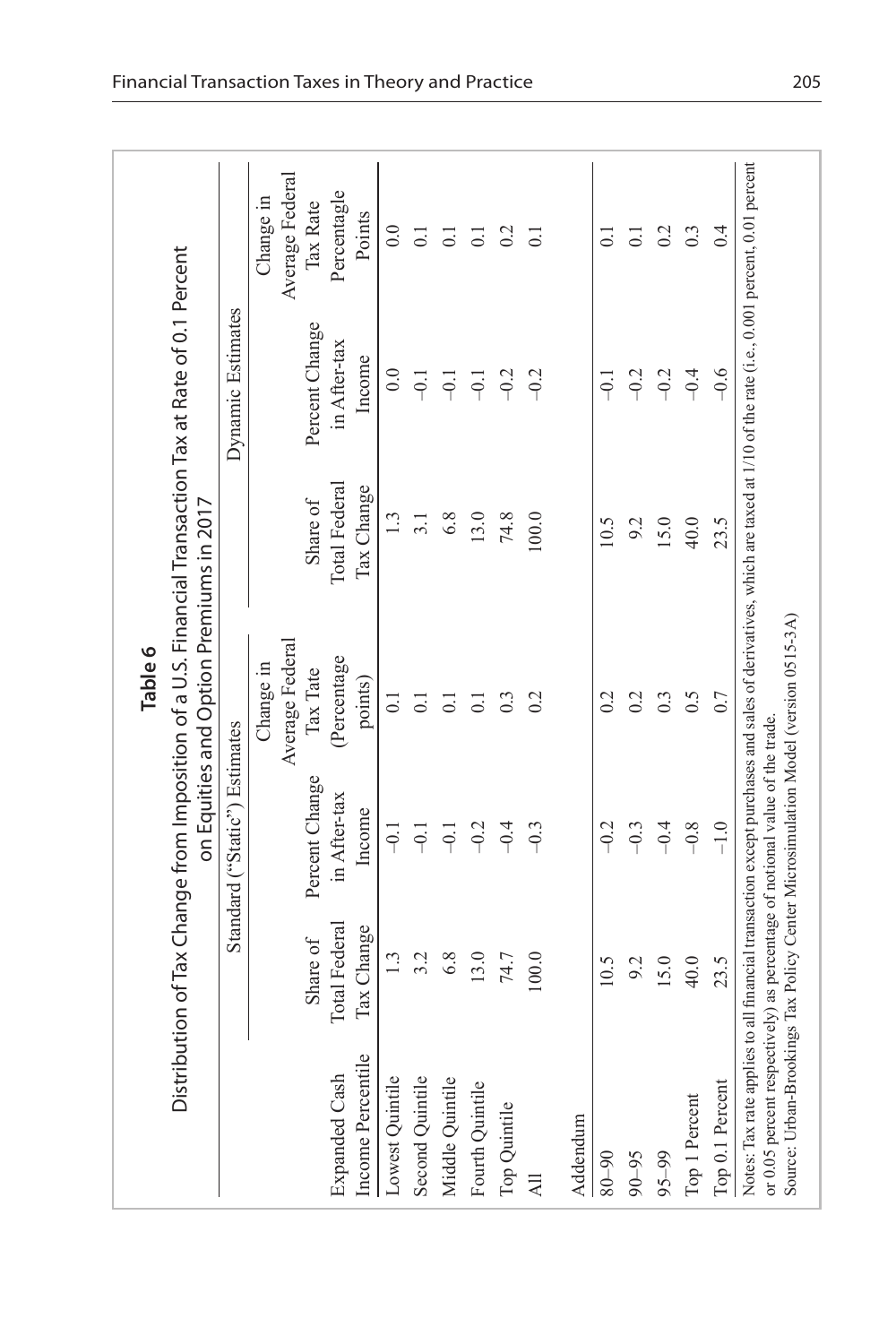is quite progressive; about 75 percent of the burden falls on taxpayers in the highestincome quintile and 40 percent falls on the top 1 percent. This pattern is true for both the static and dynamic estimates.

The tax grows as a share of income. Under the static estimates, the reduction in after-tax income is 0.1 percent for the lowest-income group, rising to 0.4 percent in the highest quintile, and to 1.0 percent for the top 0.1 percent of tax units. The reductions in after-tax income are much smaller, however, in the dynamic estimates; the reduction for the top 0.1 percent of taxpayers is 0.6 percent, 60 percent of the reduction shown for the static estimates.

As noted above, creation of a FTT would lead to a drop in asset values, which would at least initially be borne by existing holders of assets. The distribution of wealth in general is quite skewed in the United States, with distribution of financial assets even more skewed. The top 1 percent of households held almost two-thirds of all financial securities in 2010 (Wolff, 2012). We therefore made alternative distributional estimates in which the burden of the FTT was assumed to be borne entirely by financial assets. These estimates are quite similar to those shown in Table 6.

A more complete modeling would likely show an even more concentrated burden. To the extent the tax thwarts rent seeking in the financial sector, those effects would be highly concentrated among taxpayers at the top of the income distribution. If the tax hits pension funds especially hard, though, it could have a disproportionate effect on retirees and workers with relatively moderate incomes. As noted above, however, discouraging trading within funds could indirectly benefit participants to the extent that such trading is unproductive.

## **VII. CONCLUSION**

FTTs attract interest in part because the base is so large that even a tiny tax rate would raise significant revenue. When combined with the potential to reduce the negative effects of speculation and rent seeking — including both the wasted resources invested in the activity and the potentially negative macroeconomic spillovers — and the potential to have the financial sector pay for some of the benefits it has received and the costs it has imposed on the economy, the case for a FTT is very tempting.

But the key question is whether a FTT is the best option relative to other potential taxes in terms of economic costs and benefits, fairness, and costs of administration and compliance. A FTT at the rates being proposed and adopted elsewhere would discourage all trading, not just speculation and rent seeking. It appears as likely to increase market volatility as to curb it. It would create new distortions among asset classes and across industries. As a tax on gross rather than net activity, and as an input tax that is not creditable and thus cascades, the FTT clearly can most optimistically be considered a second-best solution. Over the long term, it appears poorly targeted at the kinds of financial-sector excesses that led to the Great Recession. If the goal is to have the financial sector pay the costs of its past or future bailouts and compensate the rest of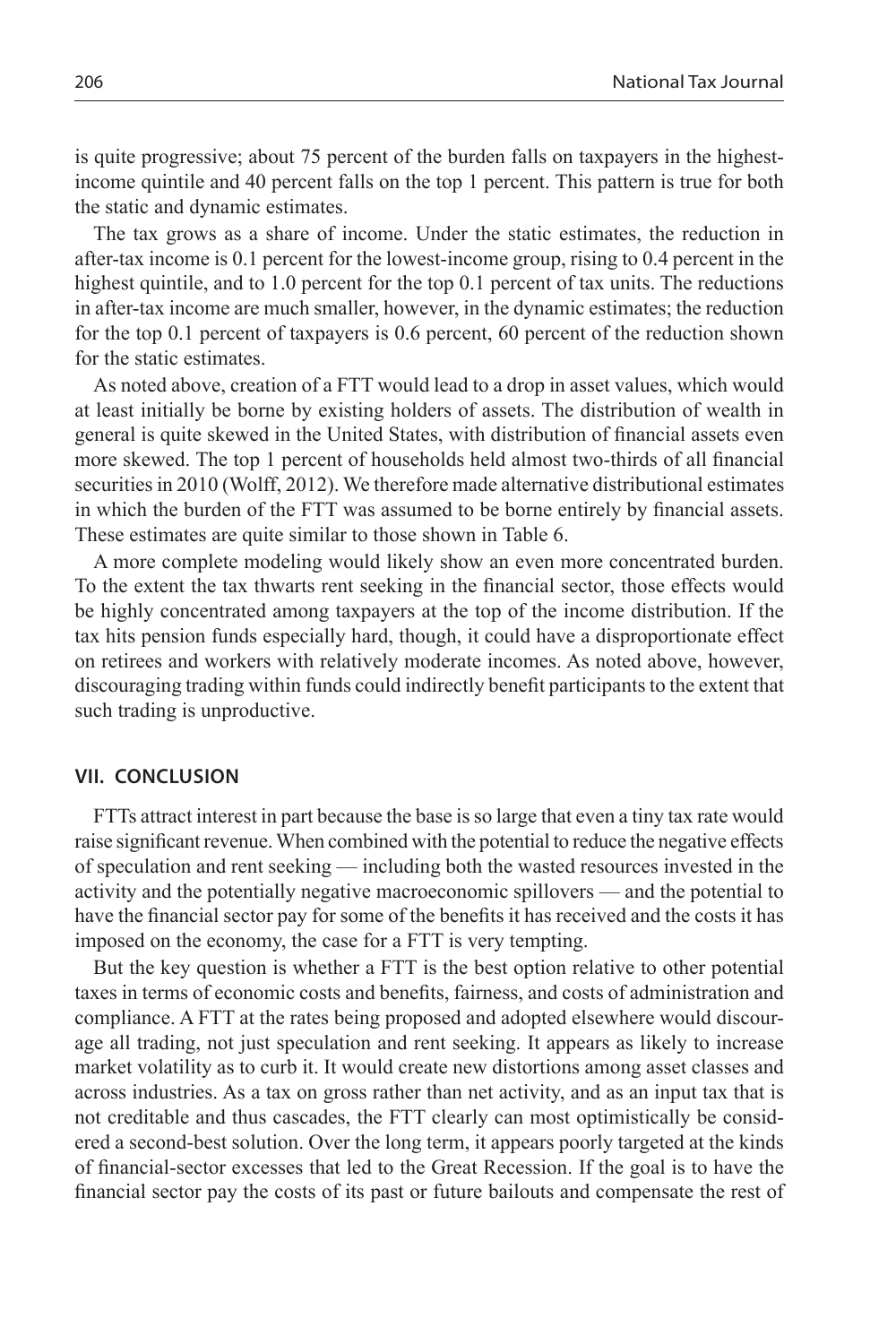the country for the costs imposed in the financial crisis, a FAT or VAT might be more effective and less distortionary.

Nevertheless, comparing a FTT (or any real-world tax) against an ideal income or consumption tax would be inappropriate. Most feasible taxes are distortionary. It might well be that the marginal cost of raising revenue via a well-designed FTT is lower than via increases in individual or corporate income taxes.

The ideal tool to measure the efficiency implications of a FTT would be a well-formed general equilibrium model of the economy that included fully specified financial markets with fundamental traders and noise traders, rent seeking behavior, financial institutions with reserve requirements, and firms and households that supply and demand capital. There is thus a great deal of scope for future research.

#### **ACKNOWLEDGMENT AND DISCLAIMER**

The authors thank Dean Baker, Elise Bean, Edith Brashares, Alan Dworsky, Donald Marron, Susanna Masi, Thornton Matheson, and Leslie Samuels for helpful comments and discussions, Elizabeth Forney for editing, and Lydia Austin for preparing the document for publication. This report was funded by the Laura and John Arnold Foundation. We are grateful to them and to all our funders, who make it possible for us to advance our mission. The views expressed are those of the authors and should not be attributed to our funders, the Urban-Brookings Tax Policy Center, the Urban Institute, the Brookings Institution, their trustees, or their funders.

## **DISCLOSURES**

The authors have no financial arrangements that might give rise to conflicts of interest with respect to the research reported in this paper.

## **References**

Amihud, Yakov, and Haim Mendelson, 1992. "Transaction Taxes and Stock Values." In Lehn, Kenneth, and Robert W. Kamphius, Jr. (eds.), *Modernizing US Securities Regulations*, 477–500. Irwin Professional Publishing, Burr Ridge, IL.

Arbelaez, Maria A., Leonard E. Burman, and Sandra Zuluaga, 2005. "The Bank Debit Tax in Colombia." In Bird, Richard M., James M. Poterba, and Joel Slemrod (eds.), *Fiscal Reform in Colombia*, 29–92. MIT Press, Cambridge, MA.

Arcand, Jean-Louis, Enrico Berkes, and Ugo Panizza, 2012. "Too Much Finance?" IMF Working Paper 12/161. International Monetary Fund, Washington, DC.

Arnold, John D., 2015. "Spoofers Keep Markets Honest." *Bloomberg View,* January 23. Bloomberg L.P., New York, NY, http://www.bloombergview.com/articles/2015-01-23/high-frequencytrading-spoofers-and-front-running.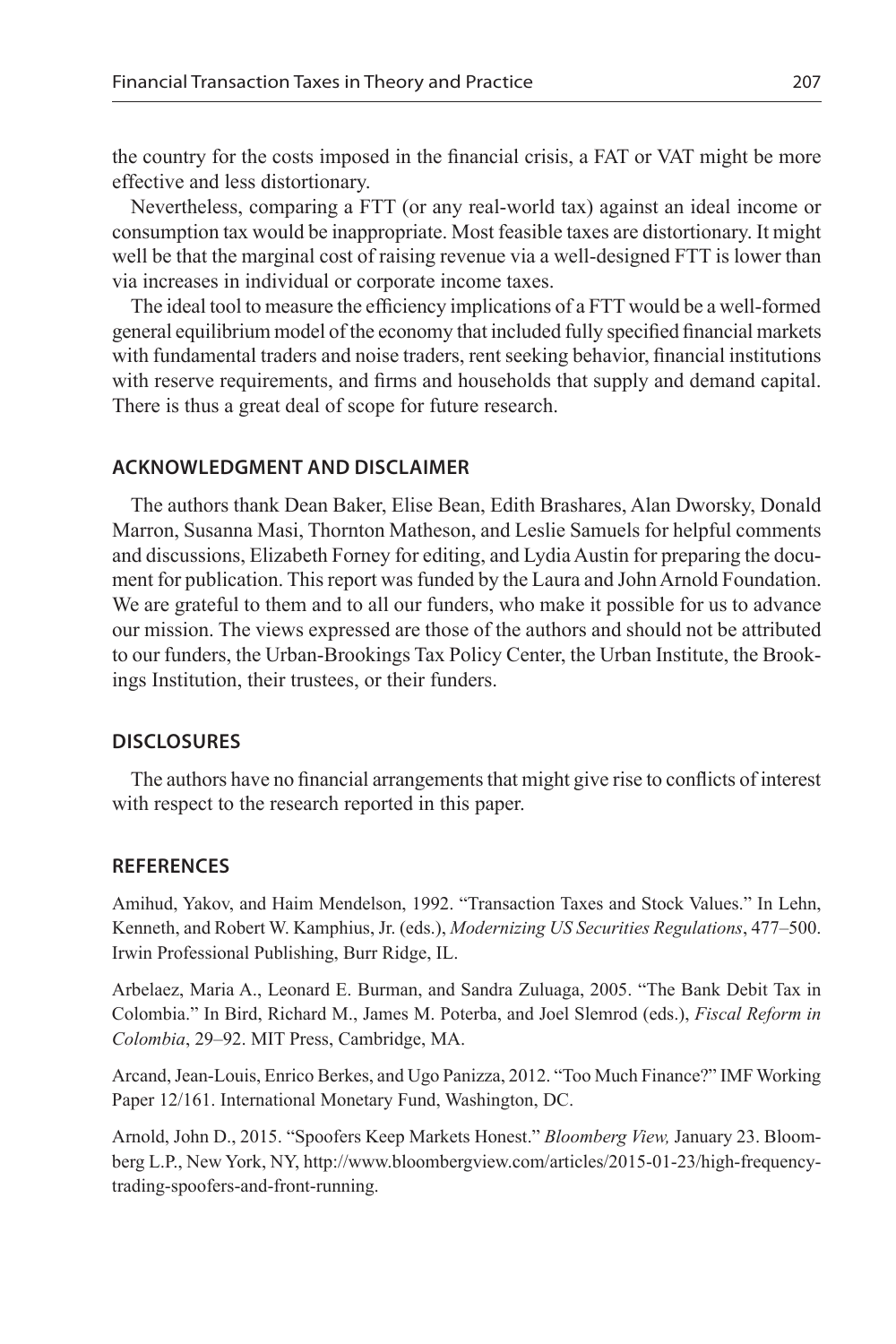Auten, Gerald, and Thornton Matheson, 2010. "The Market Impact and Incidence of a Securities Transaction Tax: The Case of the US SEC Levy." Paper presented at the 103rd Annual Conference of the National Tax Association*,* November 18–20, Chicago, IL.

Baca-Campodónico, Jorge, Luiz de Mello, and Andrei Kirilenko, 2006. "The Rates and Revenue of Bank Transaction Taxes." Economics Department Working Papers No. 494. Organisation for Economic Co-operation and Development, Paris, France.

Baily, Martin Neil, and Douglas J. Elliott, 2013. "The Role of Finance in the Economy: Implications for Structural Reform of the Financial Sector." Brookings Institution, Washington, DC, http://www.brookings.edu/~/media/research/files/papers/2013/07/11-finance-role-in-economybaily-elliott/11-finance-role-in-economy-baily-elliott.pdf.

Baker, Dean, 2008. *The Benefits of a Financial Transaction Tax*. Center for Economic and Policy Research, Washington, DC.

Baker, Dean, and Helene Jorgensen, 2012. "The Relationship between Financial Transactions Costs and Economic Growth." Issue Paper. Center For Economic and Policy Research. Washington, DC.

Baker, Dean, Robert Pollin, Travis McArthur, and Matt Sherman, 2009. "The Potential Revenue from Financial Transactions Taxes." Joint Working Paper No. 212. Center For Economic and Policy Research, Washington, DC, and Political Economy Research Institute, Amherst, MA.

Baker, Dean, and Nicole Woo, 2015. "The Incidence of Financial Transaction Taxes." Center for Economic and Policy Research, Washington, DC.

Baltagi, Badi H., Dong Li, and Qi Li, 2006. "Transaction Tax and Stock Market Behavior: Evidence from an Emerging Market." *Empirical Economics* 31 (2), 393–408.

Barber, Brad M., and Terrance Odean, 2000. "Trading Is Hazardous to Your Wealth: The Common Stock Investment Performance of Individual Investors." *Journal of Finance* 55 (2), 773–806.

Bernanke, Ben S., 2009. "Financial Reform to Address Systemic Risk." Speech at the Council on Foreign Relations, March 10, Washington, DC, http://www.federalreserve.gov/newsevents/ speech/bernanke20090310a.htm.

Black, Fischer, 1986. "Noise." *Journal of Finance* 41 (3), 529–543.

Bond, Steve, Mike Hawkins, and Alexander Klemm, 2004. "Stamp Duty on Shares and Its Effect on Share Prices." IFS Working Paper 04/11. Institute for Fiscal Studies, London, UK.

Brondolo, John D., 2011. "Taxing Financial Transactions: An Assessment of Administrative Feasibility." IMF Working Paper 11/185. International Monetary Fund, Washington, DC.

Buchanan, Mark, 2012. "Impact of French Financial Transaction Tax." Market Commentary. Credit Suisse, Zurich, Switzerland, https://edge.credit-suisse.com/edge/Public/Bulletin/Servefile. aspx?FileID=22949&m=-174672839.

Budish, Eric, Peter Cramton, and John Shim, 2015. "The High-Frequency Trading Arms Race: Frequent Batch Auctions As a Market Design Response." *Quarterly Journal of Economics* 130 (4), 1547–1621.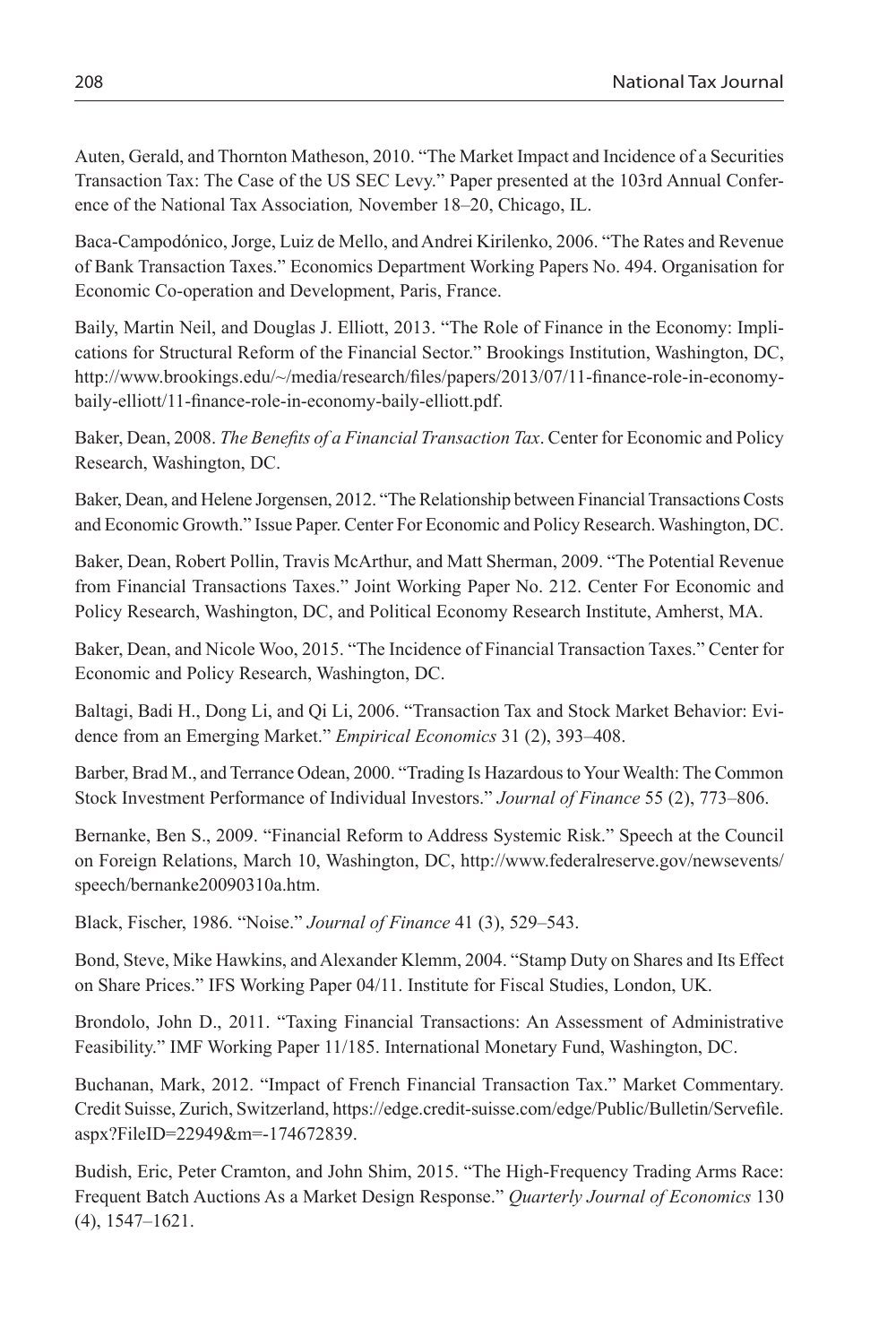Bureau of Economic Analysis, 2015. *National Income and Product Accounts: Value Added by Industry As a Percentage of Gross Domestic Product*. Bureau of Economic Analysis, Washington, DC.

Camp, Dave, 2014. *Tax Reform Act of 2014*. Committee on Ways and Means, U.S. House of Representatives, U.S. Congress, Washington, DC, http://waysandmeans.house.gov/UploadedFiles/ Statutory Text Tax Reform Act of 2014 Discussion Draft 022614.pdf.

Campbell, John Y., and Kenneth A. Froot, 1994. "International Experiences with Securities Transaction Taxes." In Frankel, Jeffrey A. (ed.), *The Internationalization of Equity Markets*, 277–303. University of Chicago Press, Chicago, IL.

Chou, Robin K., and George H. K. Wang, 2006. "Transaction Tax and Market Quality of the Taiwan Stock Index Futures." *Journal of Futures Markets* 26 (12), 1195–1216.

Cochrane, John H., 2013. "Finance: Function Matters, Not Size." *Journal of Economic Perspectives* 27 (2), 29–50.

Coelho, Maria, 2015. "Dodging Robin Hood: Responses to France and Italy's Financial Transaction Taxes." Job Market Paper. University of California, Berkeley.

Cœuré, Benoît, 2014. "The Optimal Size of the Financial Sector." Speech at the European Central Bank Conference, September 2, Frankfurt, Germany, https://www.ecb.europa.eu/press/key/ date/2014/html/sp140902.en.html.

Colliard, Jean-Edouard, and Peter Hoffmann, 2013. "Sand in the Chips? Evidence on Taxing Transactions in Modern Markets." Working Paper. European Central Bank, Frankfurt, Germany.

Congressional Budget Office, 2015. *The Budget and Economic Outlook: 2015–2025*. Congressional Budget Office, Washington, DC.

Dávila, Eduardo, 2013. "Optimal Financial Transaction Taxes." Job Market Paper. Harvard University, Cambridge, MA.

DeFazio, Peter, 2011. "Memo: Joint Tax Committee Finds Harkin, DeFazio Wall Street Trading and Speculators Tax Generates More Than \$350 Billion." U.S. House of Representatives, U.S. Congress, Washington, DC, http://defazio.house.gov/media-center/press-releases/memo-jointtax-committee-finds-harkin-defazio-wall-street-trading-and.

DeFazio, Peter, and Tom Harkin, 2013. *Wall Street Trading and Speculators Tax Act.* H.R. 880/S. 410. U.S. House of Representatives, U.S. Congress, Washington, DC.

DeLong, J. Bradford, Andrei Shleifer, Lawrence H. Summers, and Robert J. Waldmann, 1989. "The Size and Incidence of the Losses from Noise Trading." *Journal of Finance* 44 (3), 681–696.

Deng, Yongheng, Xin Liu, and Shang-Jin Wei, 2014. "One Fundamental and Two Taxes: When Does a Tobin Tax Reduce Financial Price Volatility?" NBER Working Paper 19974. National Bureau of Economic Research, Cambridge, MA.

Diamond, Peter A., and James A. Mirrlees, 1971. "Optimal Taxation and Public Production I: Production Efficiency." *American Economic Association* 61 (1), 8–27.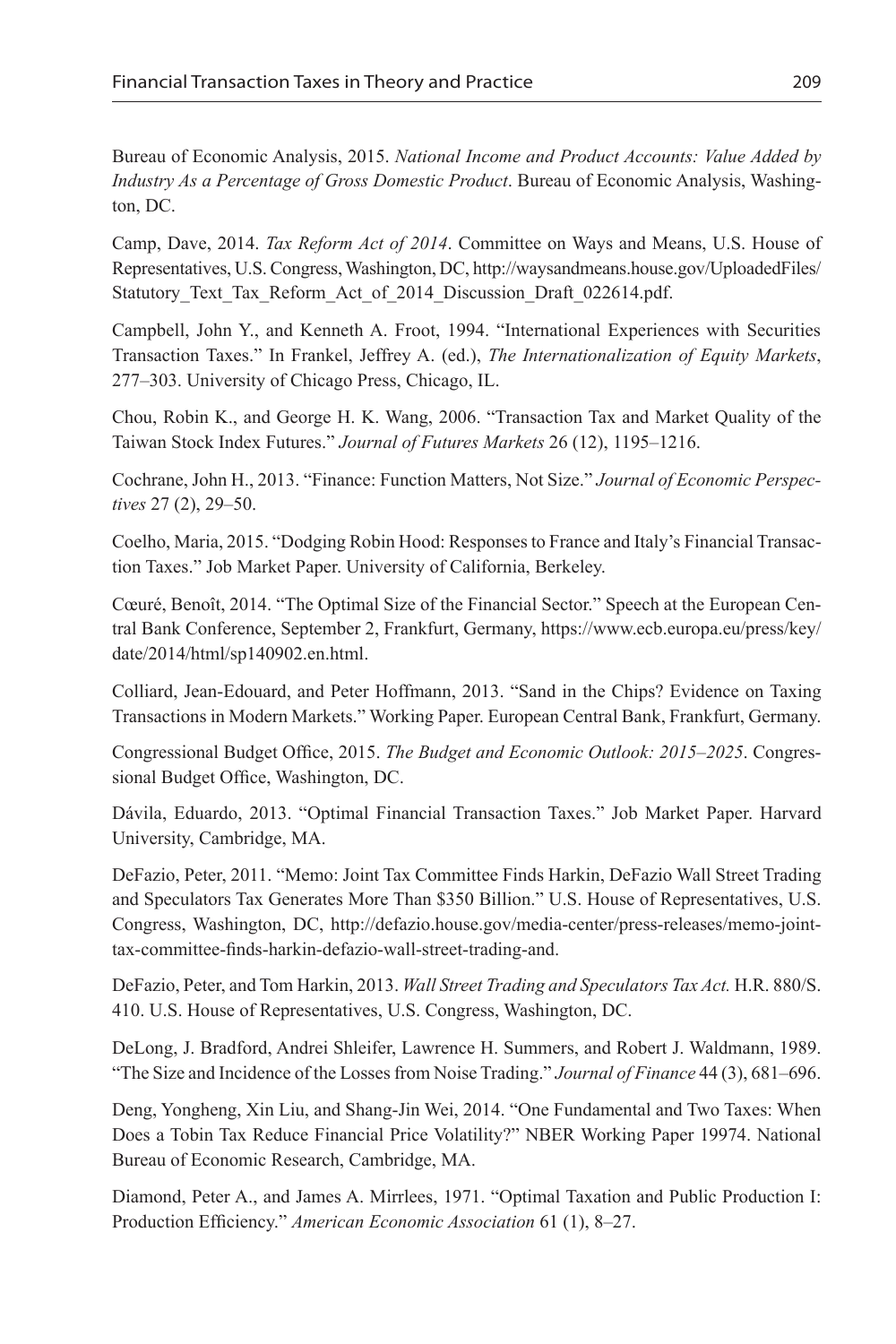Dupont, Dominique, and Gabriel Lee, 2007. "Effects of Securities Transaction Taxes on Depth and Bid-Ask Spread." *Economic Theory* 31 (2), 393–400.

Easterly, William, Roumeen Islam, and Joseph E. Stiglitz, 2000. "Shaken and Stirred: Explaining Growth Volatility." In *Annual World Bank Conference on Development Economics*, 191–211. The World Bank, Washington, DC.

Ellison, Keith, and Bernie Sanders, 2015. *Inclusive Prosperity Act of 2015.* H.R.1464/S.1371. U.S. House of Representatives, U.S. Congress, Washington, DC.

Ericsson, J., and R. Lindgren, 1992. "Transaction Taxes and Trading Volume on Stock Exchanges: An International Comparison." Working Paper 39. Stockholm School of Economics, Stockholm, Sweden.

European Commission, 2011. "Impact Assessment: Proposal for a Council Directive on a Common System of Financial Transaction Tax and Amending Directive 2008/7/EC." Working Paper 1102. European Commission, Brussels, Belgium.

European Commission, 2013. "Impact Assessment: Proposal for a Council Directive Implementing Enhanced Cooperation in the Area of Financial Transaction Tax, Analysis of Policy Options and Impacts." Working Document 28. European Commission, Brussels, Belgium.

Fidessa, 2013. "Italian Financial Transaction Tax." Fidessa, London, UK, http://regulation.fidessa. com/ataglance/italian-financial-transaction-tax-iftt/.

Gensler, Gary, 2011. *Excessive Speculation and Compliance with the Dodd-Frank Act*. U.S. Senate, U.S. Congress, Washington, DC, http://www.gpo.gov/fdsys/pkg/CHRG-112shrg72487/ pdf/CHRG-112shrg72487.pdf.

Gray, Jack, Stephany Griffith-Jones, and Joakim Sandberg, 2012. *No Exemption: The Financial Transaction Tax and Pension Funds*. Network for Sustainable Financial Markets, http://www. sustainablefinancialmarkets.net/wp-content/uploads/2012/12/No\_Exemption.pdf.

Greenhouse, Steven, and Graham Bowley, 2011. "Tiny Tax on Financial Trades Gains Advocates." *The New York Times*, December 6, http://www.nytimes.com/2011/12/07/business/global/microtax-on-financial-trades-gains-advocates.html? r=0.

Greenwood, Robin, and David Scharfstein, 2013. "The Growth of Finance." *Journal of Economic Perspectives* 27 (2), 3–28.

Habermeier, Karl F., and Andrei Kirilenko, 2001. "Securities Transaction Taxes and Financial Markets." IMF Working Paper 01/51. International Monetary Fund, Washington, DC.

Haferkorn, Martin, and Kai Zimmermann, 2013. "Securities Transaction Tax and Market Quality: The Case of France." Working Paper. Goethe University, Frankfurt, Germany.

Hau, Harald, 2006. "The Role of Transaction Costs for Financial Volatility: Evidence from the Paris Bourse." *Journal of the European Economic Association* 4 (4), 862–890.

Hillman, David, and Christina Ashford, 2012. *Financial Transaction Tax: Myth-Busting*. Stamp Out Poverty, London, UK.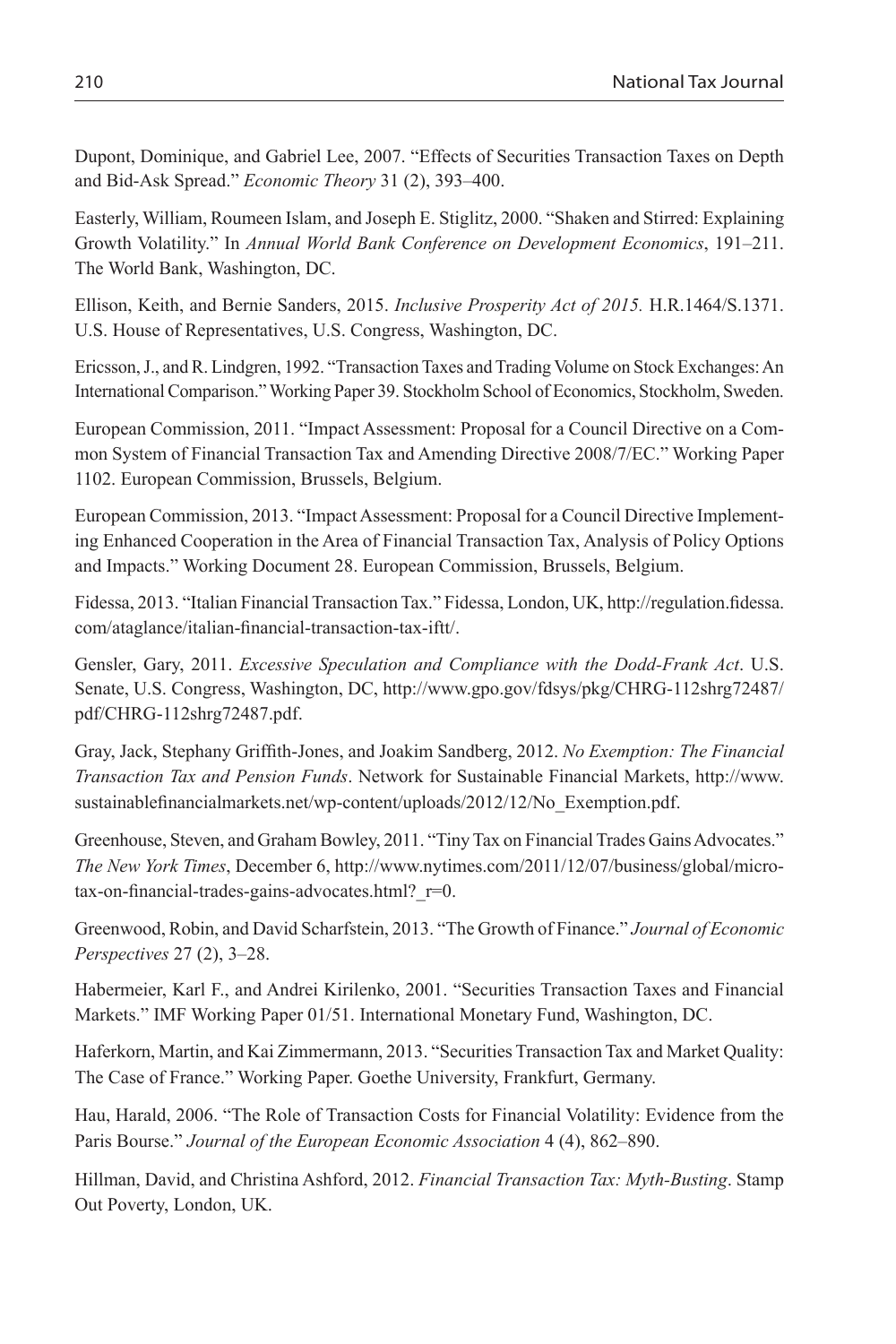HM Revenue and Customs, 2010. *Stamp Taxes on Shares Manual.* HM Revenue and Customs London, UK, http://www.hmrc.gov.uk/manuals/stsmanual/index.htm.

HSBC, 2013. "Saudi Arabia." HSBC, Riyadh, Saudia Arabia, https://globalconnections.hsbc. com/downloads/treasury\_management\_profile-sa.pdf.

Hu, Shing-Yang, 1998. "The Effects of the Stock Transaction Tax on the Stock Market: Experience from Asian Markets." *Pacific Basin Finance Journal* 6 (3–4), 347–364.

International Association of Deposit Insurers, 2013. *Enhanced Guidance for Effective Deposit Insurance Systems: Mitigating Moral Hazard.* International Association of Deposit Insurers, Research and Guidance Committee, Basel, Switzerland.

International Monetary Fund, 2010. *A Fair and Substantial Contribution by the Financial Sector: Final Report for the G-20*. International Monetary Fund, Washington, DC.

Jackson, P. D., and A. T. O'Donnell, 1985. "The Effects of Stamp Duty on Equity Transactions and Prices in the UK Stock Exchange." Working Paper. Bank of England, London, UK.

Joint Committee on Taxation, 2011. "The Income and Payroll Tax Offset to Changes in Excise Tax Revenues (JCX-59-11)." Joint Committee on Taxation, Washington, DC, https://www.jct. gov/publications.html?func=startdown&id=4378.

Jones, Charles M., 2013. "What Do We Know about High-Frequency Trading?" Columbia Business School Research Paper No. 13–11. Columbia University, New York, NY.

Jones, Charles M., and Paul J. Seguin, 1997. "Transaction Costs and Price Volatility: Evidence from Commission Deregulation." *American Economic Review* 87 (4), 728–737.

Keen, Michael, 2013. "Targeting, Cascading, and Indirect Tax Design." IMF Working Paper 13/57. International Monetary Fund, Washington, DC.

Keightley, Mark P., 2010. "A Securities Transaction Tax: Financial Markets and Revenue Effects." CRS Report 41192. Congressional Research Service, Washington, DC.

Keynes, John Maynard, 1936. *The General Theory of Employment, Interest, and Money,* 2007 Edition. Palgrave Macmillan, New York, NY.

Kiefer, Donald W., 1987. "A Stock Transfer Tax: Preliminary Economic Analysis." Library of Congress, Congressional Research Service, Washington, DC.

Kupiec, Paul H., 1996. "Noise Traders, Excess Volatility, and a Securities Transactions Tax." *Journal of Financial Services Research* 10 (2), 115–129.

Lanne, Markku, and Timo Vesala, 2010. "The Effect of a Transaction Tax on Exchange Rate Volatility." *International Journal of Finance & Economics* 15 (2), 123–133.

Lepone, Andrew, and Alexander Sacco, 2013. "The Impact of Message Traffic Regulatory Restrictions on Market Quality: Evidence from Chi-X Canada." Working Paper. University of Sydney, Sydney, Australia.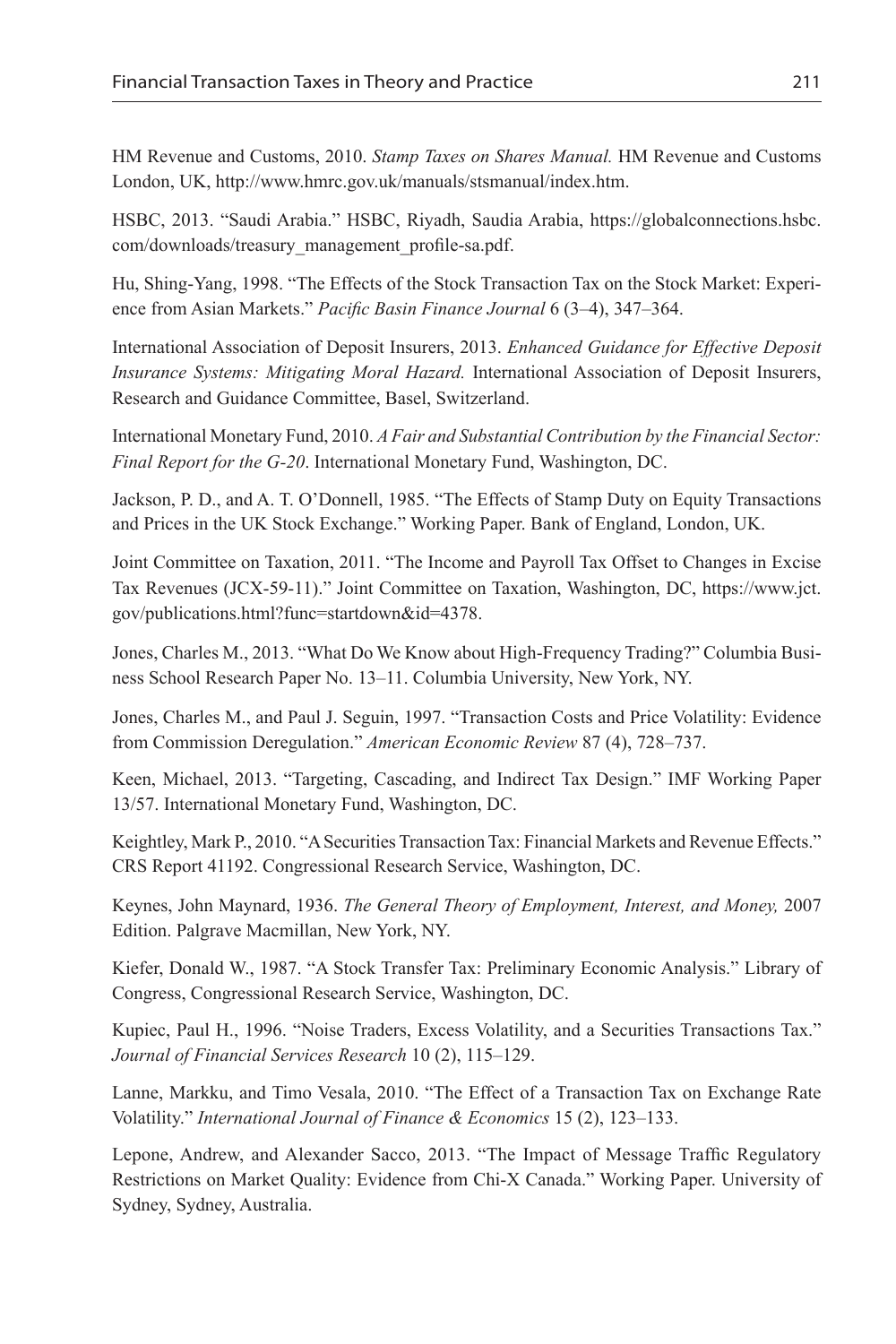Lewis, Michael, 2014. *Flash Boys*. W. W. Norton & Company, New York, NY.

Liu, Shinhua, 2007. "Securities Transaction Tax and Market Efficiency: Evidence from the Japanese Experience." *Journal of Financial Services Research* 32 (3), 161–176.

Liu, Shinhua, and Zhen Zhu, 2009. "Transaction Costs and Price Volatility: New Evidence from the Tokyo Stock Exchange." *Journal of Financial Services Research* 36 (1), 65–83.

London Economics, 2013. "The Impact of a Financial Transaction Tax on Corporate and Sovereign Debt." Special Interest Paper. International Regulatory Strategy Group, City of London Economic Development, London, UK.

Macdonald, Alastair, 2015. "Germany Sees Compromise on EU Dealing Tax." *Reuters*, May 12, http://www.reuters.com/article/2015/05/12/eu-tax-schaeuble-idUSL5N0Y34FT20150512.

Matheson, Thornton, 2011. "Taxing Financial Transactions: Issues and Evidence." IMF Working Paper 11/54. International Monetary Fund, Washington, DC.

Matheson, Thornton, 2012. "Security Transaction Taxes: Issues and Evidence." *International Tax and Public Finance* 19 (6), 884–912.

Matheson, Thornton, 2014. "The Impact of a Low-Rate Securities Transaction Tax on a Highly Liquid Market." *FinanzArchiv* 70 (4), 487–510.

Merrill, Peter, 1997. *Taxation of Financial Services under a Consumption Tax*. AEI Press, Washington, DC.

Meyer, Stephan, Martin Wagener, and Christof Weinhardt, 2013. "Politically Motivated Taxes in Financial Markets: The Case of the French Financial Transaction Tax." *Journal of Financial Services Research* 47 (2), 177–202.

National Stock Exchange of India, 2014. "Other Levies and Taxes." National Stock Exchange of India, Mumbai, India, http://www.nseindia.com/int\_invest/content/tax\_other\_taxes.htm.

New York State Department of Taxation and Finance, 2010. "Stock Transfer Tax." New York State Department of Taxation and Finance, Albany, NY, http://www.tax.ny.gov/bus/stock/stktridx.htm.

Nunns, Jim, 2012. "How TPC Distributes the Corporate Income Tax." Urban-Brookings Tax Policy Center, Washington, DC, http://www.taxpolicycenter.org/UploadedPDF/412651-Tax-Model-Corporate-Tax-Incidence.pdf.

Office of the Press Secretary, 2010. "President Obama Proposes Financial Crisis Responsibility Fee to Recoup Every Last Penny for American Taxpayers." Office of the Press Secretary, Washington, DC, http://www.whitehouse.gov/the-press-office/president-obama-proposes-financialcrisis-responsibility-fee-recoup-every-last-penn.

Oxera Consulting, 2011. "What Would Be the Economic Impact of the Proposed Financial Transaction Tax on the EU?" Oxera Consulting Ltd., Oxford, UK.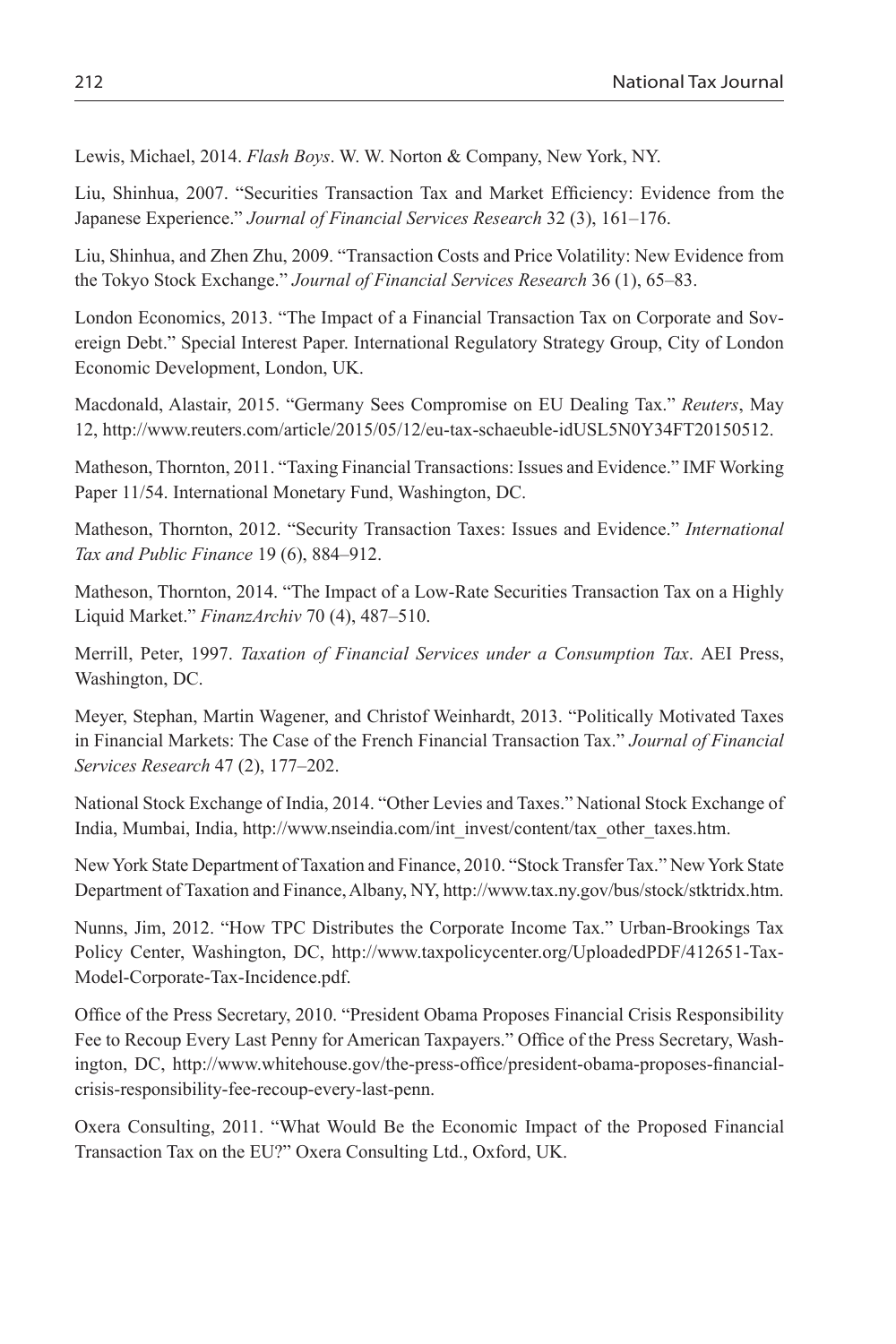Philippon, Thomas, 2008. "The Evolution of the US Financial Industry from 1860 to 2007: Theory and Evidence." NYU Stern Working Paper. New York University, New York, NY.

Philippon, Thomas, 2011. "The Size of the US Financial Industry: A Puzzle?" Federal Reserve Bank of New York, New York, NY.

Philippon, Thomas, 2015. "Has the US Finance Industry Become Less Efficient? On the Theory and Measurement of Financial Intermediation." *American Economic Review* 105 (4), 1408–1438*.*

Philippon, Thomas, and Ariell Reshef, 2013. "An International Look at the Growth of Modern Finance." *Journal of Economic Perspectives* 27 (2), 73–96.

Pollin, Robert, Dean Baker, and Marc Schaberg, 2003. "Security Transactions Taxes for U.S. Financial Markets." *Eastern Economic Review* 29 (4), 527–558.

Pomeranets, Anna, 2012. "Financial Transaction Taxes: International Experiences, Issues and Feasibility." *Bank of Canada Review* 2, 3–13.

Pomeranets, Anna, and Daniel G. Weaver, 2013. "Security Transaction Taxes and Market Quality." Working Paper 2011–2026. Bank of Canada, Ottawa, Canada.

PricewaterhouseCoopers, 2014. "Brazil Expands Zero IOF Tax Rate to Foreign Loans over 180 Days." PricewaterhouseCoopers, New York, NY, http://www.pwc.com/us/en/tax-services/ publications/insights/assets/pwc-brazil-expands-zero-iof-tax-rate-foreign-loans-over-180-days.pdf.

Sanders, Bernie, 2015. "Statement by Senator Bernard Sanders on the College for All Act." U.S. Senate, Washington, DC, http://www.sanders.senate.gov/download/051915-highered/?inline=file.

Schulmeister, Stephan, Margit Schratzenstaller, and Oliver Picek, 2008. "A General Financial Transaction Tax: Motives, Revenues, Feasibility and Effects." WIFO: Austrian Institute of Economic Research, Wein, Austria, http://www.oekosozial.at/uploads/pics/FTT\_Text\_End\_15\_03. pdf.

Shackelford, Douglas A., Daniel Shaviro, and Joel B. Slemrod, 2010. "Taxation and the Financial Sector." Public Law and Legal Theory Working Paper 199. New York University, New York, NY.

Schäfer, Daniel, 2011. "Pension Funds Hide £3.1bn Costs, Says Study." *Financial Times*, November 2, http://www.ft.com/intl/cms/s/0/7cf72b58-1385-11e1-81dd-00144feabdc0. html#axzz3bY41bXzg.

Shaviro, Daniel, 2012. "The Financial Transactions Tax versus the Financial Activities Tax." *Tax Notes* 135 (4), 453–474.

Shorter, Gary, and Rena S. Miller, 2014. "High-Frequency Trading: Background, Concerns, and Regulatory Developments." CRS Report 43608. Congressional Research Service, Washington, DC.

Stiglitz, Joseph E., 1989. "Using Tax Policy to Curb Speculative Short-Term Trading." *Journal of Financial Services Research* 3 (2–3), 101–115.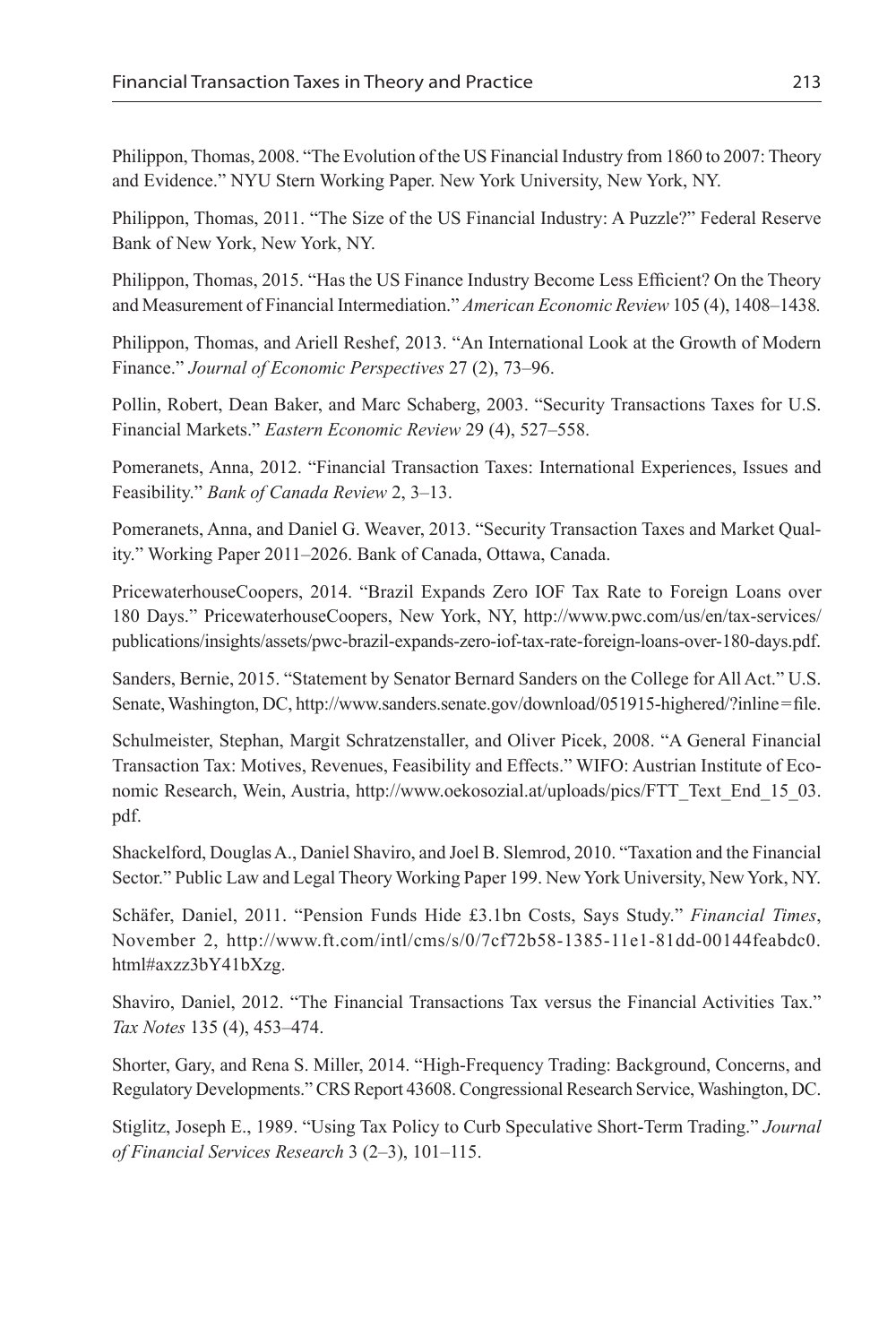Strupczewsk, Jan, 2015. "Ten EU Countries Agree on Asepects of a Financial Transaction Tax." Reuters, http://www.reuters.com/article/us-eu-ftt-progress-idUSKBN0TR19C20151208.

Subrahmanyam, Avanidhar, 1998. "Transaction Taxes and Financial Market Equilibrium." *Journal of Business* 71 (1), 81–118.

Summers, Lawrence H., and Victoria P. Summers, 1989. "When Financial Markets Work Too Well: A Cautious Case for a Securities Transactions Tax." *Journal of Financial Services Research* 3 (2), 261–286.

Thorndike, Joseph J., 2008. "Speculation and Taxation: Time for a Transaction Tax?" *Tax Notes* 119 (6), 1367.

Tobin, James, 1978. "A Proposal for International Monetary Reform." *Eastern Economic Journal* 4 (3–4), 153–159.

Umlauf, Steven R., 1993. "Transaction Taxes and the Behavior of the Swedish Stock Market." *Journal of Financial Economics* 33 (2), 227–240.

U.S. Department of the Treasury, 2015. "General Explanations of the Administration's Fiscal Year 2016 Revenue Proposals." U.S. Department of the Treasury, Washington, DC, http://www. treasury.gov/resource-center/tax-policy/Documents/General-Explanations-FY2016.pdf.

Urban-Brookings Tax Policy Center, 2013. "Brief Description of the Tax Model." Urban-Brookings Tax Policy Center, Washington, DC, http://taxpolicycenter.org/taxtopics/Brief-Descriptionof-the-Model-2013.cfm.

U.S. Securities and Exchange Commission, 2014. *Equity Market Structure Literature Review Part II: High Frequency Trading.* U.S. Securities and Exchange Commission, Division of Trading and Markets, Washington, DC.

U.S. Securities and Exchange Commission, 2015. "Fee Rate Advisory #2 for Fiscal Year 2016." Press Release. U.S. Securities and Exchange Commission, Washington, DC, http://www.sec.gov/ news/pressrelease/2015-222.html.

Wessel, David, 2010. *In FED We Trust: Ben Bernanke's War on the Great Panic*. Three Rivers Press, New York, NY.

Wilson, Janette, and Pearson Liddell, 2010. "Sales of Capital Assets Reported on Individual Tax Returns, 2007." *Statistics of Income Bulletin* 23 (1), 75–104.

Wolff, Edward N., 2012. "The Asset Price Meltdown and the Wealth of the Middle Class." NBER Working Paper 18559. National Bureau of Economic Research, Cambridge, MA.

Woolley, Paul, 2010. "Why Are Financial Markets So Inefficient and Exploitative — And a Suggested Remedy." In *The Future of Finance: The LSE Report*, 121–143. London School of Economics and Political Science, London, UK.

Zingales, Luigi, 2015. "Does Finance Benefit Society?" CEPR Discussion Paper No. DP10350. Centre for Economy Policy Research, London, UK.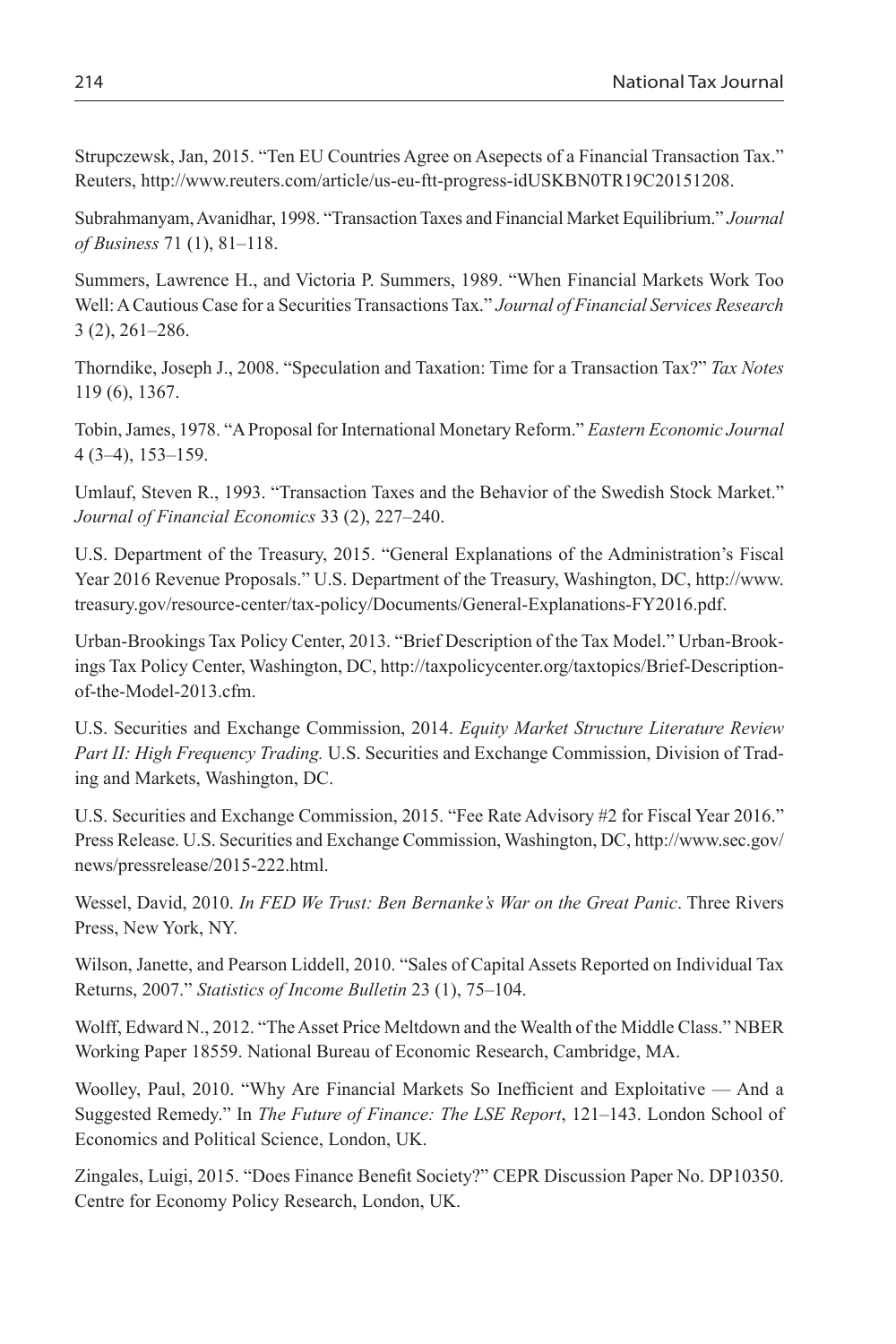## **Appendix A. Revenue Estimating and Distributional Methodology for Financial Transaction Taxes**

The two FTT bases we examine include stock trades (both bases), bond trades times number of years to maturity (base 2), option premiums (both bases), foreign exchange spot transactions (base 2), the underlying notional values of futures (excluding FX futures in base 1), and the underlying notional values of equity and interest rate swaps times number of years to maturity (excluding interest rate and FX swaps in base 1). Rates on foreign exchange spot transactions, futures, and swaps are one-tenth the base rates that apply to stocks and bonds (0.01 percent, 0.1 percent, or 0.5 percent). Assuming the average years to maturity of traded bonds is two years, the rate for a one-year bond is set at one-half the base rate, so the rate on bonds averages out to the same rate that applies to stock. A similar adjustment is made to swaps (assuming an average maturity of 1.5 years), so the rate averages out to one-tenth the base rate.

Values of transactions by instrument in 2014 were obtained from the various sources cited in Baker et al. (2009), with some differences in which source was used for a particular transaction.

Transactions costs for futures were generally taken from Schulmeister, Schratzenstaller, and Picek (2008), and the same values were used for swaps. Foreign currency transactions costs were taken from Matheson (2012). Transactions costs for stock trades were assumed to be higher in smaller markets.

The standard price elasticity applied to all transactions was  $-1.25$ , but we also prepared estimates using elasticities of  $-1.5$  and  $-1.0$ . (The price of a transaction is the estimated transactions cost as a share of the dollar value plus the tax.) All of these elasticities are within the range of empirical elasticity estimates reported in Matheson (2012).

Baseline transactions were forecast from 2014 levels through 2026, assuming they would all grow at the same rate as nominal GDP, rather than at the much higher rate preceding the financial crisis that began in 2008.<sup>37</sup> Transactions costs were assumed to decline at a uniform rate to half their 2010 levels by 2035, continuing (at a much slower rate) the decline in transactions costs over the past several decades.

Static FTT revenue estimates for calendar years 2017 through 2026 were estimated for each base and rate by applying the tax rate for each instrument to the forecasted amount of transactions in that instrument. The first step in developing actual revenue estimates was to estimate FTT tax liabilities on a calendar year basis in the same manner as the static estimates, except that the behavioral response was reflected by adding the tax rate to the transactions cost and applying the elasticity formula.38 These calendar-year FTT liability estimates were then adjusted for the offset that applies to all excise taxes. The offset results from the revenue estimating convention that the price level is fixed, so that imposition of a new excise tax (like a FTT) must reduce payments to labor (e.g., wages) and capital (e.g., business profits). The reductions in payments to labor and capital in turn reduce revenues from individual income, corporate income, and payroll taxes. Generally, this offset is equivalent to about 25 percent of pre-offset revenues from an excise tax. Finally, we took into account the reduction in individual income tax revenues from capital gains that would result because the FTT would increase the cost

<sup>&</sup>lt;sup>37</sup> Figure 2 provides the recent history of asset trading levels. The GDP forecast is from the Congressional Budget Office (2015).

<sup>&</sup>lt;sup>38</sup> The standard elasticity formula is  $Q^*(P + t)/P)^{-e}$ , where Q is quantity (transaction volume), P is price (transaction cost as share of price), *t* is the tax rate, and *e* is the elasticity (expressed as a positive number).